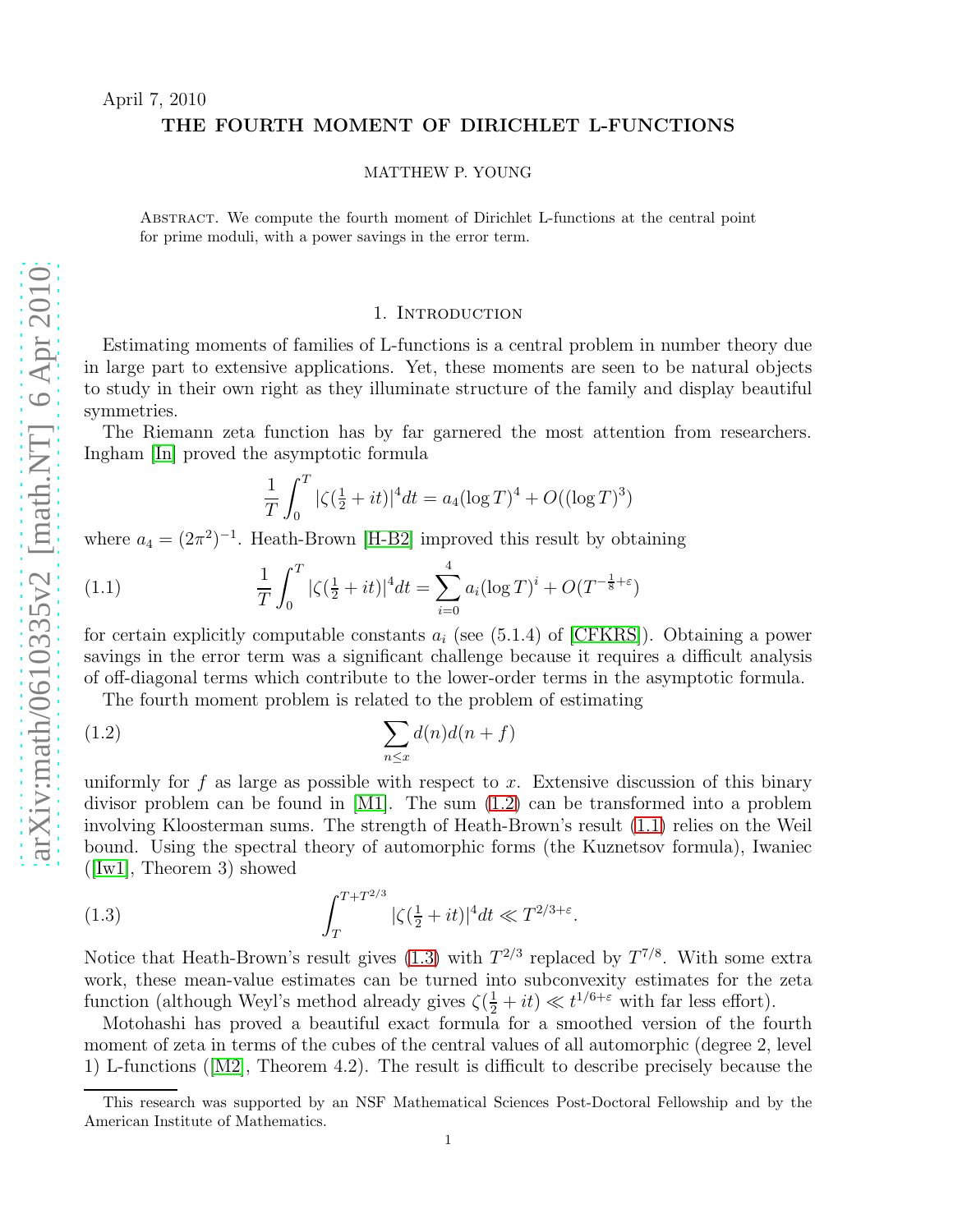dependence on the smoothing function involves elaborate integral transforms. Motohashi considers

<span id="page-1-2"></span>
$$
(1.4) \quad M_g(\alpha,\beta,\gamma,\delta) = \int_{-\infty}^{\infty} \zeta(\frac{1}{2}+\alpha+it)\zeta(\frac{1}{2}+\beta+it)\zeta(\frac{1}{2}+\gamma-it)\zeta(\frac{1}{2}+\delta-it)g(t/T)dt,
$$

where initially the parameters  $\alpha, \beta, \gamma, \delta$  have large real parts, and uses the Kuznetsov formula to develop a meromorphic continuation of  $M_q(\alpha, \beta, \gamma, \delta)$  to include the origin. These parameters (or shifts) are helpful for developing the main term in the asymptotic formula for the fourth moment because certain residue computations become simplified (e.g., it is much easier to compute the residues of five simple poles than it is to compute a residue at a fifth order pole). The smoothing function g can be replaced with the sharp truncation  $t \leq T$ using standard techniques (however, unsurprisingly, the error term becomes larger).

Recently, five authors [\[CFKRS\]](#page-38-0) have developed a recipe for conjecturing moments of families of L-functions, including all lower order terms. The presence of these shifts plays an important role in their conjectures. Besides allowing for simpler residue computations, the presence of these parameters makes symmetries of the family visible. For example,  $M<sub>g</sub>$  is invariant under switching  $\alpha$  and  $\beta$  or  $\gamma$  and  $\delta$ . Application of the functional equation for zeta shows relations under  $\alpha \to -\gamma$ ,  $\gamma \to -\alpha$ , and other similar relations. The shifts are useful too since for example one can differentiate with respect to them to study moments of the derivatives of a family.

The family of all primitive Dirichlet L-functions of modulus  $q$  is analogous in some ways to the Riemann zeta function in t-aspect. However, there are significant differences which cause the family of Dirichlet L-functions to be more difficult to study. Ramachandra [\[R\]](#page-39-5) conjectured that for prime p,

$$
p^{-1}
$$
  $\sum_{\chi \pmod{p}} |L(\frac{1}{2}, \chi)|^4 \sim (2\pi^2)^{-1} (\log p)^4.$ 

Heath-Brown [\[H-B1\]](#page-39-6) proved

<span id="page-1-0"></span>
$$
(1.5) \qquad \frac{1}{\phi^*(q)} \sum_{\chi \pmod{q}}^* |L(\frac{1}{2}, \chi)|^4 = \frac{1}{2\pi^2} \prod_{p|q} \frac{(1-p^{-1})^3}{(1+p^{-1})} (\log q)^4 + O\Big(2^{\omega(q)} \frac{q}{\phi^*(q)} (\log q)^3\Big),
$$

where  $\phi^*(q)$  is the number of primitive characters modulo q,  $\omega(q)$  is the number of distinct prime factors of  $q$ , and the sum is over all primitive characters modulo  $q$ . For almost all q this is an asymptotic formula, however if  $\omega(q) \geq (\log \log q)/\log 2$  the error term is not smaller than the main term. Recently, Soundararajan [\[S1\]](#page-39-7) improved the error term in [\(1.5\)](#page-1-0) so that an asymptotic formula does indeed hold for all q.

In this paper we obtain the asymptotic formula with a power savings for prime moduli.

<span id="page-1-3"></span>**Theorem 1.1.** For prime  $q \neq 2$ , we have

<span id="page-1-1"></span>(1.6) 
$$
\frac{1}{\phi^*(q)} \sum_{\chi \pmod{q}}^* |L(\frac{1}{2}, \chi)|^4 = \sum_{i=0}^4 c_i (\log q)^i + O(q^{-\frac{5}{512} + \varepsilon}),
$$

*for certain computable absolute constants*  $c_i$ *. Here*  $-5/512 = -1/80 + \theta/40$ *, where*  $\theta = 7/64$ *is the current best-known bound on the size of the Hecke eigenvalue*  $\lambda(n)$  *of a Maass form, that is, a bound of the form*  $|\lambda(n)| \leq d(n)n^{\theta}$ *.* 

This result is the analog of [\(1.1\)](#page-0-1) for Dirichlet L-functions of prime moduli. The method of proof can possibly generalize to handle certain variations on [\(1.6\)](#page-1-1) with twists of fixed Dirichlet L-functions. Such variations could be used to prove simultaneous nonvanishing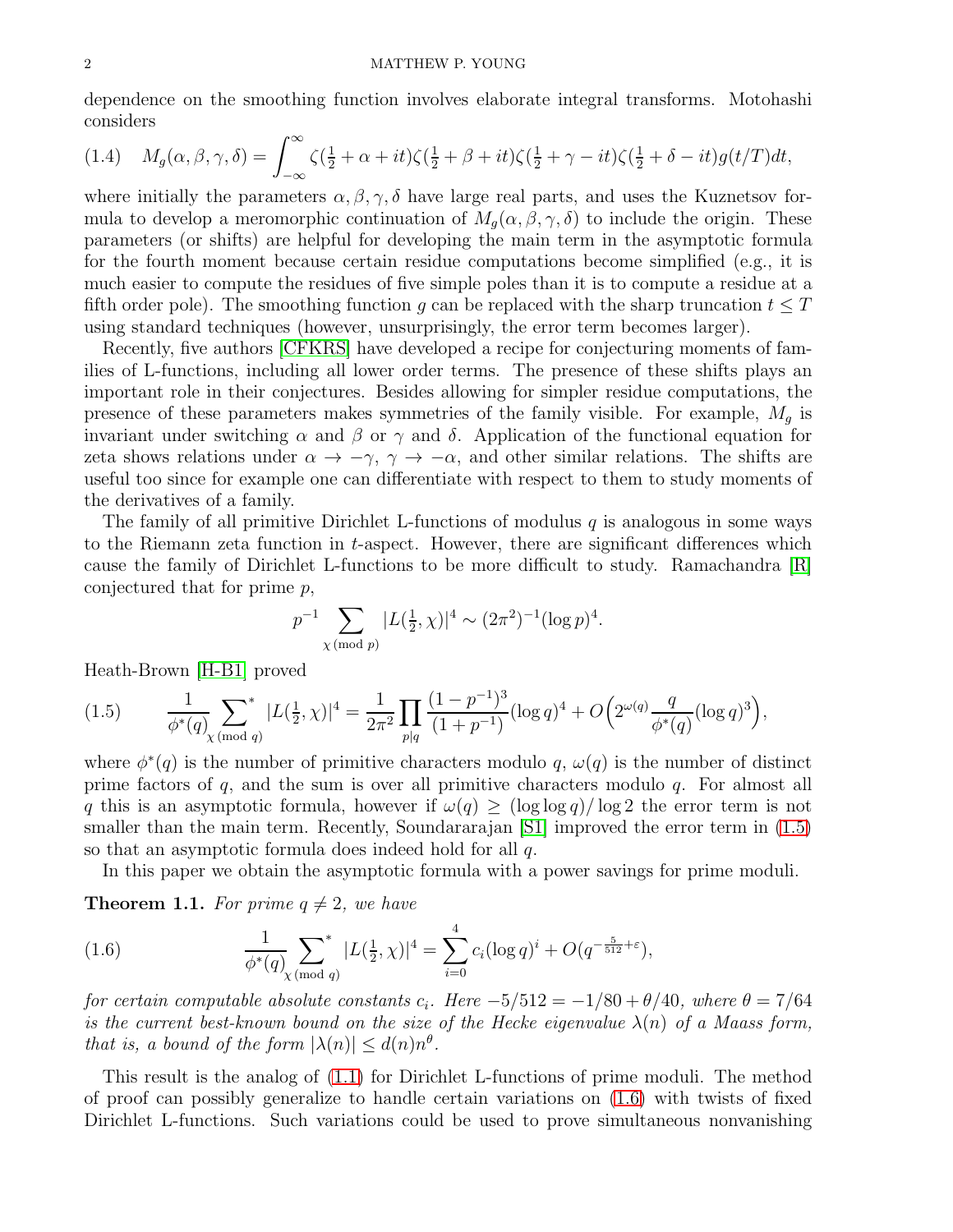results for four Dirichlet L-functions. For this type of variation it is imperative to have a power saving in the error term because the main term may be as small as a constant.

The study of [\(1.6\)](#page-1-1) with  $L(1/2, \chi)^2$  replaced by  $L(f \times \chi, 1/2)$  for f a Hecke cusp form has similarities to the analysis in this paper. The difference amounts to replacing the divisor function with the Hecke eigenvalues of the cusp form. In this paper we crucially use the fact that the divisor function can be written as  $1 \star 1$ . It is a difficult and interesting problem to obtain a power savings in the second moment of Dirichlet twists of a Hecke cusp form.

In order to obtain power savings in [\(1.6\)](#page-1-1) it is necessary to obtain an asymptotic formula for the off-diagonal terms. The results of Heath-Brown and Soundararjan arise from bounding the contribution of these off-diagonal terms. To elaborate, the problem of estimating [\(1.6\)](#page-1-1) essentially reduces to the analysis of the following divisor sum

<span id="page-2-0"></span>(1.7) 
$$
\frac{1}{\phi(q)} \sum_{d|q} \phi(d) \mu(q/d) \sum_{\substack{m \equiv n \pmod{d} \\ (mn,q)=1}} \frac{d(m)d(n)}{\sqrt{mn}} V\left(\frac{mn}{q^2}\right),
$$

where  $V(x)$  is a smooth function with rapid decay, satisfying  $V(x) \approx 1$  for x small. The contribution of the diagonal terms  $m = n$  in the sum is easily computed and gives the main term of [\(1.5\)](#page-1-0).

The off-diagonal terms  $m \neq n$  are much more difficult to analyze. One of the primary difficulties in treating  $(1.7)$  is the large ranges of summation of m and n. Consider the sum  $B_{M,N}$  consisting of those summands in [\(1.7\)](#page-2-0) in the dyadic segments  $M < m \le 2M$ ,  $N < n \le 2N$ , where  $MN \le q^2$  (by symmetry suppose  $N \ge M$ ). If  $M \approx 1$  then N can be as large as  $q^2$  but if  $M \approx q$  then  $N \approx q$  also. It is not surprising that different techniques are required to estimate  $B_{M,N}$  for these different regions. In fact, the relative sizes of M and N has a large effect on how large  $B_{M,N}$  is. Qualitatively,  $B_{M,N}$  is small if M and N are far from each other, but when M and N are close to the same size, then  $B_{M,N}$  contributes to the main term of [\(1.6\)](#page-1-1). To see this former assertion heuristically, we use the fact that the divisor function is uniformly distributed in arithmetic progressions, that is if  $(m, q) = 1$ 

(1.8) 
$$
\sum_{\substack{n \leq x \\ n \equiv m \pmod{q}}} d(n) = \frac{1}{\phi(q)} \sum_{\substack{n \leq x \\ (n,q)=1}} d(n) + (\text{error}).
$$

It is known unconditionally that [\(1.8\)](#page-2-1) holds for  $q < x^{\frac{2}{3}-\varepsilon}$  with an error of size  $O(x^{\frac{1}{3}+\varepsilon})$ , following from Weil's bound for Kloosterman sums; see Corollary 1 of [\[H-B2\]](#page-39-1) for a proof. Note that if  $q$  is prime, then

<span id="page-2-1"></span>
$$
B_{M,N} \approx \frac{1}{\sqrt{MN}} \sum_{\substack{M < m \le 2M \\ (m,q)=1}} d(m) \Big( \sum_{\substack{N < n \le 2N \\ n \equiv m \, (\text{mod } q)}} d(n) - \frac{1}{\phi(q)} \sum_{\substack{N < n \le 2N \\ (n,q)=1}} d(n) \Big),
$$

which is small provided the error term of  $(1.8)$  is smaller than the main term.

Improving the uniformity for which [\(1.8\)](#page-2-1) is true is a challenging open problem. It seems natural to expect that the divisor function is evenly distributed across arithmetic progressions for  $q < x^{1-\epsilon}$ . Fouvry [\[F\]](#page-38-1) proved this is true on average over  $x^{2/3+\epsilon} < q < x^{1-\epsilon}$ , and Fouvry and Iwaniec [\[FoI\]](#page-38-2) have produced results which cover  $x^{2/3-\epsilon} < q < x^{2/3+\epsilon}$  for special values of q. These results fix the arithmetic progression m (mod q) and average over q; for the application of estimating  $(1.7)$ , q is fixed but m is allowed to vary. One of the main difficulties in this work is treating the range of summation in  $(1.7)$  where  $M \approx q^{\frac{1}{2}}$ ,  $N \approx q^{\frac{3}{2}}$ , which is at the edge of the range where the error term of  $O(x^{\frac{1}{3}+\varepsilon})$  for [\(1.8\)](#page-2-1) is barely insufficient.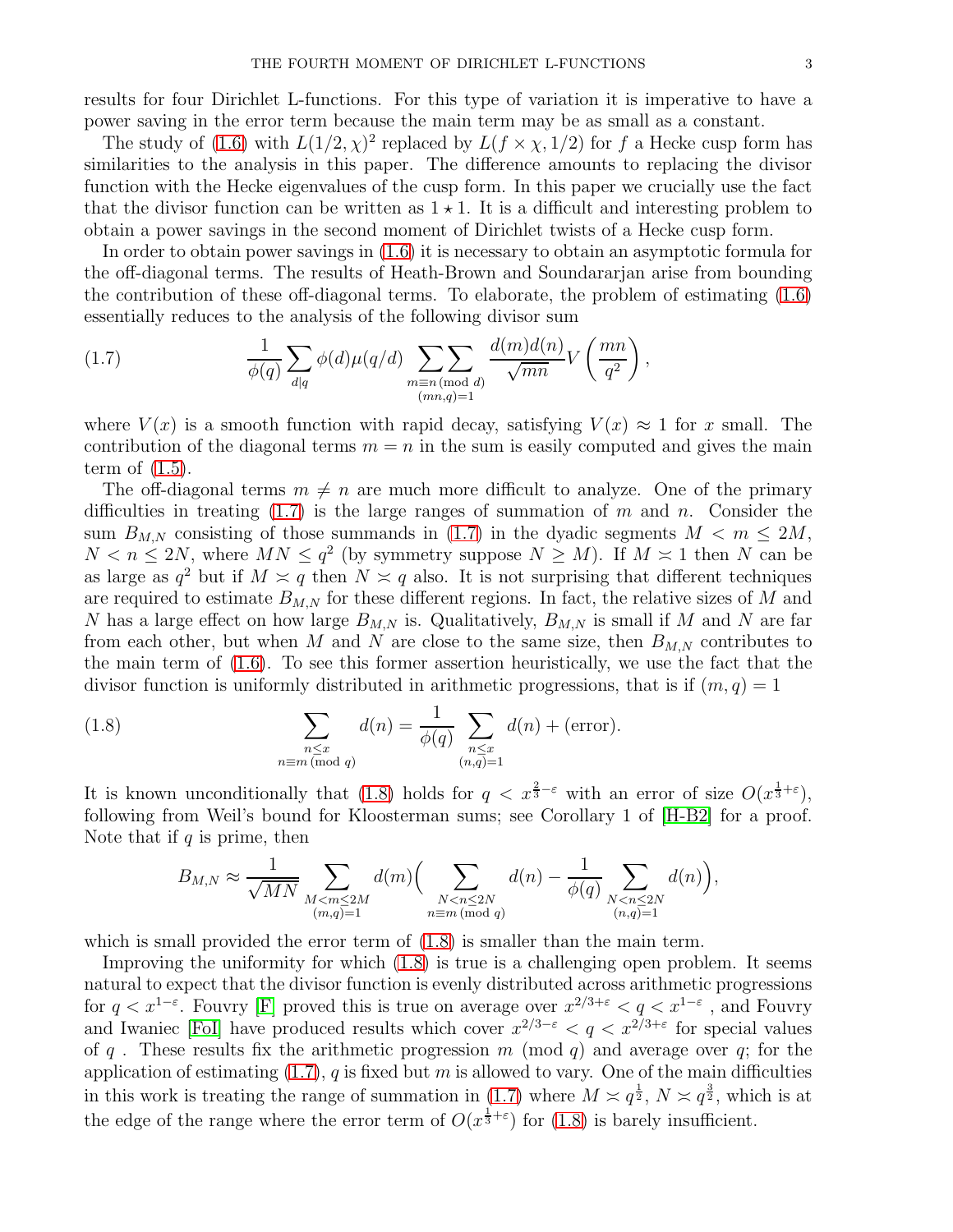The expectation  $(1.8)$  breaks down when x and q are of comparable size. Instead, main terms are formed from the summands with  $M \approx N \approx q$ . To see this heuristically, note that in this range the sum [\(1.7\)](#page-2-0) is mimicked by

$$
\sum_{a \pmod{q}}^{\ast} \Big( \sum_{\substack{m \approx q \\ m \equiv a \pmod{q}}} \frac{d(m)}{\sqrt{m}} - \frac{1}{\phi(q)} \sum_{m \approx q} \frac{d(m)}{\sqrt{m}} \Big)^2,
$$

which can be seen by opening the square and summing over a. Clearly this expression cannot be small because the sum of  $m \approx q$ ,  $m \equiv a \pmod{q}$  essentially picks up one term which certainly cannot approximate the average behavior of the divisor function!

This dichotomy is somewhat analogous to the (smoothed) fourth moment of the zeta function, where averaging over t aspect forces m and n to be close to each other (because there is an integral of the form  $\int (n/m)^{it} g(t) dt$ , which is small unless m and n are close). It is remarkable that the same phenomenon occurs for Dirichlet L-functions (the main contribution coming from m and n close) but for completely different reasons. If we combined our average over characters with a short t-aspect integration then our problem would become much simpler; however, this would destroy any nonvanishing applications.

One apparent difficulty in finding an asymptotic formula for [\(1.7\)](#page-2-0) is that the values of  $V(mn/q^2)$  when m and n are around q are at the transition range of V. However, this type of behavior has been encountered by Soundararajan([\[S2\]](#page-39-8), discussion following (5.16)) and Kowalski([\[K\]](#page-39-9), p. 155) in their studies of other families of L-functions. The analysis of the main term in this region of summation leads to a contour integral which can be computed exactly using symmetry properties of the integrand, which in turn relies upon the functional equation for the Riemann zeta function. In our work this occurs in the proof of Lemma [8.3.](#page-30-0)

In this paper we use essentially two different methods of handling the sum [\(1.7\)](#page-2-0), depending on the sizes of M and N. When N is significantly larger than  $M$ , then we treat the sum over *n* as the divisor function in arithmetic progression. Using only Weil's bound in a straightforward way, we could obtain the necessary asymptotic formula for  $N/M > q^{1+\epsilon}$ . We succeeded at extending the range of summation of  $n$  to smaller values by exploiting extra savings by averaging over m. These arguments are presented in Section [4.](#page-13-0)

The region where M and N are relatively close is treated using similar techinques as Motohashi in his work on the fourth moment of the Riemann zeta function [\[M2\]](#page-39-4). The Kuznetsov formula plays the key role in estimating the binary divisor sum [\(1.2\)](#page-0-0); the range of uniformity of f with respect to x depends on the best-known bound on the size of the Hecke eigenvalues of Maass forms (see [\[M1\]](#page-39-2), Theorem 5). Assuming the Ramanujan-Petersson conjecture would provide an asymptotic formula for  $(1.7)$  in the region  $N/M < q^{1-\epsilon}$ .

Actually, our treatment is different than Motohashi's because we chose to use approximate functional equations in order to have formulas *a priori* valid in our region of interest (e.g., at the central point of the critical strip). This feature causes the main terms to be captured in a more straightforward way in our work. In addition, approximate functional equations explicitly display how large variables are with respect to each other. Nevertheless, the basic strategy closely follows Motohashi.

One curious aspect of our work is an approximate generalization of Motohashi's formula for the fourth moment of the zeta function in terms of the third moment of Hecke-Maass L-functions. We arrive at a certain formula involving products of three Hecke-Maass Lfunctions twisted by the  $q$ -th Hecke eigenvalue; see  $(9.12)$  below. An important difference between these formulas is that our  $(9.12)$  is only helpful when M and N are restricted to be fairly close.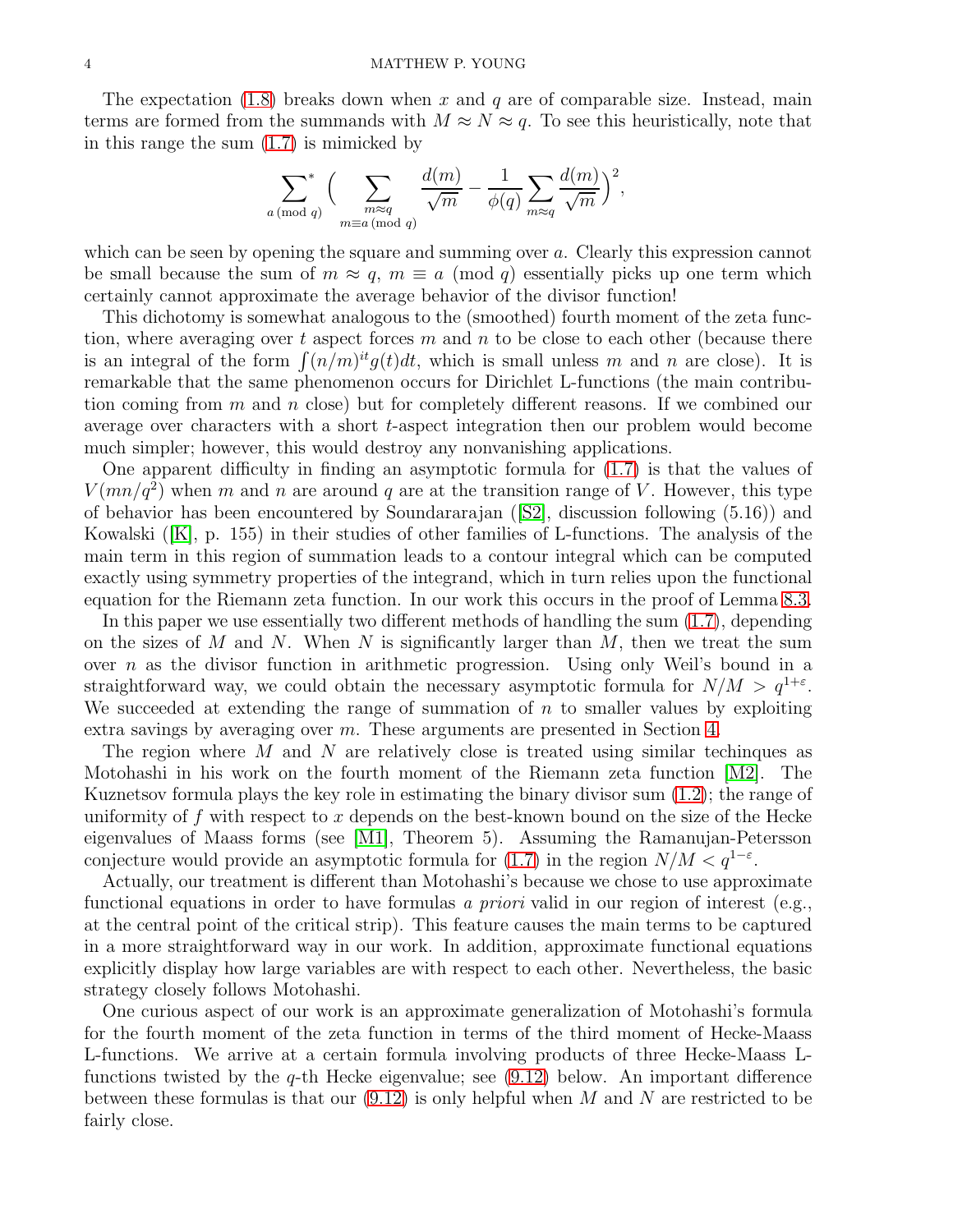We have chosen to compute the shifted fourth moment of Dirichlet L-functions, that is we include the parameters  $\alpha, \beta, \gamma, \delta$  similarly to [\(1.4\)](#page-1-2). Doing so allows for a more structural viewpoint of the main terms, and also allows us to check the conjecture of the five authors.

1.1. Acknowledgements. I am most grateful to Brian Conrey for extensive discussions on this material and for suggesting this problem. I benefitted from conversations with David Farmer, Peng Gao, and Soundararajan. I especially want to thank Henryk Iwaniec for a number of useful discussions.

#### 2. NOTATION AND BACKGROUND

2.1. Dirichlet L-functions. In this section we briefly recall some standard facts needed about Dirichlet L-functions. Let q be an odd prime  $(q > 3)$ ,  $\chi$  be a primitive character modulo q, and  $L(s,\chi)$  be the Dirichlet L-function  $L(s,\chi) = \sum_{n} \chi(n) n^{-s}$ . The completed L-function satisfies the functional equation

$$
\Lambda(s,\chi) = \left(\frac{q}{\pi}\right)^{\frac{s}{2}} \Gamma\left(\frac{s+\mathfrak{a}}{2}\right) L(s,\chi) = \epsilon(\chi)\Lambda(1-s,\overline{\chi}),
$$

where  $\tau(\chi) = \sum_{x \pmod{q}} \chi(x)e\left(\frac{x}{q}\right)$ q ) is the Gauss sum, and

$$
\epsilon(\chi)=i^{-\mathfrak{a}}q^{-\frac{1}{2}}\tau(\chi),\qquad \mathfrak{a}=\begin{cases} 0,& \chi(-1)=1\\ 1,& \chi(-1)=-1.\end{cases}
$$

In its asymmetric form, the functional equation reads

<span id="page-4-0"></span>
$$
L(s,\chi) = \epsilon(\chi)X(s)L(1-s,\overline{\chi}),
$$

where

(2.1) 
$$
X(\frac{1}{2}+u) = \left(\frac{q}{\pi}\right)^{-u} \frac{\Gamma\left(\frac{1}{2}-u+\mathfrak{a}\right)}{\Gamma\left(\frac{1}{2}+u+\mathfrak{a}\right)}.
$$

<span id="page-4-1"></span>The central quantity of interest in this paper is

(2.2) 
$$
M(\alpha, \beta, \gamma, \delta) = \frac{2}{\phi^*(q)} \sum_{\substack{\text{(mod } q)}}^{\text{+}} L(\frac{1}{2} + \alpha, \chi) L(\frac{1}{2} + \beta, \chi) L(\frac{1}{2} + \gamma, \overline{\chi}), L(\frac{1}{2} + \delta, \overline{\chi}),
$$

where the + indicates the summation is restricted to primitive even characters and  $\phi^*(q)$  is the number of primitive (odd or even) characters. Throughout this work we assume that the shifts  $\alpha, \beta, \gamma, \delta$  are all sufficiently small with respect to  $q$  (say,  $\ll$  (log  $q$ )<sup>-1</sup>). It is natural to split the family separately into even characters and odd characters because the two families have different gamma factors in their functional equations. In this work we concentrate almost exclusively on the even characters because the case of the odd characters is similar (we could treat both cases simultaneously but it would clutter the notation). In Section [8.3](#page-31-0) we briefly describe the necessary changes to treat the odd characters.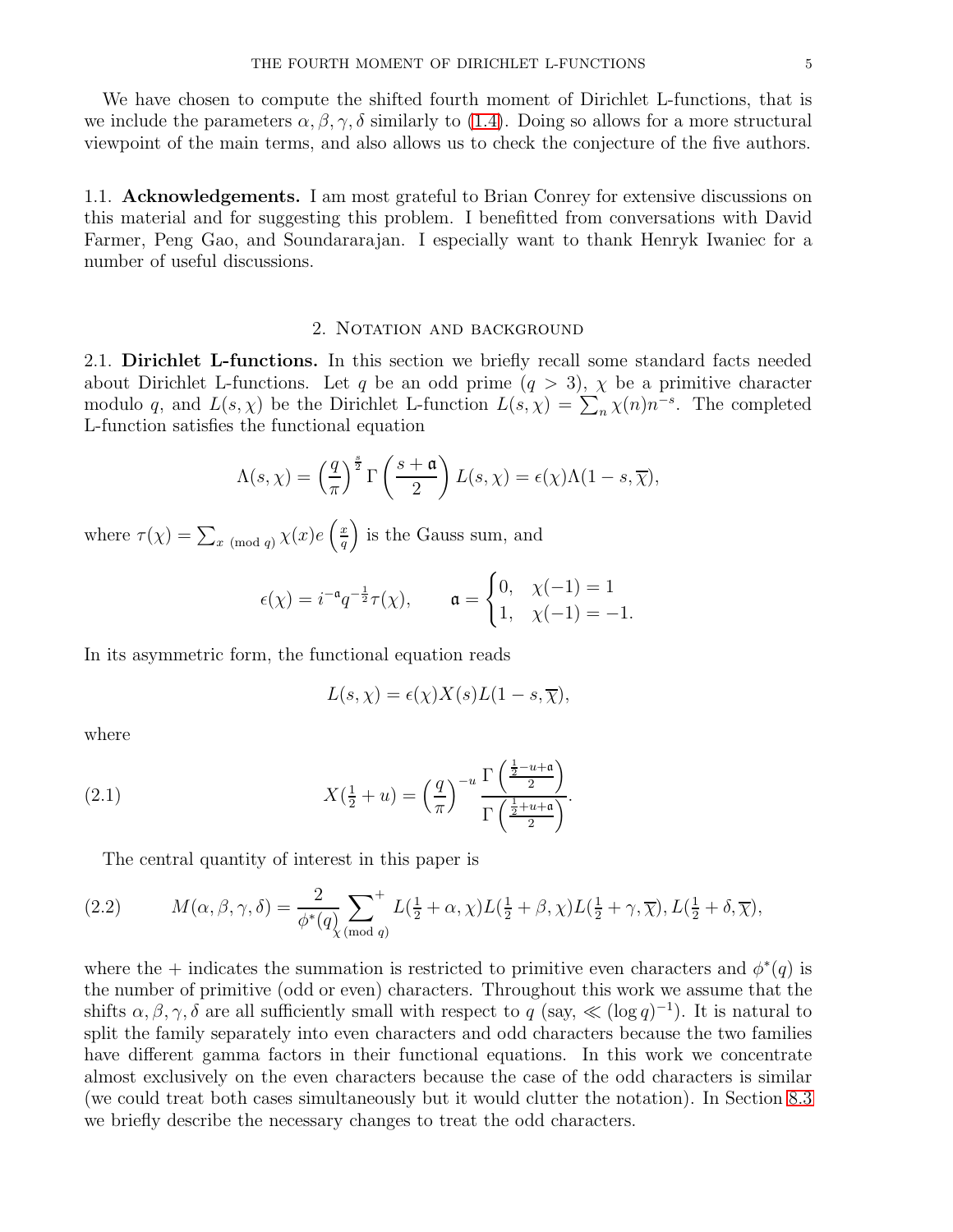#### 2.2. The conjecture for the fourth moment.

<span id="page-5-1"></span>Conjecture 2.1. [\[CFKRS\]](#page-38-0) *For any*  $q \not\equiv 2 \pmod{4}$ *, and with shifts*  $\ll (\log q)^{-1}$ *,* 

<span id="page-5-0"></span>
$$
(2.3) \quad M(\alpha,\beta,\gamma,\delta) = \frac{\zeta_q(1+\alpha+\gamma)\zeta_q(1+\alpha+\delta)\zeta_q(1+\beta+\gamma)\zeta_q(1+\beta+\delta)}{\zeta_q(2+\alpha+\beta+\gamma+\delta)}
$$

$$
+ X_{\alpha,\gamma} \frac{\zeta_q(1-\alpha+\beta)\zeta_q(1-\alpha-\gamma)\zeta_q(1+\beta+\delta)\zeta_q(1-\gamma+\delta)}{\zeta_q(2-\alpha+\beta-\gamma+\delta)}
$$

$$
+ X_{\alpha,\delta} \frac{\zeta_q(1-\alpha+\beta)\zeta_q(1-\alpha-\delta)\zeta_q(1+\beta+\gamma)\zeta_q(1+\gamma-\delta)}{\zeta_q(2-\alpha+\beta+\gamma-\delta)}
$$

$$
+ X_{\beta,\gamma} \frac{\zeta_q(1+\alpha-\beta)\zeta_q(1+\alpha+\delta)\zeta_q(1-\beta-\gamma)\zeta_q(1-\gamma+\delta)}{\zeta_q(2+\alpha-\beta-\gamma+\delta)}
$$

$$
+ X_{\beta,\delta} \frac{\zeta_q(1+\alpha-\beta)\zeta_q(1+\alpha+\gamma)\zeta_q(1-\beta-\delta)\zeta_q(1+\gamma-\delta)}{\zeta_q(2+\alpha-\beta+\gamma-\delta)}
$$

$$
+ X_{\alpha,\beta,\gamma,\delta} \frac{\zeta_q(1-\alpha-\gamma)\zeta_q(1-\alpha-\delta)\zeta_q(1-\beta-\gamma)\zeta_q(1-\beta-\delta)}{\zeta_q(2-\alpha-\beta-\gamma-\delta)} + O(q^{-1/2+\epsilon}),
$$

*where*  $\zeta_q(s) = \zeta(s) \prod_{p|q} (1 - p^{-s})$  *and*  $X_{\alpha, \gamma} = X(\frac{1}{2} + \alpha) X(\frac{1}{2} + \gamma)$ *, etc.* 

In the case of q prime one may replace each occurence of  $\zeta_q$  with  $\zeta$  without altering the error term. There are no primitive characters modulo q if  $q \equiv 2 \pmod{4}$ .

The main terms on the right hand side clearly exhibit the same symmetries as the moment must (arising from trivial permutations of the variables as well as applications of the functional equation of the Dirichlet L-functions). A similar conjecture holds for the odd characters; the only change is to have the X factors given by  $(2.1)$  depend on the parity.

It is important not to underestimate the psychological advantage of having the main terms produced ahead of time. The actual computation of these main terms is by no means straightforward; there are many cancellations and combinations of various terms that occur throughout the work. Although it may appear that [\(2.3\)](#page-5-0) is a messy expression, in fact it arises after many simplifications.

# <span id="page-5-2"></span>**Theorem 2.2.** For  $q > 3$  prime, Conjecture [2.1](#page-5-1) holds but with an error of size  $O(q^{-5/512+\epsilon})$ .

Theorem [1.1](#page-1-3) follows by taking the limit as the shifts go to zero. It is not obvious at first glance that the main term on the right hand side of [\(2.3\)](#page-5-0) is holomorphic with respect to the shift parameters, but this is proven in a more general setting in [\[CFKRS\]](#page-38-0); a computer can also easily verify it in this case. Of course the left hand side is holomorphic in the shifts.

In the course of the work we assume that each of the shifts lies in a fixed annulus with inner and outer radii  $\asymp (\log q)^{-1}$ ; we further suppose that these annuli are separated enough so that any linear combination of the form  $\epsilon_1\alpha + \epsilon_2\beta + \epsilon_3\gamma + \epsilon_4\delta$  with each  $\epsilon_i \in \{-1, 0, 1\}$ , not all zero, is  $\gg (\log q)^{-1}$ . We initially prove Theorem [2.2](#page-5-2) with this restriction in place; by the holomorphy of the left hand side of [\(2.3\)](#page-5-0), as well as the combination of main terms on the right hand side of [\(2.3\)](#page-5-0), we see that the error term also must be holomorphic in terms of the shifts. By the maximum modulus principle, we can then extend the result to all shifts  $\ll (\log q)^{-1}$  with the same error term.

# 2.3. The orthogonality formula.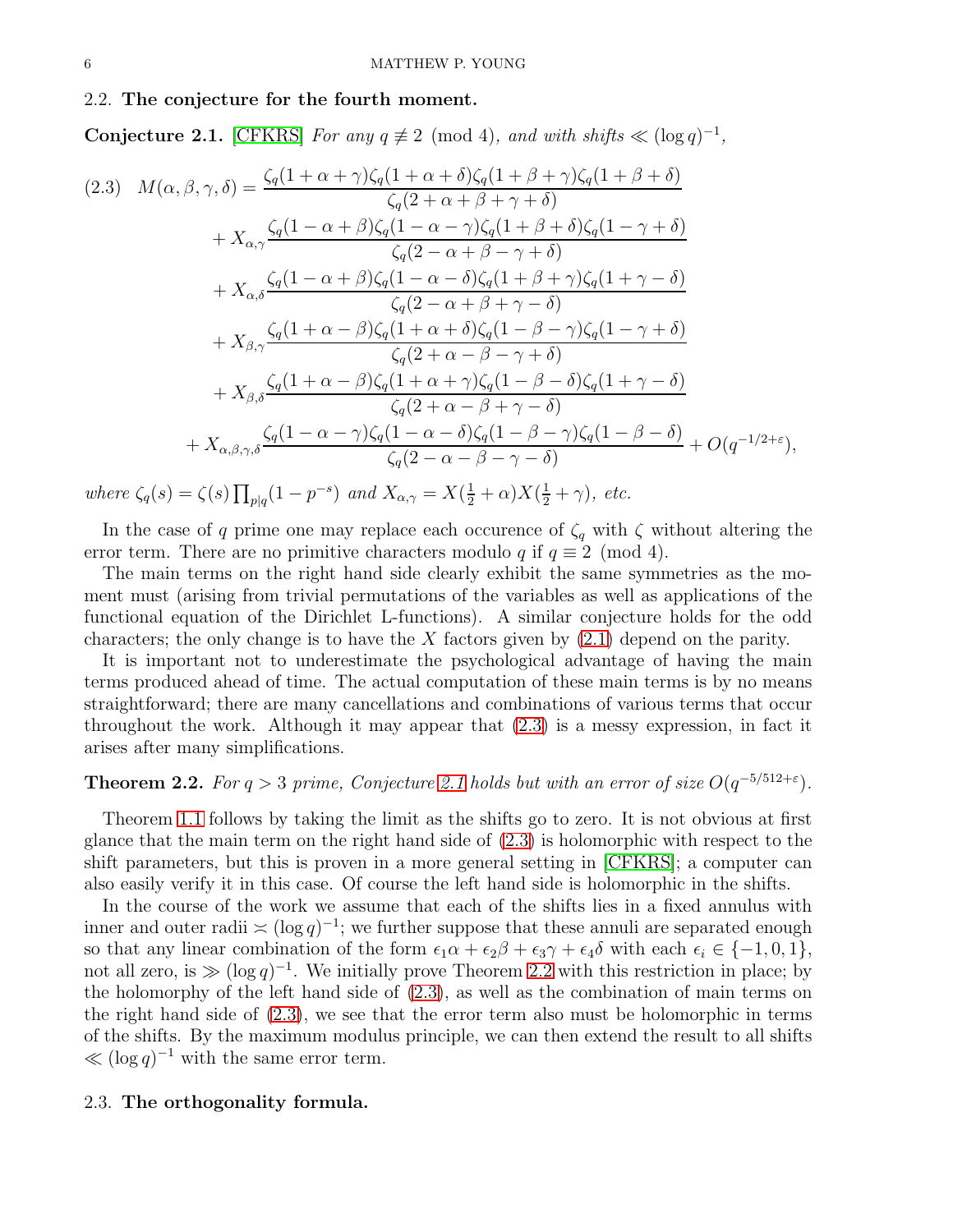<span id="page-6-1"></span>**Proposition 2.3.** *If*  $(ab, q) = 1$  *then* 

(2.4) 
$$
\sum_{\chi \pmod{q}}^{+} \chi(a)\overline{\chi}(b) = \frac{1}{2} \sum_{d|(q,a \pm b)} \phi(d)\mu(q/d).
$$

*The sum on the left hand side vanishes if*  $(ab, q) \neq 1$ *. The condition*  $d|a \pm b$  *should be taken with multiplicity (i.e., if*  $d|(a + b, a - b)$ *, it is counted twice).* 

The proof is standard and appears in many sources such as [\[H-B1\]](#page-39-6), [\[S1\]](#page-39-7). The odd characters have a similar orthogonality relation except the terms with  $d|a + b$  are subtracted from the terms with  $d|a - b$ . Also, note that for q prime,  $\phi^*(q) = q - 2$ , and the number of even, primitive characters is  $\frac{1}{2}(q-3)$ .

2.4. Approximate functional equation. To get a useful formula for  $M(\alpha, \beta, \gamma, \delta)$  we use an approximate functional equation. There are a variety of choices in how to represent  $|L(\frac{1}{2}$  $(\frac{1}{2}, \chi)|^4$ ; we have chosen to use the functional equation of  $L(s, \chi)^2 L(s, \overline{\chi})^2$  to write  $|L(\frac{1}{2}, \chi)|^4$  $(\frac{1}{2}, \chi)^{4}$ as the sum of two sums of length approximately  $q^2$ . Actually, we need a formula for  $L(\frac{1}{2} +$  $(\alpha, \chi) \dots L(\frac{1}{2} + \delta, \overline{\chi})$ , which prevents us from easily lifting a formula from, say, Theorem 5.3 of [\[IK\]](#page-39-10), however the derivation of the formula follows standard lines. We have

<span id="page-6-0"></span>Proposition 2.4 (Approximate functional equation). *Let* G(s) *be an even, entire function of exponential decay as*  $|s| \to \infty$  *in any fixed strip*  $|Re(s)| \leq C$  *and let* 

<span id="page-6-2"></span>(2.5) 
$$
V_{\alpha,\beta,\gamma,\delta}(x) = \frac{1}{2\pi i} \int_{(1)} \frac{G(s)}{s} g_{\alpha,\beta,\gamma,\delta}(s) x^{-s} ds,
$$

*where*

(2.6) 
$$
g_{\alpha,\beta,\gamma,\delta}(s) = \pi^{-2s} \frac{\Gamma\left(\frac{\frac{1}{2}+\alpha+s+\mathfrak{a}}{2}\right)}{\Gamma\left(\frac{\frac{1}{2}+\alpha+\mathfrak{a}}{2}\right)} \frac{\Gamma\left(\frac{\frac{1}{2}+\beta+s+\mathfrak{a}}{2}\right)}{\Gamma\left(\frac{\frac{1}{2}+\beta+\mathfrak{a}}{2}\right)} \frac{\Gamma\left(\frac{\frac{1}{2}+\gamma+s+\mathfrak{a}}{2}\right)}{\Gamma\left(\frac{\frac{1}{2}+\gamma+\mathfrak{a}}{2}\right)} \frac{\Gamma\left(\frac{\frac{1}{2}+\delta+s+\mathfrak{a}}{2}\right)}{\Gamma\left(\frac{\frac{1}{2}+\delta+\mathfrak{a}}{2}\right)}.
$$

*Furthermore, set*

(2.7) 
$$
X_{\alpha,\beta,\gamma,\delta} = X(\frac{1}{2}+\alpha)X(\frac{1}{2}+\beta)X(\frac{1}{2}+\gamma)X(\frac{1}{2}+\delta).
$$

*Then*

$$
(2.8) \quad L(\frac{1}{2} + \alpha, \chi)L(\frac{1}{2} + \beta, \chi)L(\frac{1}{2} + \gamma, \overline{\chi})L(\frac{1}{2} + \delta, \overline{\chi})
$$
\n
$$
= \sum_{m_1, m_2, n_1, n_2} \frac{\chi(m_1 m_2) \overline{\chi}(n_1 n_2)}{m_1^{\frac{1}{2} + \alpha} m_2^{\frac{1}{2} + \beta} n_1^{\frac{1}{2} + \gamma} n_2^{\frac{1}{2} + \delta}} V_{\alpha, \beta, \gamma, \delta} \left(\frac{m_1 m_2 n_1 n_2}{q^2}\right)
$$
\n
$$
+ X_{\alpha, \beta, \gamma, \delta} \sum_{m_1, m_2, n_1, n_2} \frac{\overline{\chi}(m_1 m_2) \chi(n_1 n_2)}{m_1^{\frac{1}{2} - \alpha} m_2^{\frac{1}{2} - \beta} n_1^{\frac{1}{2} - \gamma} n_2^{\frac{1}{2} - \delta}} V_{-\alpha, -\beta, -\gamma, -\delta} \left(\frac{m_1 m_2 n_1 n_2}{q^2}\right).
$$

We impose additional conditions on G which we separate here for ease of reference.

<span id="page-6-3"></span>**Definition 2.5.** Let  $Q_{\alpha,\beta,\gamma,\delta}(s)$  be an even polynomial in s with the following properties: it *takes the value* 1 *at*  $s = 0$ ; *it is rational in the shifts*  $\alpha, \beta, \gamma, \delta$ ; *it is symmetric in the shifts*; *it is invariant under*  $\alpha \to -\alpha$ ,  $\beta \to -\beta$ , *etc.; it is zero at*  $2s = -\alpha - \gamma$ ,  $s = \frac{1}{2} \pm \alpha$  *(as well as*  $\beta + \delta$ ,  $\frac{1}{2} \pm \beta$ , *etc.*, *by symmetry*). Then set  $G(s) = Q_{\alpha,\beta,\gamma,\delta}(s) \exp(s^2)$ .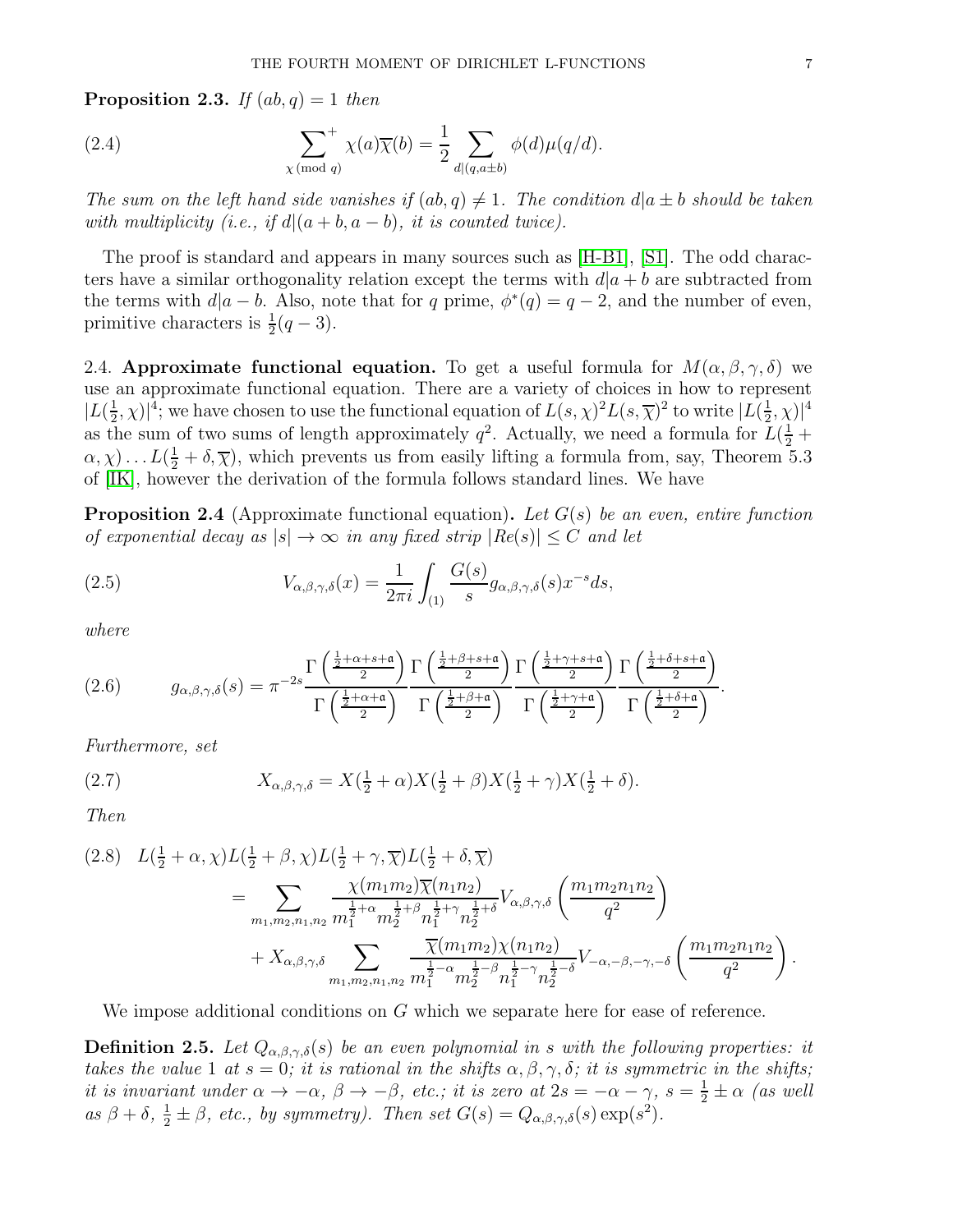*Proof of Proposition [2.4.](#page-6-0)* Let

$$
\Lambda_{\alpha,\beta,\gamma,\delta}(s) = \Lambda(\frac{1}{2} + s + \alpha, \chi)\Lambda(\frac{1}{2} + s + \beta, \chi)\Lambda(\frac{1}{2} + s + \gamma, \overline{\chi})\Lambda(\frac{1}{2} + s + \delta, \overline{\chi})
$$

and consider

$$
I_1 = \int_{(1)} \Lambda_{\alpha,\beta,\gamma,\delta}(s) \frac{G(s)}{s} ds.
$$

Move the line of integration to  $(-1)$ , passing the pole at  $s = 0$ . Let  $I_2$  be the new integral. The residue at  $s = 0$  is

$$
\Lambda_{\alpha,\beta,\gamma,\delta}(0) = \Lambda(\frac{1}{2}+\alpha,\chi)\Lambda(\frac{1}{2}+\beta,\chi)\Lambda(\frac{1}{2}+\gamma,\overline{\chi})\Lambda(\frac{1}{2}+\delta,\overline{\chi}).
$$

After the change of variables  $s \rightarrow -s$  and the application of the functional equation

$$
\Lambda_{\alpha,\beta,\gamma,\delta}(-s)=\Lambda_{-\gamma,-\delta,-\alpha,-\beta}(s),
$$

we obtain

$$
I_2 = -\int_{(1)} \Lambda_{-\gamma, -\delta, -\alpha, -\beta}(s) \frac{G(s)}{s} ds.
$$

Set

$$
L_{\alpha,\beta,\gamma,\delta}(s) = L(\frac{1}{2}+\alpha+s,\chi)L(\frac{1}{2}+\beta+s,\chi)L(\frac{1}{2}+\gamma+s,\overline{\chi})L(\frac{1}{2}+\delta+s,\overline{\chi}),
$$

and let

$$
\Lambda_{\alpha,\beta,\gamma,\delta}(s) = M_{\alpha,\beta,\gamma,\delta}(s)L_{\alpha,\beta,\gamma,\delta}(s).
$$

Then we have

$$
L_{\alpha,\beta,\gamma,\delta}(0) = \frac{1}{2\pi i} \int_{(1)} L_{\alpha,\beta,\gamma,\delta}(s) \frac{M_{\alpha,\beta,\gamma,\delta}(s)}{M_{\alpha,\beta,\gamma,\delta}(0)} \frac{G(s)}{s} ds + \frac{1}{2\pi i} \int_{(1)} L_{-\gamma,-\delta,-\alpha,-\beta}(s) \frac{M_{-\gamma,-\delta,-\alpha,-\beta}(s)}{M_{\alpha,\beta,\gamma,\delta}(0)} \frac{G(s)}{s} ds.
$$

An easy computation shows

$$
\frac{M_{\alpha,\beta,\gamma,\delta}(s)}{M_{\alpha,\beta,\gamma,\delta}(0)} = q^{2s} \left(\frac{q}{\pi}\right)^{2s} g_{\alpha,\beta,\gamma,\delta}(s), \quad \frac{M_{-\gamma,-\delta,-\alpha,-\beta}(s)}{M_{\alpha,\beta,\gamma,\delta}(0)} = q^{2s} X_{\alpha,\beta,\gamma,\delta} g_{-\alpha,-\beta,-\gamma,-\delta}(s).
$$

Expanding  $L_{*,*,*,*}(s)$  into absolutely convergent Dirichlet series and reversing the order of summation and integration completes the proof. summation and integration completes the proof.

2.5. Automorphic forms. We briefly summarize the material we require on automorphic forms in order to apply the Kuznetsov formula. See [\[M2\]](#page-39-4), [\[Iw3\]](#page-39-11), or [\[IK\]](#page-39-10) for further details.

Let  $u_j(z)$  be an orthonormal system of Maass cusp forms on  $SL_2(\mathbb{Z})\backslash\mathbb{H}$  with Laplace eigenvalues  $\frac{1}{4} + \kappa_j^2$ . Each cusp form  $u_j(z)$  has the Fourier expansion

$$
u_j(z) = y^{\frac{1}{2}} \sum_{n \neq 0} \rho_j(n) K_{i\kappa_j}(2\pi |n|y) e(nx).
$$

We assume that each  $u_j$  is an eigenfunction of the Hecke operators  $T_n$  defined by

$$
T_n u_j(z) = \frac{1}{\sqrt{n}} \sum_{ad=n} \sum_{b \pmod{d}} u_j \left( \frac{az+b}{d} \right),
$$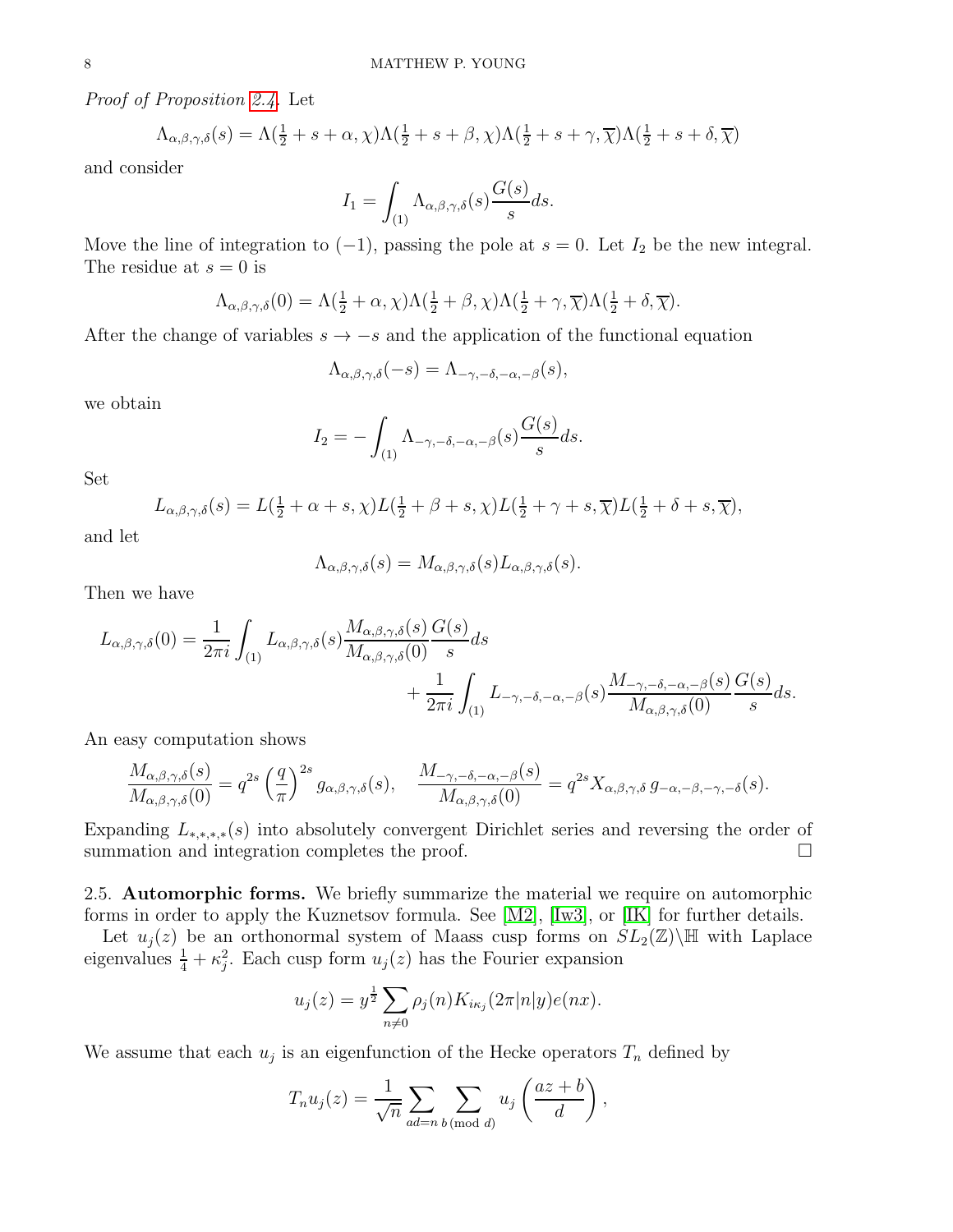with eigenvalues  $\lambda_j(n)$ . That is,  $T_n u_j(z) = \lambda_j(n) u_j(z)$ . By consideration of the reflection operator, we may furthermore assume that  $\rho_j(-n) = \epsilon_j \rho_j(n)$ . The Hecke eigenvalues are multiplicative and satisfy the Hecke relation

<span id="page-8-0"></span>(2.9) 
$$
\lambda_j(m)\lambda_j(n) = \sum_{d|(m,n)} \lambda_j(\frac{mn}{d^2}),
$$

In terms of Fourier coefficients, the Hecke relations give  $\rho_i(n) = \rho_i(1)\lambda_i(n)$ . Estimating the size of an individual Hecke eigenvalue is an important problem. So far the best result is

$$
(2.10) \t\t\t |\lambda_j(n)| \leq d(n)n^{\theta},
$$

with  $\theta = 7/64$ , due to Kim and Sarnak [\[KS\]](#page-39-12). The Ramanujan-Petersson conjecture asserts that  $\theta = 0$  is allowable.

The Hecke-Maass L-function is initially defined by  $L_j(s) = \sum_n \lambda_j(n) n^{-s}$ , which converges absolutely for  $\text{Re}(s) > 1$  by properties of the Rankin-Selberg convolution. Then  $L_i(s)$ continues to an entire function and satisfies the functional equation

$$
\Lambda_j(s) := \pi^{-s} \Gamma\left(\frac{s + \delta_j + i\kappa_j}{2}\right) \Gamma\left(\frac{s + \delta_j - i\kappa_j}{2}\right) L_j(s) = \epsilon_j \Lambda_j(1 - s),
$$

where  $\delta_j = (1 - \epsilon_j)/2$ . The Hecke relations [\(2.9\)](#page-8-0) translate to  $L_j(s)$  having the Euler product

$$
L_j(s) = \prod_p \left( 1 - \frac{\lambda_j(p)}{p^s} + \frac{1}{p^{2s}} \right)^{-1}.
$$

The Eisenstein series have the Fourier expansion

<span id="page-8-1"></span>
$$
(2.11) \quad \pi^{-s} \Gamma(s) \zeta(2s) E(z, s) = \pi^{-s} \Gamma(s) \zeta(2s) y^s + \pi^{s-1} \Gamma(1-s) \zeta(2-2s) y^{1-s} + 2y^{\frac{1}{2}} \sum_{n \neq 0} |n|^{s-\frac{1}{2}} \sigma_{1-2s}(|n|) K_{s-\frac{1}{2}}(2\pi |n|y) e(nx),
$$

where

(2.12) 
$$
\sigma_{\lambda}(n) = \sum_{d|n} d^{\lambda}.
$$

The Fourier expansion furnishes the meromorphic continuation of  $E(z, s)$  to  $s \in \mathbb{C}$ .

Let  $u_{j,k}$ ,  $1 \leq j \leq \dim S_k(SL_2(\mathbb{Z}))$  be a complete orthonormal Hecke basis of the classical weight  $k$  cusp forms. These have the Fourier expansion

$$
u_{j,k}(z) = \sum_{n \ge 1} \psi_{j,k}(n) n^{\frac{k-1}{2}} e(nz).
$$

The Ramanujan-Petersson conjecture is known for holomorphic forms due to Deligne [\[D\]](#page-38-3).

2.6. Kloosterman sums and Kuznetsov formula. The Kuznetsov formula is a trace formula relating sums of Kloosterman sums to Fourier coefficients of automorphic forms. This technology can show that there is considerable cancellation in the sum of Kloosterman sums. Furthermore, it provides a separation of variables of m and n in  $\sum_{c} S(m, n; c)$  which is conducive to obtaining additional savings in summations over m and n; see [\[Iw2\]](#page-39-13) and [\[DI\]](#page-38-4).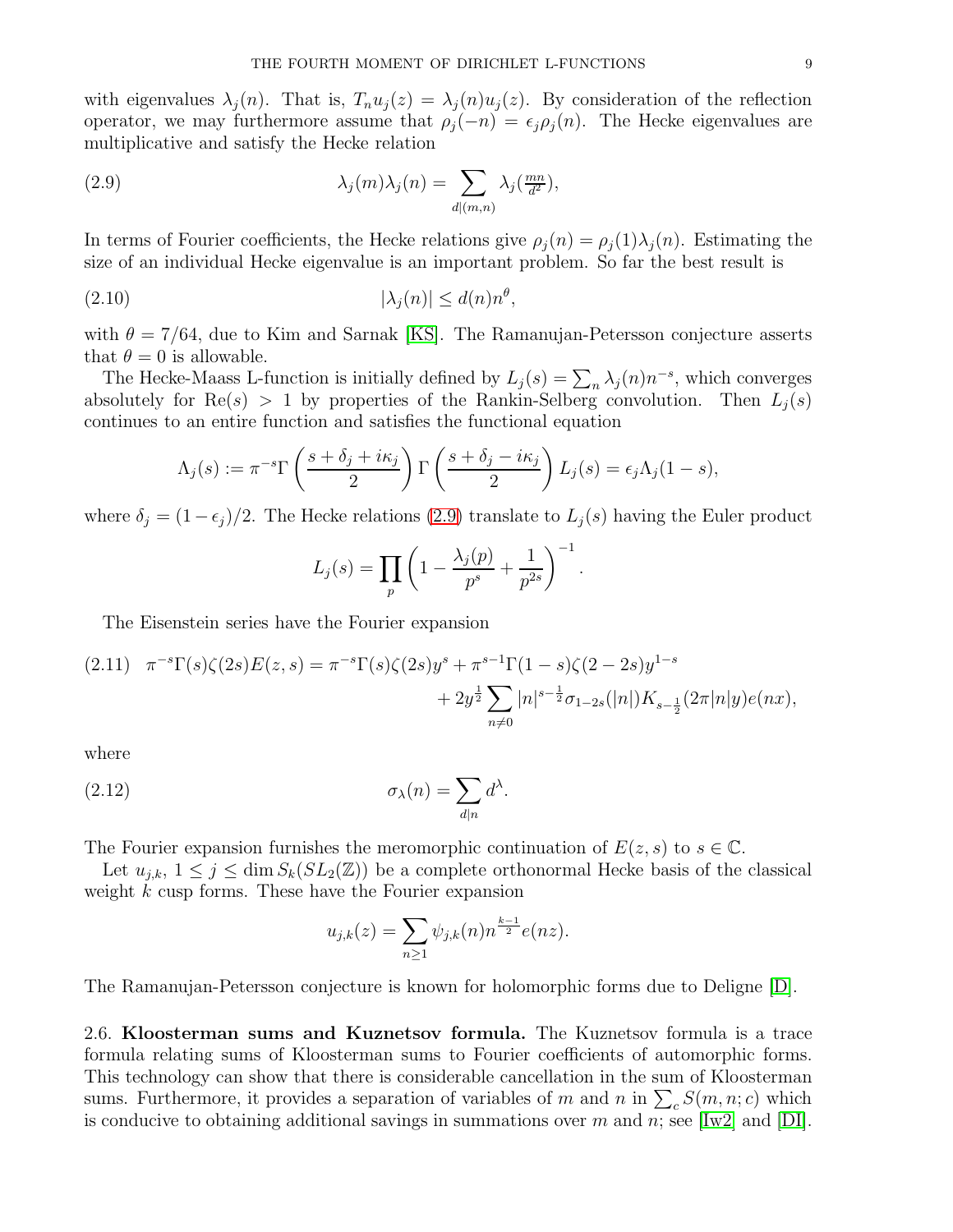<span id="page-9-2"></span>**Theorem 2.6** (Kuznetsov formula). Let g be a  $C^2$  function satisfying  $g(0) = 0$  and  $g^{(j)}(x) \ll$  $(x+1)^{-2-\epsilon}$ ,  $j = 0,1,2$  *and suppose*  $m, n > 0$ *. Then* 

$$
(2.13) \sum_{c} \frac{S(m,n;c)}{c} g\left(\frac{4\pi\sqrt{mn}}{c}\right) = \sum_{j} \rho_j(m) \overline{\rho_j(n)} \mathcal{M}_g(\kappa_j)
$$
  
+ 
$$
\sum_{k \equiv 0 \pmod{2}} \mathcal{N}_g(k) \sum_{j} \psi_{jk}(m) \overline{\psi}_{jk}(n) + \frac{1}{\pi} \int_{-\infty}^{\infty} \cosh(\pi t) \mathcal{M}_g(t) \frac{\sigma_{2it}(m) \sigma_{2it}(n)}{(mn)^{it} |\zeta(1+2it)|^2} dt.
$$

*Here*  $\mathcal{M}_g$  *and*  $\mathcal{N}_g$  *are the following integral transforms* 

$$
\mathcal{M}_g(t) = \frac{\pi i}{\sinh 2\pi t} \int_0^\infty (J_{2it}(x) - J_{-2it}(x))g(x)\frac{dx}{x},
$$
  

$$
\mathcal{N}_g(k) = \frac{4(k-1)!}{(4\pi i)^k} \int_0^\infty J_{k-1}(x)g(x)\frac{dx}{x}.
$$

*For the opposite sign case,*

(2.14) 
$$
\sum_{c} \frac{S(m, -n; c)}{c} g\left(\frac{4\pi\sqrt{mn}}{c}\right) = \sum_{j} \rho_{j}(m) \overline{\rho_{j}(-n)} \mathcal{K}_{g}(\kappa_{j}) + \frac{1}{\pi} \int_{-\infty}^{\infty} \cosh(\pi t) \mathcal{K}_{g}(t) \frac{\sigma_{2it}(m) \sigma_{2it}(n)}{(mn)^{it} |\zeta(1+2it)|^{2}} dt,
$$

*where*

$$
\mathcal{K}_g(t) = 2 \int_0^\infty K_{2it}(x) g(x) \frac{dx}{x}.
$$

For proofs we refer to Theorems 16.5 and 16.6 of [\[IK\]](#page-39-10) or Theorems 2.3 and 2.4 of [\[M2\]](#page-39-4) (we borrowed some notation from both sources).

2.7. The Estermann D-function. The Estermann D-function is defined by

(2.15) 
$$
D(s, \lambda, \frac{h}{l}) = \sum_{n} \frac{\sigma_{\lambda}(n)}{n^{s}} e\left(n \frac{h}{l}\right),
$$

where  $(h, l) = 1$ . The analytic properties of D are useful for understanding the behavior of the divisor function. We have

<span id="page-9-0"></span>**Lemma 2.7.** For any fixed  $\lambda \in \mathbb{C}$ ,  $D(s, \lambda, \frac{h}{l})$  is meromorphic as a function of s, and satisfies *the functional equation*

<span id="page-9-1"></span>
$$
(2.16) \quad D(\frac{1}{2} + s, \lambda, \frac{h}{l}) = 2(2\pi)^{-1-\lambda+2s} \Gamma(\frac{1}{2} - s) \Gamma(\frac{1}{2} + \lambda - s) l^{\lambda - 2s}
$$

$$
\times \left[ D(\frac{1}{2} - s, -\lambda, \frac{\overline{h}}{l}) \cos(\frac{\pi \lambda}{2}) + D(\frac{1}{2} - s, -\lambda, -\frac{\overline{h}}{l}) \sin(\pi(s - \frac{\lambda}{2})) \right].
$$

*If*  $\lambda \neq 0$  *then D has simple simple poles at*  $s = 1$  *and*  $s = 1 + \lambda$  *with respective residues* 

(2.17) 
$$
l^{-1+\lambda}\zeta(1-\lambda), \qquad l^{-1-\lambda}\zeta(1+\lambda).
$$

We refer to [\[M2\]](#page-39-4), Lemma 3.7 for proofs. The functional equation of the Estermann function is essentially equivalent to the Voronoi summation formula (Theorem 4.10 of [\[IK\]](#page-39-10)).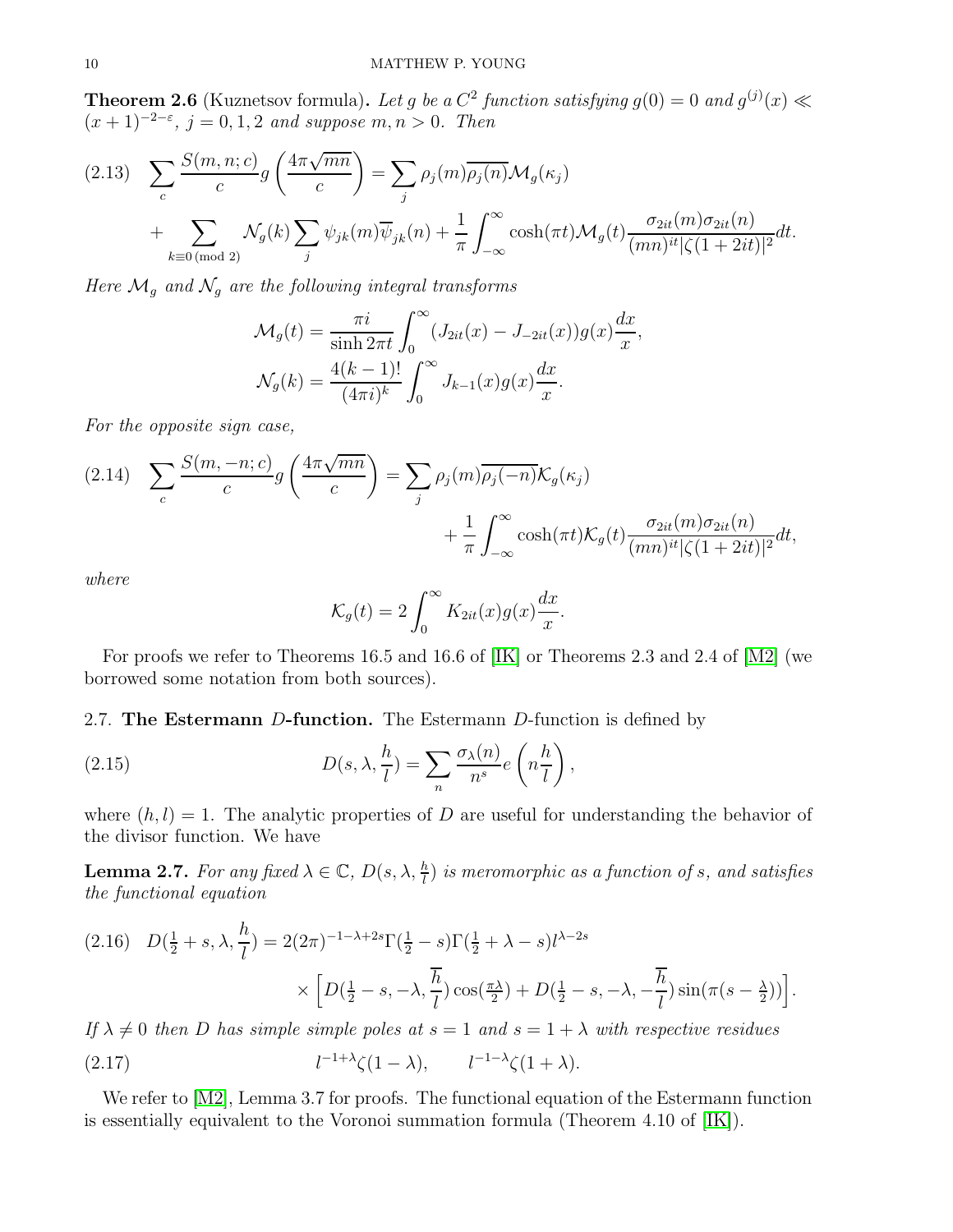2.8. Conventions. We use the common convention in analytic number theory that  $\varepsilon$  denotes an arbitrarily small positive quantity that may vary from line to line. Furthermore,  $\alpha$ ,  $\beta$ ,  $\gamma$ , and  $\delta$  are complex numbers that are sufficiently small in comparison to  $\varepsilon$  (so for example we may say  $\zeta(1+\alpha+s)$  is holomorphic for  $\text{Re}(s) > \varepsilon$ ).

# <span id="page-10-1"></span>3. The structure of the fourth moment

3.1. Averaging the approximate functional equation. Using Propositions [2.3](#page-6-1) and [2.4](#page-6-0) we may average the approximate functional equation to obtain a formula for the fourth moment  $M(\alpha, \beta, \gamma, \delta)$  defined by [\(2.2\)](#page-4-1). Write

(3.1) 
$$
M(\alpha, \beta, \gamma, \delta) = A_{1,q}(\alpha, \beta, \gamma, \delta) + A_{-1,q}(\alpha, \beta, \gamma, \delta),
$$

where  $A_{1,q}$  is the contribution from the 'first part' of the approximate functional equation, and  $A_{-1,q}$  is the second part. It suffices to compute  $A_{1,q}$  since

<span id="page-10-2"></span>(3.2) 
$$
A_{-1,q}(\alpha,\beta,\gamma,\delta) = X_{\alpha,\beta,\gamma,\delta} A_{1,q}(-\alpha,-\beta,-\gamma,-\delta).
$$

We have

$$
A_{1,q} = \frac{1}{\phi^*(q)} \sum_{d|q} \phi(d) \mu(q/d) \sum_{\substack{m_1m_2 \equiv \pm n_1n_2 \pmod{d} \\ (m_1m_2n_1n_2,q)=1}} \frac{1}{m_1^{\frac{1}{2}+\alpha} m_2^{\frac{1}{2}+\beta} n_1^{\frac{1}{2}+\gamma} n_2^{\frac{1}{2}+\delta}} V_{\alpha,\beta,\gamma,\delta} \left(\frac{m_1m_2n_1n_2}{q^2}\right).
$$

By changing variables  $m = m_1 m_2$  and  $n = n_1 n_2$ , we may rewrite this as

<span id="page-10-0"></span>(3.3) 
$$
A_{1,q} = \frac{1}{\phi^*(q)} \sum_{d|q} \phi(d) \mu(q/d) \sum_{\substack{m \equiv \pm n \pmod{d} \\ (mn,q)=1}} \frac{\sigma_{\alpha-\beta}(m)\sigma_{\gamma-\delta}(n)}{m^{\frac{1}{2}+\alpha} n^{\frac{1}{2}+\gamma}} V_{\alpha,\beta,\gamma,\delta} \left(\frac{mn}{q^2}\right).
$$

Let  $A_1$  be the same sum as  $A_{1,q}$  but with the condition  $(mn, q) = 1$  omitted. Since q is prime, a trivial estimation gives

(3.4) 
$$
A_{1,q} = A_1 + O(q^{-1+\varepsilon}).
$$

3.2. The diagonal terms. In this section we compute the diagonal contribution  $A_D$  of the terms  $m = n$  in  $A_1$  given by [\(3.3\)](#page-10-0). To be precise we are computing the diagonal contribution of the terms where  $m \equiv n \pmod{d}$  and not those with  $m \equiv -n \pmod{d}$ . We compute

<span id="page-10-3"></span>
$$
A_D = \frac{1}{\phi^*(q)} \sum_{d|q} \phi(d) \mu(q/d) \sum_{(n,q)=1} \frac{\sigma_{\alpha-\beta}(n)\sigma_{\gamma-\delta}(n)}{n^{1+\alpha+\gamma}} V_{\alpha,\beta,\gamma,\delta} \left(\frac{n^2}{q^2}\right)
$$
  
= 
$$
\sum_{(n,q)=1} \frac{\sigma_{\alpha-\beta}(n)\sigma_{\gamma-\delta}(n)}{n^{1+\alpha+\gamma}} V_{\alpha,\beta,\gamma,\delta} \left(\frac{n^2}{q^2}\right),
$$

Now the problem reduces to a standard exercise in analytic number theory. We use the integral representation of  $V$ , that is  $(2.5)$ , to write the sum as an integral of a Dirichlet series and develop the asymptotics by moving the line of integration. Precisely, we have

<span id="page-10-4"></span>
$$
A_D = \frac{1}{2\pi i} \int_{(1)} \frac{G(s)}{s} g_{\alpha,\beta,\gamma,\delta}(s) q^{2s} \sum_{(n,q)=1} \frac{\sigma_{\alpha-\beta}(n)\sigma_{\gamma-\delta}(n)}{n^{1+\alpha+\gamma+2s}} ds.
$$

From the Ramanujan identity

(3.5) 
$$
\sum_{n} \frac{\sigma_{\lambda}(n)\sigma_{\nu}(n)}{n^{\nu}} = \frac{\zeta(v)\zeta(v-\lambda)\zeta(v-\nu)\zeta(v-\lambda-\nu)}{\zeta(2v-\lambda-\nu)}
$$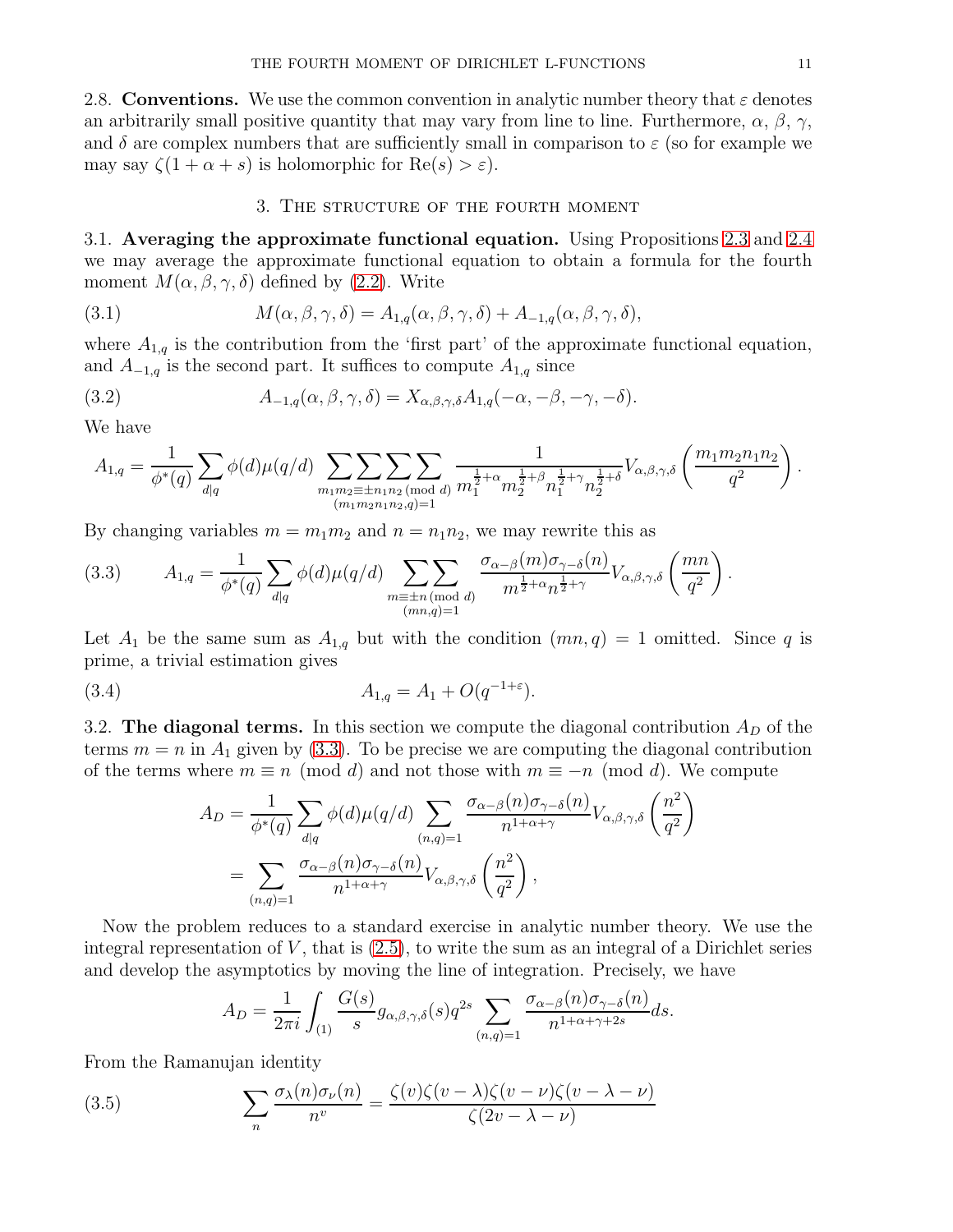we obtain

$$
A_D = \frac{1}{2\pi i} \int_{(1)} \frac{G(s)}{s} g_{\alpha,\beta,\gamma,\delta}(s) q^{2s} Z_{\alpha,\beta,\gamma,\delta}(s) ds,
$$

where

$$
Z_{\alpha,\beta,\gamma,\delta}(s) = \frac{\zeta(1+\alpha+\gamma+2s)\zeta(1+\alpha+\delta+2s)\zeta(1+\beta+\gamma+2s)\zeta(1+\beta+\delta+2s)}{\zeta(2+\alpha+\beta+\gamma+\delta+4s)}.
$$

Z has simple poles at  $2s = -\alpha - \gamma$ ,  $-\alpha - \delta$ ,  $-\beta - \gamma$ , and  $-\beta - \delta$  and is otherwise holomorphic for Re  $s > -1/4 + \varepsilon$ . Note that  $G(s)$  vanishes at these poles of Z by our choice in Definition [2.5.](#page-6-3) We move the line of integration to the line  $-1/4 + \varepsilon$ , passing the pole at  $s = 0$  only. We obtain  $A_D = (Residue) + I$ , where I is the contribution from the new line of integration. We easily obtain

<span id="page-11-0"></span>
$$
|I| \ll q^{-\frac{1}{2} + \varepsilon}.
$$

The residue at  $s = 0$  gives

(3.6) 
$$
Y_1(\alpha, \beta; \gamma, \delta) := \frac{\zeta(1 + \alpha + \gamma)\zeta(1 + \alpha + \delta)\zeta(1 + \beta + \gamma)\zeta(1 + \beta + \delta)}{\zeta(2 + \alpha + \beta + \gamma + \delta)}
$$

which is precisely the first term in Conjecture [2.1](#page-5-1) (up to  $O(q^{-1+\epsilon})$ ). We summarize this calculation with the following

,

<span id="page-11-3"></span>Lemma 3.1. *With* G *as in Definition [2.5,](#page-6-3) we have*

(3.7) 
$$
A_D = Y_1(\alpha, \beta; \gamma, \delta) + O(q^{-1/2 + \varepsilon}),
$$

*and similarly the contribution of the diagonal terms to* A−<sup>1</sup> *is*

<span id="page-11-1"></span>(3.8) 
$$
A_{-D} = Y_{-1}(\alpha, \beta; \gamma, \delta) + O(q^{-1/2 + \varepsilon}).
$$

*Here*

(3.9) 
$$
Y_{-1}(\alpha, \beta; \gamma, \delta) = X_{\alpha, \beta, \gamma, \delta} Y_1(-\alpha, -\beta; -\gamma, -\delta).
$$

If we did not choose  $G$  to vanish at the poles of  $Z$  then there would be four more extra terms in each of [\(3.7\)](#page-11-0) and [\(3.8\)](#page-11-1). However, these extra terms would all cancel out in the final assembly of  $M(\alpha, \beta, \gamma, \delta)$ ; this satisfying (but complicated) calculation is carried out in the first version of this article on the arxiv.

3.3. Decomposition of the off-diagonal terms. Here we investigate the contribution  $A_O$  to  $A_1$  from the off-diagonal terms  $m \equiv n \pmod{d}$ ,  $m \neq n$ . The treatment of the 'dual' terms  $A_{\overline{O}}$  corresponding to  $m \equiv -n \pmod{d}$  proceeds in much the same way but must be executed separately, and is carried out in Section [7.](#page-25-0)

We need to compute

(3.10) 
$$
A_O = \frac{1}{\phi^*(q)} \sum_{d|q} \phi(d) \mu(\frac{q}{d}) \sum_{m \equiv n \pmod{d}} \frac{\sigma_{\alpha-\beta}(m)\sigma_{\gamma-\delta}(n)}{m^{\frac{1}{2}+\alpha} n^{\frac{1}{2}+\gamma}} V_{\alpha,\beta,\gamma,\delta} \left(\frac{mn}{q^2}\right),
$$

where the prime indicates that the case  $m = n$  is excluded.

We break the sum  $A<sub>O</sub>$  into two pieces depending on whether  $m < n$  or  $m > n$  and write  $A_O = B_O + B_O'$  accordingly. By symmetry, it suffices to compute  $B_O = B_O(\alpha, \beta, \gamma, \delta)$ , since  $B'_{\mathcal{O}}(\alpha, \beta, \gamma, \delta) = B_{\mathcal{O}}(\gamma, \delta, \alpha, \beta)$ . We record the decomposition,

<span id="page-11-2"></span>(3.11) 
$$
A_1 = A_D + B_O + B'_O + A_{\overline{O}}.
$$

where each quantity has parameters  $\alpha, \beta, \gamma, \delta$  (in that order).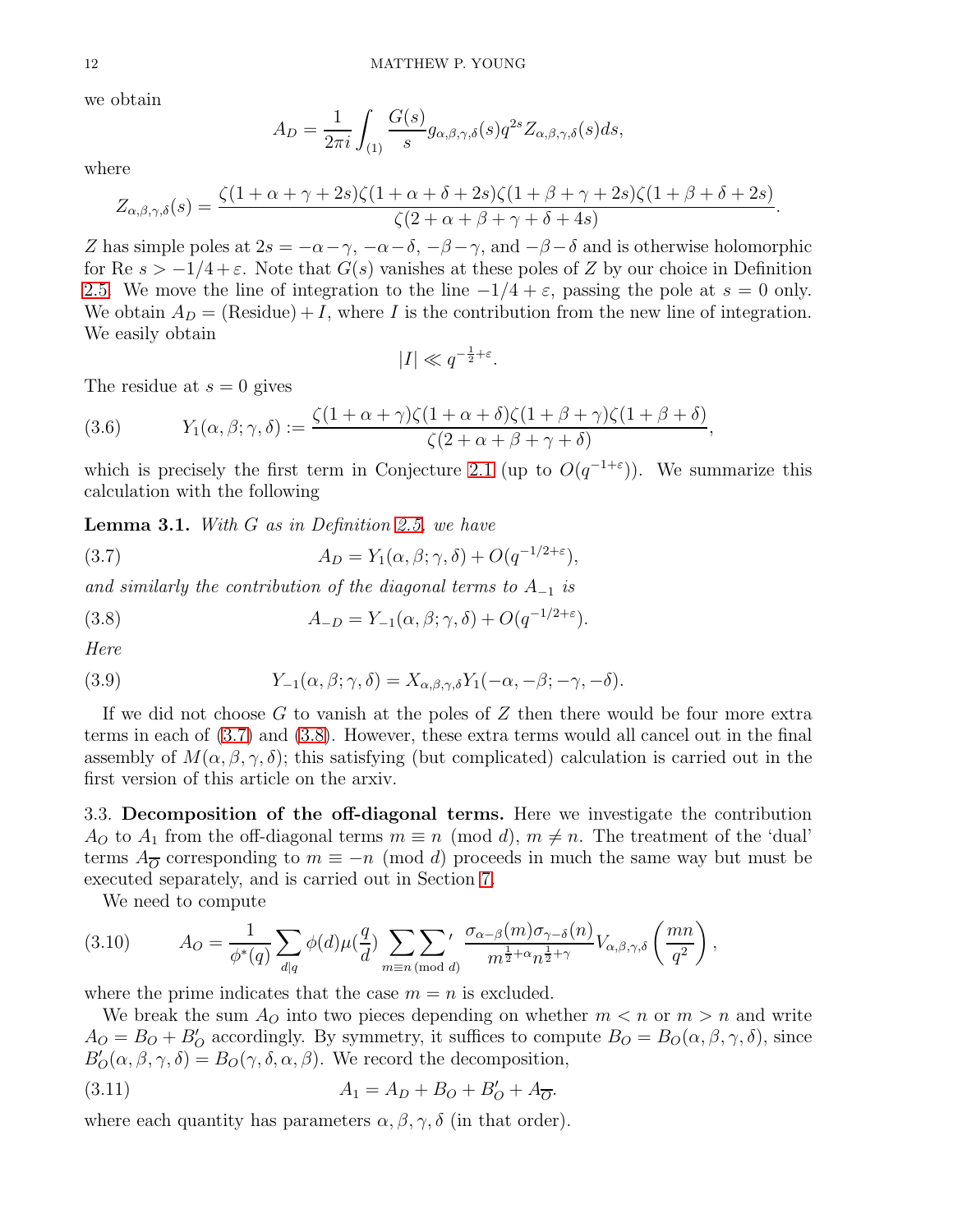We require a partition of unity with some special properties. To begin, we take a partition of unity  $\{W_M(x)\}$  on  $\mathbb{R}^+$  where each  $W_M(x)$  has support in the dyadic interval  $[M, 2M]$ , and furthermore  $W_M(x) = W(\frac{x}{M})$  $\frac{x}{M}$ ) where W is a fixed smooth, compactly supported function. Here  $M$  varies over a set of positive real numbers, with the number of such  $M$  less than X being  $O(\log X)$ . Such a partition can be constructed very easily. We then create the partition of unity  $\{W_{M,N}(x,y)\}$  on  $\mathbb{R}^+ \times \mathbb{R}^+$  by taking products of the  $W_M(x)$ .

We apply this partition of unity to  $B_O$  and write  $B_O = \sum_{M,N} B_{M,N}$ , where  $B_{M,N}$  is the same expression as  $B_O$  but weighted with  $W_{M,N}(m, n)$ . Since  $m < n$  we may assume

$$
(3.12) \t\t M \ll N,
$$

a convention that holds throughout this paper. Due to the rapid decay of  $V(x)$ , we may assume  $MN \leq q^{2+\varepsilon}$ .

#### 3.4. Overview of the proof. We write

(3.13) 
$$
B_{M,N} = (\text{Main term})_{M,N} + E_{M,N},
$$

for a certain main term that we do not explicitly write here due to its complexity. The discussion of the main terms takes place primarily in Sections [6](#page-23-0) and [8.](#page-28-0) In Section [6.2](#page-25-1) we prove that the size of the main term as a function of  $M$  and  $N$  is given by

<span id="page-12-1"></span>(3.14) 
$$
(\text{Main term})_{M,N} \ll M^{\frac{1}{2}} N^{-\frac{1}{2}} q^{\varepsilon},
$$

so it is a bit of a misnomer to call this a 'main term' when M and N are not near each other.

In Section [4](#page-13-0) we prove the following estimate for  $B_{M,N}$  that is applicable when N is significantly larger than M.

<span id="page-12-2"></span>**Theorem 3.2.** For  $M \ll N$ ,  $MN \ll q^{2+\epsilon}$ , we have

<span id="page-12-0"></span>(3.15) 
$$
E_{M,N} \ll (M^{\frac{1}{2}}N^{-\frac{1}{4}} + q^{\frac{1}{4}}N^{-\frac{1}{4}} + q^{\frac{3}{10}}N^{-\frac{1}{6}}M^{-\frac{2}{15}})q^{\varepsilon}.
$$

Actually we prove the bound [\(3.15\)](#page-12-0) but with  $B_{M,N}$  replacing  $E_{M,N}$ . Notice the first term above is larger than the bound [\(3.14\)](#page-12-1) for the 'main term', so in fact the two bounds are equivalent. We do not attempt to extract a main term in this analysis, but still safely claim the same main term relevant in the range where M and N are close.

<span id="page-12-4"></span>To cover the range where M and N are fairly close, we prove the following in Section [9.](#page-31-1)

<span id="page-12-3"></span>**Theorem 3.3.** *With*  $\theta = 7/64$ *,*  $M \ll N$ *, and*  $MN \ll q^{2+\epsilon}$ *, we have* 

(3.16) 
$$
E_{M,N} \ll q^{-\frac{1}{2} + \theta + \varepsilon} M^{-\frac{1}{2}} N^{\frac{1}{2}}.
$$

The various main terms combine in a rather complicated way. When summed over all M and N, all the main terms from  $A_O$ ,  $A_{\overline{O}}$ , etc. add up to form the quantity in Conjecture [2.1.](#page-5-1)

For some small values of MN we can do no better than the trivial bound

$$
(3.17) \t\t B_{M,N} \ll \frac{\sqrt{MN}}{q}q^{\varepsilon}.
$$

Note again that this bound on  $B_{M,N}$  is larger than the bound [\(3.14\)](#page-12-1) for the main term provided  $N > q$  (which is trivially satisfied since  $B_{M,N}$  is void otherwise), so this translates into a bound on  $E_{M,N}$ .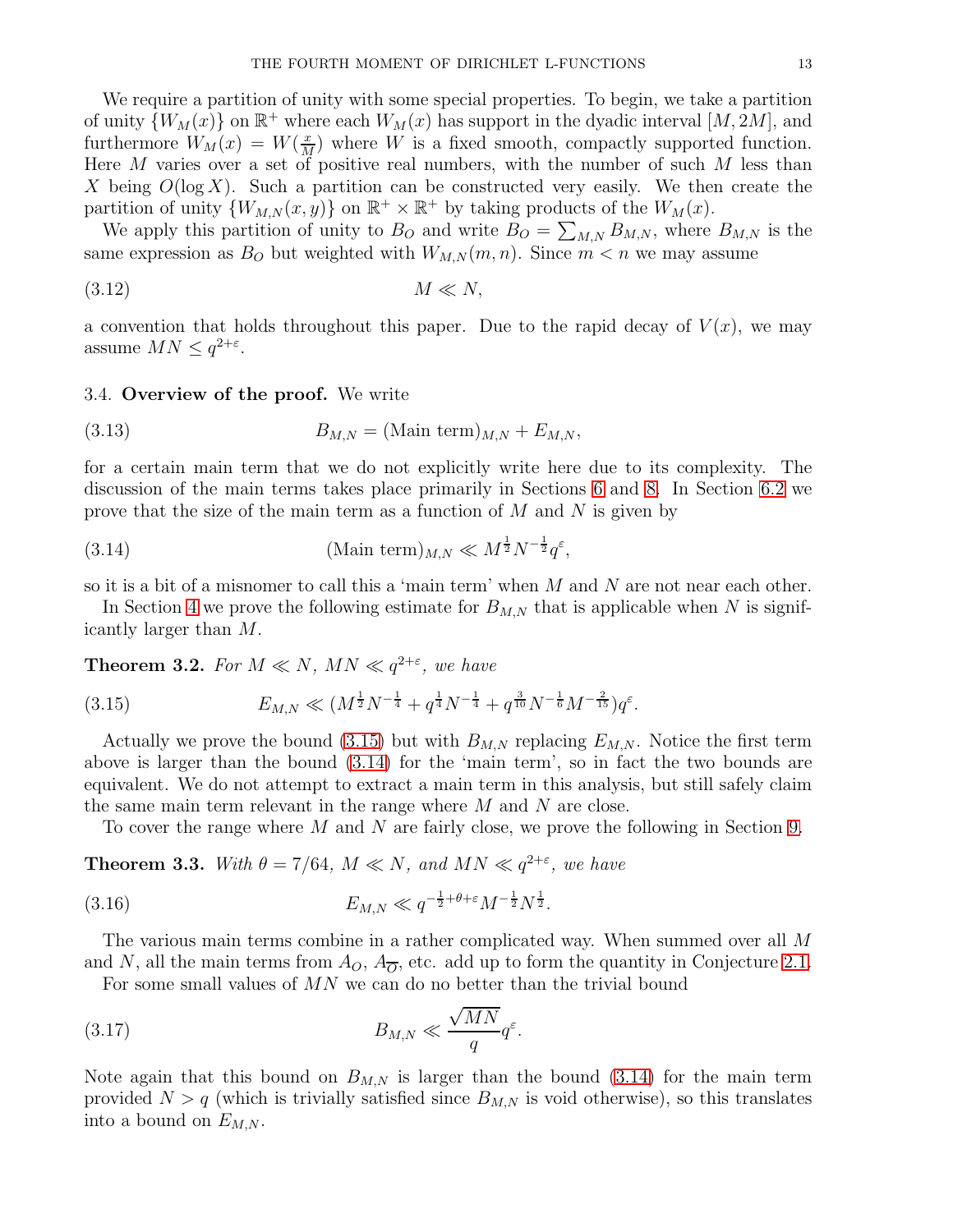Deducing Theorem [2.2](#page-5-2) from the above results is then an exercise in finding the maximum of a piecewise linear function. Precisely, let

$$
L_1(a,b) = -1 + \frac{1}{2}a + \frac{1}{2}b, \qquad L_2(a,b) = -\frac{1}{2} + \theta - \frac{1}{2}a + \frac{1}{2}b,
$$
  

$$
L_3(a,b) = \frac{1}{2}a - \frac{1}{4}b, \qquad L_4(a,b) = \frac{1}{4} - \frac{1}{4}b, \qquad L_5(a,b) = \frac{3}{10} - \frac{2}{15}a - \frac{1}{6}b.
$$

We require

$$
\max_{i \in \{3,4,5\}} \max_{\substack{0 \le a \le b \\ a+b \le 2}} \min(L_1(a,b), L_2(a,b), L_i(a,b)).
$$

Along the line  $a = 0$  the maximum value is  $-\frac{1}{40}$  at  $b = \frac{39}{20}$ . When  $a = b$  the maximum is  $-\frac{1}{2}+\theta$  and along the line  $a+b=2$  the maximum is  $-\frac{1}{62}+\frac{\theta}{31}$  (although if  $\theta$  was not known to be less than  $6/43$  then  $-\frac{1}{14} + \frac{3\theta}{7}$  would be the maximum here). The maximum at an interior point must occur when  $L_1 = L_2 = L_i$  for  $i = 3, 4$ , or 5. The case  $i = 3$  is  $a = \frac{1}{2} + \theta$ ,  $b = \frac{4}{3}$  $\frac{4}{3}$ , which gives the bound  $-\frac{1}{12} + \frac{\theta}{2}$  $\frac{\theta}{2}$ . The case  $i = 4$  gives  $-\frac{1}{12} + \frac{\theta}{6}$  $\frac{\theta}{6}$  from  $a = \frac{1}{2} + \theta$ ,  $b = \frac{4}{3} - \frac{2}{3}$  $\frac{2}{3}\theta$ . The case  $i = 5$  has  $a = \frac{1}{2} + \theta$ ,  $b = \frac{59}{40} - \frac{19}{20}\theta$ , and gives  $-\frac{1}{80} + \frac{\theta}{40}$ , completing the proof. Note that our method requires the bound  $\theta < 1/6$  which is very deep.

# 4. The divisor function in arithmetic progressions

<span id="page-13-0"></span>In this section we present a handful of different estimates that taken together prove Theorem [3.2.](#page-12-2) We largely use classical techniques of analytic number theory such as Poisson summation, Cauchy's inequality, 'gluing' of variables to create a longer variable, reciprocity laws, the Weil bound for Kloosterman sums, estimates for exponential sums, etc.

Solely for notational convenience we shall work with the case  $\alpha = \beta = \gamma = \delta = 0$ ; the arguments extend easily to nonzero parameter values.

## 4.1. Initial cleaning and statement of results. Recall

<span id="page-13-1"></span>(4.1) 
$$
B_{M,N} = \frac{1}{\phi^*(q)} \sum_{d|q} \phi(d) \mu(q/d) \sum_{m \equiv n \pmod{d}}' \frac{d(m)d(n)}{m^{\frac{1}{2}} n^{\frac{1}{2}}} V\left(\frac{mn}{q^2}\right) W\left(\frac{m}{M}\right) W\left(\frac{n}{N}\right).
$$

Throughout this section,  $W(x)$  will denote a smooth function with support in a dyadic interval, which may vary from line to line (simply to avoid cluttering the notation). Since we treat the range  $M \simeq N$  in a different way, we assume  $N > cM$  for a sufficiently large constant c so that the term  $m = n$  is avoided by the support of the weight functions in [\(4.1\)](#page-13-1). As a simple first step, we separate the variables  $m$  and  $n$  in the test function  $V$  by using its Mellin transform. We have

$$
B_{M,N} = \frac{1}{2\pi i} \int_{(\varepsilon)} \left(\frac{q^2}{MN}\right)^s \frac{G(s)}{s} g(s)
$$
  

$$
\frac{1}{\phi^*(q)} \sum_{d|q} \phi(d) \mu(q/d) \sum_{m \equiv n \pmod{d}} \frac{d(m)d(n)}{m^{\frac{1}{2}} n^{\frac{1}{2}}} W_s\left(\frac{m}{M}\right) W_s\left(\frac{n}{N}\right) ds,
$$

where  $W_s(x) = x^{-s}W(x)$ . Note that the dependence of  $W_s$  on s is very mild:

$$
x^j \frac{d^j}{dx^j} W_s(x) \ll x^{-\text{Re}(s)} |P_j(s)| \max_{0 \le i \le j} \left| x^i \frac{d^i}{dx^i} W(x) \right|,
$$

where  $P_j(s)$  is a degree j polynomial in s. In effect, this separation of variables has no cost since losses of size  $(MN)^{\varepsilon}$  are absorbed by the factor  $q^{\varepsilon}$  in the bound [\(3.15\)](#page-12-0), and because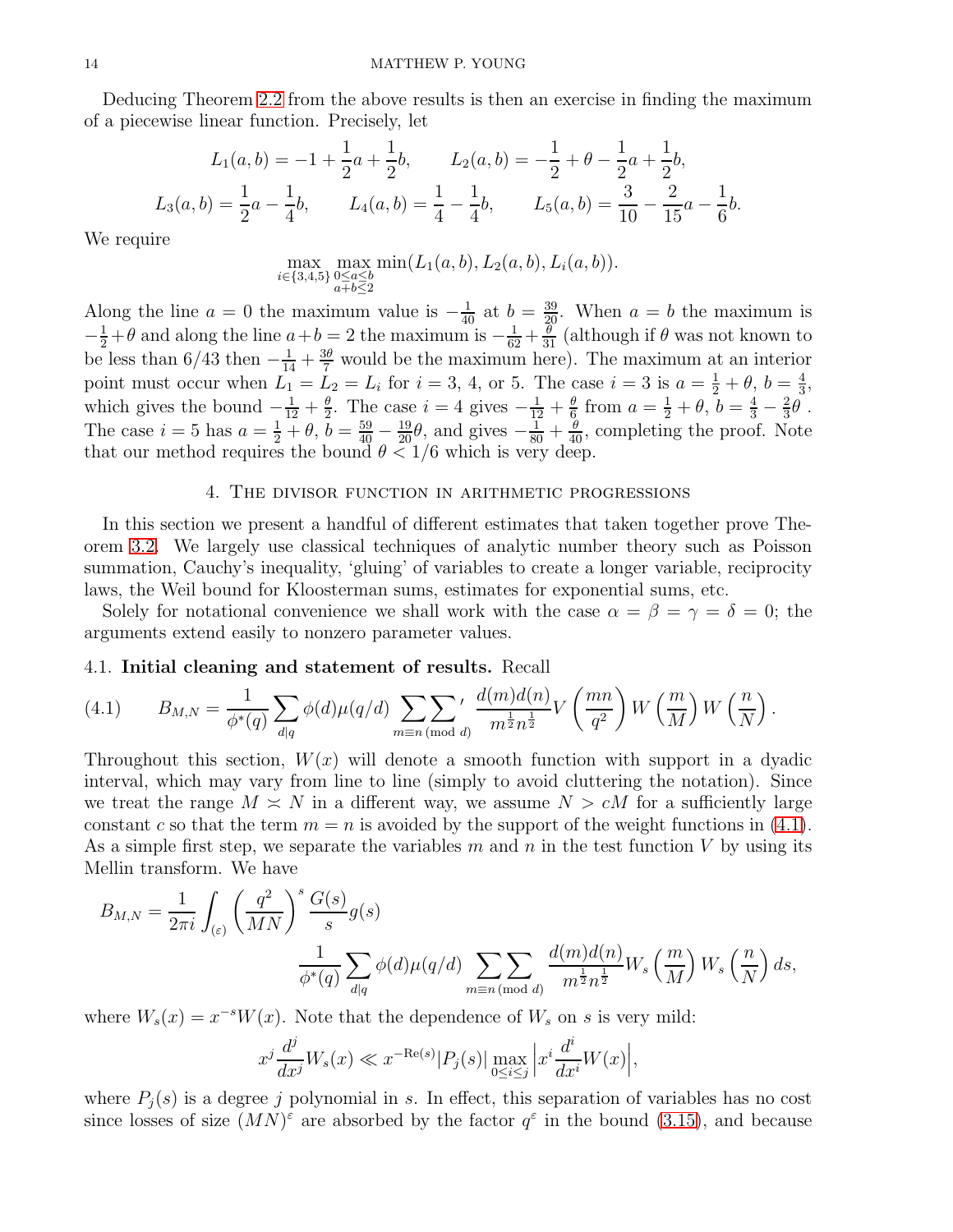$s^{-1}G(s)g(s)$  has exponential decay in the imaginary direction. Thus, the problem reduces to bounding  $B'_{M,N}$ , which is defined to be the same sum as  $B_{M,N}$  but with V removed. Let

$$
\Delta_{M,N}(m) = \frac{1}{\phi^*(q)} \sum_{d|q} \phi(d) \mu(q/d) \sum_{n \equiv m \pmod{d}} d(n) W\left(\frac{n}{N}\right),
$$

so that

$$
B'_{M,N} = \frac{1}{\sqrt{MN}} \sum_{m} d(m) \Delta_{M,N}(m) W\left(\frac{m}{M}\right),
$$

where we have redefined  $W(x)$  again to include the scaling factor  $x^{-\frac{1}{2}}$ .

To begin, we open the divisor function  $d(n)$  and let  $n = n_1 n_2$ . To locate the variables  $n_1$ and  $n_2$ , we apply a dyadic partition of unity to both  $n_1$  and  $n_2$  so that  $n_1 \approx N_1$  and  $n_2 \approx N_2$ , where  $N_1N_2 \simeq N$ . Without loss of generality assume  $N_2 \geq N_1$ . Let  $B_{M,N_1,N_2}$  be the sum  $B'_{M,N}$  but with this partition of unity applied, and similarly for  $\Delta_{M,N_1,N_2}(m)$ .

We prove the following in Section [4.2](#page-15-0)

<span id="page-14-0"></span>**Lemma 4.1.** *Suppose*  $N_2 \geq N_1$ ,  $N_1N_2 \asymp N \gg M$ ,  $MN \ll q^{2+\varepsilon}$ . *Then* 

<span id="page-14-2"></span>(4.2) 
$$
B_{M,N_1,N_2} \ll \begin{cases} \left(\frac{N}{M}\right)^{-\frac{1}{2}} q^{\frac{1}{2}+\varepsilon} \\ \left(q^{\frac{1}{4}} N_1^{-\frac{1}{2}} + \left(\frac{N}{M}\right)^{-\frac{1}{2}} N_1^{\frac{1}{2}}\right) q^{\varepsilon} \\ \left(\frac{N}{M}\right)^{-\frac{1}{2}} N_1 q^{\varepsilon}. \end{cases}
$$

The first bound is nontrivial for  $NM^{-1} > q^{1+\epsilon}$  while the second bound is nontrivial for  $q^{\frac{1}{2}+\varepsilon} < N_{\frac{1}{2}} < NM^{-1}q^{-\varepsilon}$  (note this upper bound is achieved automatically if  $N \gg M^2q^{\varepsilon}$  since  $N_1 \ll \sqrt{N}$ ). The third bound is nontrivial for  $N_1 \ll N^{\frac{1}{2}}M^{-\frac{1}{2}}q^{-\epsilon}$ . Note that if  $NM^{-1} \leq q$ , then there is a gap that has not been covered. In Section [4.3](#page-17-0) we treat the case where  $N_1$  is relatively small, proving

<span id="page-14-1"></span>**Lemma 4.2.** *Suppose*  $N_2 \geq N_1$ ,  $N_1N_2 \asymp N \gg M$ ,  $MN \ll q^{2+\varepsilon}$ . *Then* 

<span id="page-14-3"></span>(4.3) 
$$
B_{M,N_1,N_2} \ll \left(N_1^2 \min\left(\frac{q^{\frac{1}{2}}}{N^{\frac{5}{6}}M^{\frac{2}{3}}},\frac{1}{\sqrt{MN}}\right) + M^{\frac{1}{2}}N^{-\frac{1}{2}} + M^{\frac{3}{2}}N^{-\frac{3}{2}}N_1\right)q^{\varepsilon}.
$$

We briefly describe how to deduce Theorem [3.2](#page-12-2) from Lemmas [4.1](#page-14-0) and [4.2.](#page-14-1) Basically we need to find the maximum value of the minimum of the above bounds as  $N_1$  varies between 1 and  $\sqrt{N}$ . The case  $N_1 = 1$  gives  $\ll N^{-\frac{1}{2}} M^{\frac{1}{2}} q^{\epsilon}$  and  $N_1 = \sqrt{N}$  gives  $\ll (M^{\frac{1}{2}} N^{-\frac{1}{4}} + q^{\frac{1}{4}} N^{-\frac{1}{4}}) q^{\epsilon}$ (which already dominates the  $N_1 = 1$  contribution). Note that  $M^{\frac{1}{2}}N^{-\frac{1}{2}} + M^{\frac{3}{2}}N^{-\frac{3}{2}}N_1$  is dominated by  $N^{\frac{1}{4}}M^{-\frac{1}{2}}$  provided  $M < N^{\frac{1}{2}}$ , which we may assume since otherwise [\(3.15\)](#page-12-0) is trivial. Hence the problem reduces to finding

$$
\max_{1 \le N_1 \le \sqrt{N}} (\min(c_1 N_1^{-\frac{1}{2}}, c_2 N_1^2)), \quad \text{where } c_1 = q^{\frac{1}{4}}, \quad c_2 = \min\left(\frac{q^{\frac{1}{2}}}{N^{\frac{5}{6}} M^{\frac{2}{3}}}, \frac{1}{\sqrt{MN}}\right).
$$

The maximum is clearly

$$
q^{\frac{1}{5}}\min\left(\frac{q^{\frac{1}{2}}}{N^{\frac{5}{6}}M^{\frac{2}{3}}}, \frac{1}{\sqrt{MN}}\right)^{\frac{1}{5}} \ll \frac{q^{\frac{3}{10}}}{N^{\frac{1}{6}}M^{\frac{2}{15}}}.
$$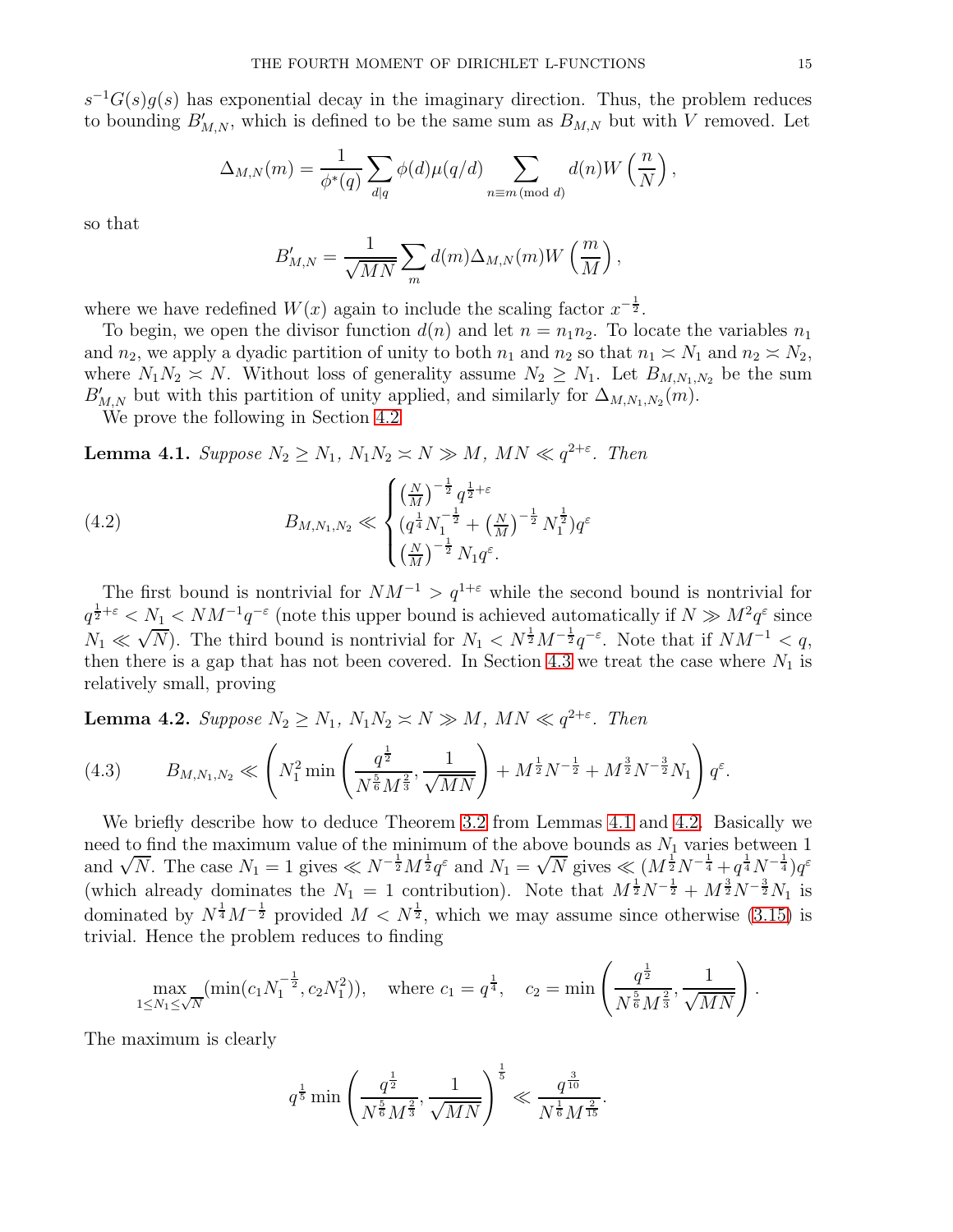<span id="page-15-0"></span>4.2. **Proof of Lemma [4.1.](#page-14-0)** We begin by noting that we may assume  $(n, d) = 1$  since the contribution to  $B_{M,N}$  from  $q|n$  is  $O(q^{-1+\varepsilon})$  which is smaller than all the bounds in [\(4.2\)](#page-14-2) as well as [\(4.3\)](#page-14-3). Define  $\Delta'$  to be the same as  $\Delta$  but with  $(n, d) = 1$ .

Next we break up the sum over  $n_2$  into arithmetic progressions (mod d), getting

$$
(4.4) \ \Delta'_{M,N_1,N_2}(m) = \frac{1}{\phi^*(q)} \sum_{d|q} \phi(d)\mu(q/d) \sum_{(n_1,d)=1} \sum_{n_2 \equiv m\overline{n_1} \pmod{d}} W\left(\frac{n_1 n_2}{N}\right) W\left(\frac{n_1}{N_1}\right) W\left(\frac{n_2}{N_2}\right)
$$

Using the same argument we used to remove  $V$  reduces the problem to estimating  $\Delta''_{M,N_1,N_2}(m)$ , where  $\Delta''$  has the same form as  $\Delta'$  but with  $W(n_1n_2/N)$  removed. Applying Poisson summation to the summation over  $n_2$  gives

$$
\Delta''_{M,N_1,N_2}(m) = \frac{1}{\phi^*(q)} \sum_{d|q} \phi(d) \mu(q/d) \sum_{(n_1,d)=1} \frac{N_2}{d} \sum_h e\left(\frac{hm\overline{n_1}}{d}\right) W\left(\frac{n_1}{N_1}\right) \widehat{W}\left(\frac{h}{d/N_2}\right).
$$

where W is the Fourier transform of W. The term  $h = 0$  contributes to  $\Delta''_{M,N_1,N_2}$  precisely

$$
\frac{N_2}{\phi^*(q)} \widehat{W}(0) \sum_{n_1}^* W\left(\frac{n_1}{N_1}\right) \sum_{d|q} \frac{\phi(d)}{d} \mu(q/d) \ll \frac{N}{q^2} q^{\varepsilon},
$$

and hence its contribution to  $B'_{M,N}$  is

$$
\ll \frac{\sqrt{MN}}{q^2} q^{\varepsilon} \ll q^{-1+\varepsilon}.
$$

From the rapid decay of W, the terms with  $d = 1$ ,  $h \neq 0$  contribute  $O(q^{-1000})$  to  $B_{M,N_1,N_2}$ . It remains to consider the terms with  $d = q$ ,  $h \neq 0$ , namely

<span id="page-15-4"></span>(4.5) 
$$
R = \frac{N_2 \phi(q)}{q \phi^*(q) \sqrt{MN}} \sum_m d(m) W\left(\frac{m}{M}\right) \sum_{n_1}^* \sum_{h \neq 0} e\left(\frac{h m \overline{n_1}}{q}\right) W\left(\frac{n_1}{N_1}\right) \widehat{W}\left(\frac{h}{H}\right),
$$

where  $H = qN_2^{-1}$ . Due to rapid decay of the Fourier transform, we may assume  $|h| \le Hq^{\varepsilon}$ (which implies  $N_2 \leq q^{1+\varepsilon}$ ). Furthermore we may assume  $(hm, q) = 1$  at no cost.

It is possible to bound the sum over  $n_1$  using the Weil bound for Kloosterman sums, however one can obtain better bounds on average over m and h. We glue together m and h to create a longer variable  $l = mh$ . We have

<span id="page-15-3"></span>(4.6) 
$$
R \ll \frac{N_2 q^{\varepsilon}}{q \sqrt{MN}} \sum_{0 < l \leq L}^* \left| \sum_{n_1}^* e\left(\frac{l\overline{n_1}}{q}\right) W\left(\frac{n_1}{N_1}\right) \right|,
$$

where  $L \approx MH$ . Bounding this double sum is of independent interest. Friedlander and Iwaniec([\[FrI\]](#page-39-14), p. 337) state a bound for this sum which is nontrivial for  $N_1$  and L rather short (e.g.,  $L = q^{1/8}$  and  $N_1 = q^{3/8+\epsilon}$ ), however we do not use their bound. We have

<span id="page-15-1"></span>Proposition 4.3. *Let* W *be a smooth function with support in* [1, 2]*, and let*

(4.7) 
$$
S(K, L; q) := \sum_{0 < l \leq L} \left| \sum_{k}^* e\left(\frac{l\overline{k}}{q}\right) W\left(\frac{k}{K}\right) \right|.
$$

*If*  $K, L \ll q^{1+\varepsilon}$ , then

<span id="page-15-2"></span>(4.8) 
$$
S(K, L; q) \ll \begin{cases} Lq^{\frac{1}{2} + \varepsilon}, \\ (L^{\frac{1}{2}}q^{\frac{3}{4}} + K^{\frac{1}{2}}L)q^{\varepsilon}. \end{cases}
$$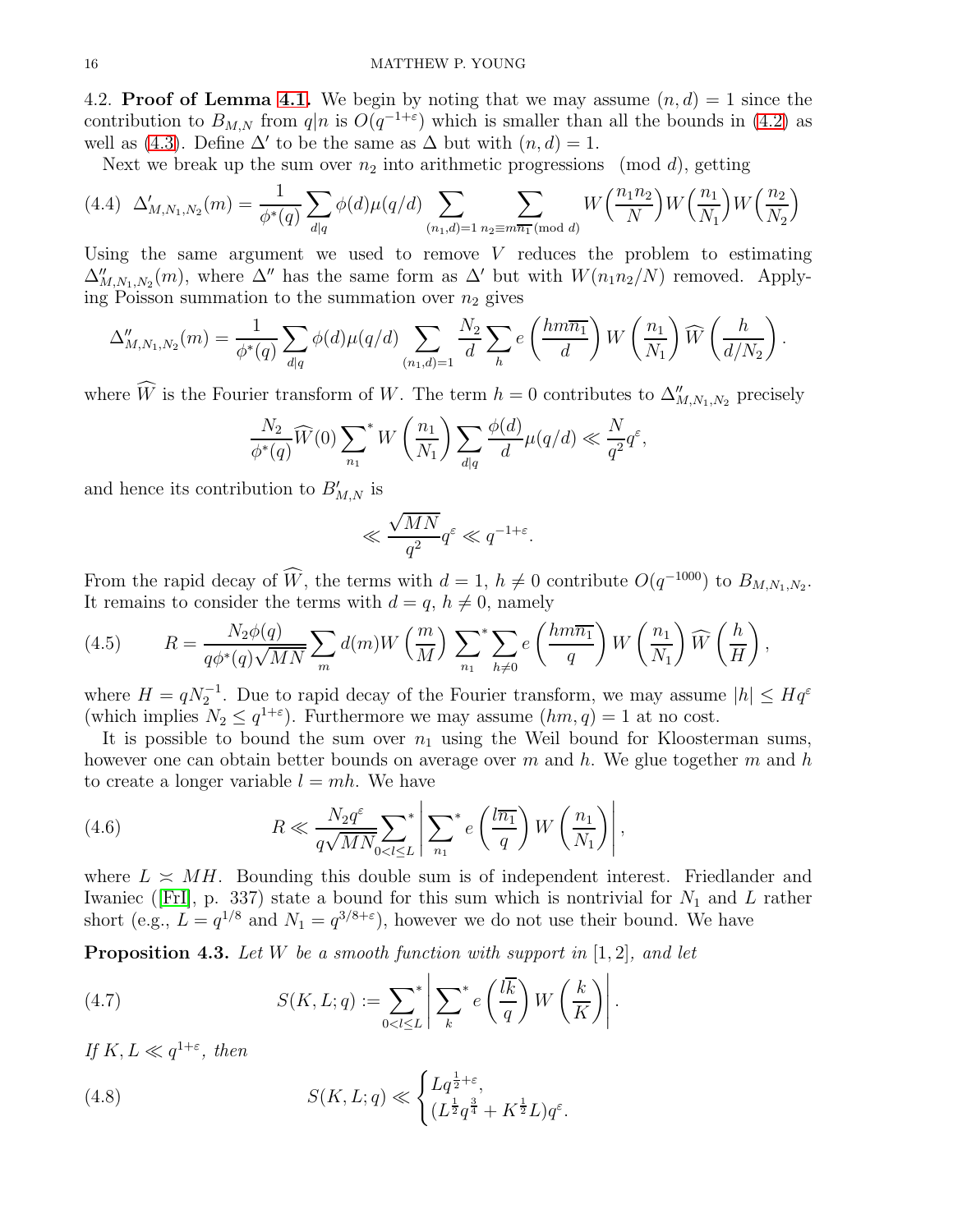Delaying the proof of Proposition [4.3](#page-15-1) for a moment, we complete the proof of Lemma [4.1](#page-14-0) by inserting [\(4.8\)](#page-15-2) as well as the trivial bound into [\(4.6\)](#page-15-3).

In the course of proving Proposition [4.3,](#page-15-1) we need the following.

<span id="page-16-0"></span>**Lemma 4.4.** *For any odd prime q, and*  $x, y, z \in \mathbb{F}_q$ *, let* 

(4.9) 
$$
T(x, y, z; q) := \sum_{a \pmod{q}}^{*} \sum_{\substack{b \pmod{q} \\ b \pmod{q}}}^{*} e\left(\frac{c(\overline{a} - \overline{b})}{q}\right) e\left(\frac{ax + by + cz}{q}\right).
$$

*Then we have the following bounds,*

(4.10) 
$$
T(x, y, z; q) \ll \begin{cases} q, & z = 0, x \neq -y, \\ q^2, & z = 0, x = -y, \\ q, & z \neq 0, xy = 0, \\ q^{\frac{3}{2}}, & x, y, z \neq 0. \end{cases}
$$

<span id="page-16-1"></span>Actually the proof gives an exact formula for T in terms of Kloosterman sums.

*Proof of Lemma [4.4.](#page-16-0)* First note that the sum over c is  $-1$  unless  $\overline{a}-\overline{b}+z\equiv 0$ , in which case it equals  $q-1$ . Hence

$$
T(x, y, z; q) = (q - 1) \sum_{\overline{a} - \overline{b} \equiv -z \pmod{q}} \left( \frac{ax + by}{q} \right) - \sum_{\overline{a} - \overline{b} \neq -z \pmod{q}} \left( \frac{ax + by}{q} \right).
$$

Solving for b and using  $\overline{\overline{a} + z} = a(\overline{1 + za})$  gives

$$
T(x, y, z; q) = q \sum_{\substack{a \pmod{q} \\ a \neq -\overline{z}}}^* e\left(\frac{ax + a(1 + za)y}{q}\right) - \sum_a^* \sum_b^* e\left(\frac{ax + by}{q}\right),
$$

where in case  $q|z$  we interpret the condition  $a \neq -\overline{z}$  to be vacuous. If  $q|z$  we get

$$
T(x, y, 0; q) = qc_q(x + y) - c_q(x)c_q(y),
$$

where  $c_q(n)$  is the Ramanujan sum. To continue the calculation we impose the condition  $(z, q) = 1$ . Using  $a \to \overline{z}a - \overline{z}$  and calculating the sum over a as a Kloosterman sum, we get

$$
T(x, y, z; q) = qS(x\overline{z}, -y\overline{z}; q)e\left(\frac{-x\overline{z} + y\overline{z}}{q}\right) - q - c_q(x)c_q(y).
$$

Finally, we obtain [\(4.10\)](#page-16-1) from case analysis, the Weil bound, and the easy computation  $c_q(n) = q - 1$  if  $q | n$ , and  $-1$  if  $q \nmid n$ .

*Proof of Proposition [4.3.](#page-15-1)* Applying Weil's bound for Kloosterman sums to the sum over k (by completing the sum) gives

(4.11) 
$$
S(K, L; q) \ll Lq^{\frac{1}{2} + \varepsilon} + KLq^{-1} \ll Lq^{\frac{1}{2} + \varepsilon}.
$$

Further gains can be obtained by using the sum over l. To begin, we smooth the sum  $S$  to

$$
S_0(K,L) := \sum_l^* \left| \sum_k^* e\left(\frac{l\overline{k}}{q}\right) w\left(\frac{k}{K}\right) \right| w_0\left(\frac{l}{L}\right),
$$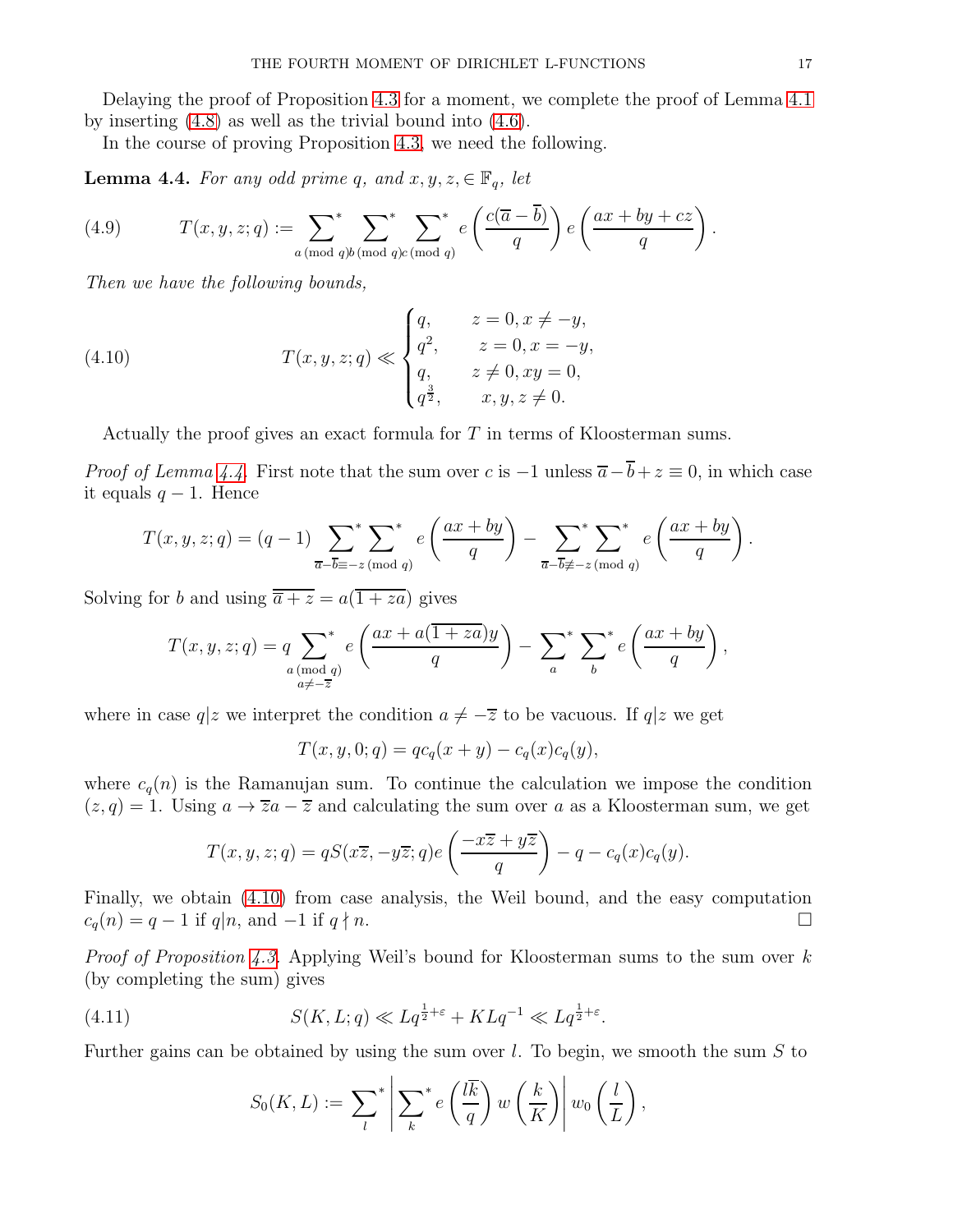where  $w_0$  is a nonnegative, Schwartz-class function satisfying  $w_0(x) \geq 1$  for  $0 \leq x \leq 1$ . By positivity,  $S \leq S_0$ . Applying Cauchy's inequality gives

(4.12) 
$$
S_0(K,L)^2 \ll L \sum_{k_1}^* \sum_{k_2}^* \sum_{l}^* e\left(\frac{l(\overline{k_1} - \overline{k_2})}{q}\right) w\left(\frac{k_1}{K}\right) w\left(\frac{k_2}{K}\right) w_0\left(\frac{l}{L}\right).
$$

Now apply Poisson summation in each of l,  $k_1$ , and  $k_2$  (mod q) to give that the right hand side above is

$$
\frac{L^2 K^2}{q^3} \sum_x \sum_y \sum_z T(x, y, z; q) \widehat{w} \left(\frac{x}{q/K}\right) \widehat{w} \left(\frac{y}{q/K}\right) \widehat{w_0} \left(\frac{z}{q/L}\right).
$$

From [\(4.10\)](#page-16-1) and a case analysis, we get

$$
S_0(K,L)^2 \ll \frac{L^2 K^2}{q^3} \left( q^{\frac{3}{2}} \frac{q^3}{LK^2} + q^2 \frac{q}{K} \right) q^{\varepsilon} = L q^{\frac{3}{2} + \varepsilon} + L^2 K q^{\varepsilon}.
$$

<span id="page-17-0"></span>4.3. An estimate for  $N_1$  small. In this section we prove Lemma [4.2.](#page-14-1) We continue with the estimation of  $(4.5)$ , recalling that the error terms prior to arriving at  $(4.5)$  are acceptable for Lemma [4.2.](#page-14-1) It is instructive to consider the crucial case  $M = q^{\frac{1}{2}}$ ,  $N = q^{\frac{3}{2}}$ ,  $N_1 = q^{\frac{1}{2}}$ ,  $N_2 = q$  (whence  $H = 1$ ). We begin with the simple reciprocity law

$$
e\left(\frac{hm\overline{n_1}}{q}\right) = e\left(\frac{-hm\overline{q}}{n_1}\right)e\left(\frac{hm}{qn_1}\right),\,
$$

where  $q\overline{q} \equiv 1 \pmod{n_1}$ . Using  $e(\frac{hm}{qn_1})$  $\frac{hm}{qn_1})=1+O(\frac{hm}{qn_1})$  $\frac{hm}{qn_1}$ ) and  $\frac{\phi(q)}{q\phi^*(q)} = q^{-1} + O(q^{-2})$  gives

$$
R = \frac{N_2}{q\sqrt{MN}} \sum_{h \neq 0} \widehat{W}\left(\frac{h}{H}\right) \sum_{n_1} W\left(\frac{n_1}{N_1}\right) \sum_m d(m) e\left(\frac{-hm\overline{q}}{n_1}\right) W\left(\frac{m}{M}\right) + O\left(\frac{M^{\frac{3}{2}}}{N^{\frac{3}{2}}} N_1 q^{\varepsilon}\right).
$$

Let  $R_1$  be the new sum above. Let  $g = (h, n_1)$ , whence

$$
R_1 = \frac{N_2}{q\sqrt{MN}} \sum_{g \ge 1} \sum_{h \ne 0} \widehat{W}\left(\frac{h}{H/g}\right) \sum_{(n_1,h)=1} W\left(\frac{n_1}{N_1/g}\right) U(h,m,n_1),
$$

$$
U(h,m,n_1) = \sum_m d(m)e\left(\frac{-hm\overline{q}}{n_1}\right) W\left(\frac{m}{M}\right).
$$

Using the Mellin transform of W to write the sum over  $m$  in terms of the Estermann function gives

(4.13) 
$$
U(h, m, n_1) = \frac{1}{2\pi i} \int_{(2)} M^s D(s, 0, \frac{-h\overline{q}}{n_1}) \widetilde{W}(s) ds.
$$

Next move s to  $-1$ , crossing a double pole at  $s = 1$  which gives a 'main term' of size  $\ll M n_1^{-1} q^{\varepsilon}$ , which contributes  $\ll M^{\frac{1}{2}} N^{-\frac{1}{2}} q^{\varepsilon}$  to  $R_1$ , an acceptable error term. Apply-ing the functional equation of the Estermann function (Lemma [2.7\)](#page-9-0) gives  $U(h, m, n_1)$  =  $U_{+}(h, m, n_1) + U_{-}(h, m, n_1) + O(M n_1^{-1} q^{\varepsilon}),$  where

(4.14) 
$$
U_{\pm}(h,m,n_1) = \frac{1}{2\pi i} \int_{(-1)} M^s n_1^{1-2s} D(1-s,0,\frac{\mp q\overline{h}}{n_1}) \widetilde{W}_{\pm}(s) ds,
$$

where

$$
\widetilde{W}_{\pm}(s) = \widetilde{W}(s)2(2\pi)^{2s-2}\Gamma(1-s)^2C_{\pm}(\pi s),
$$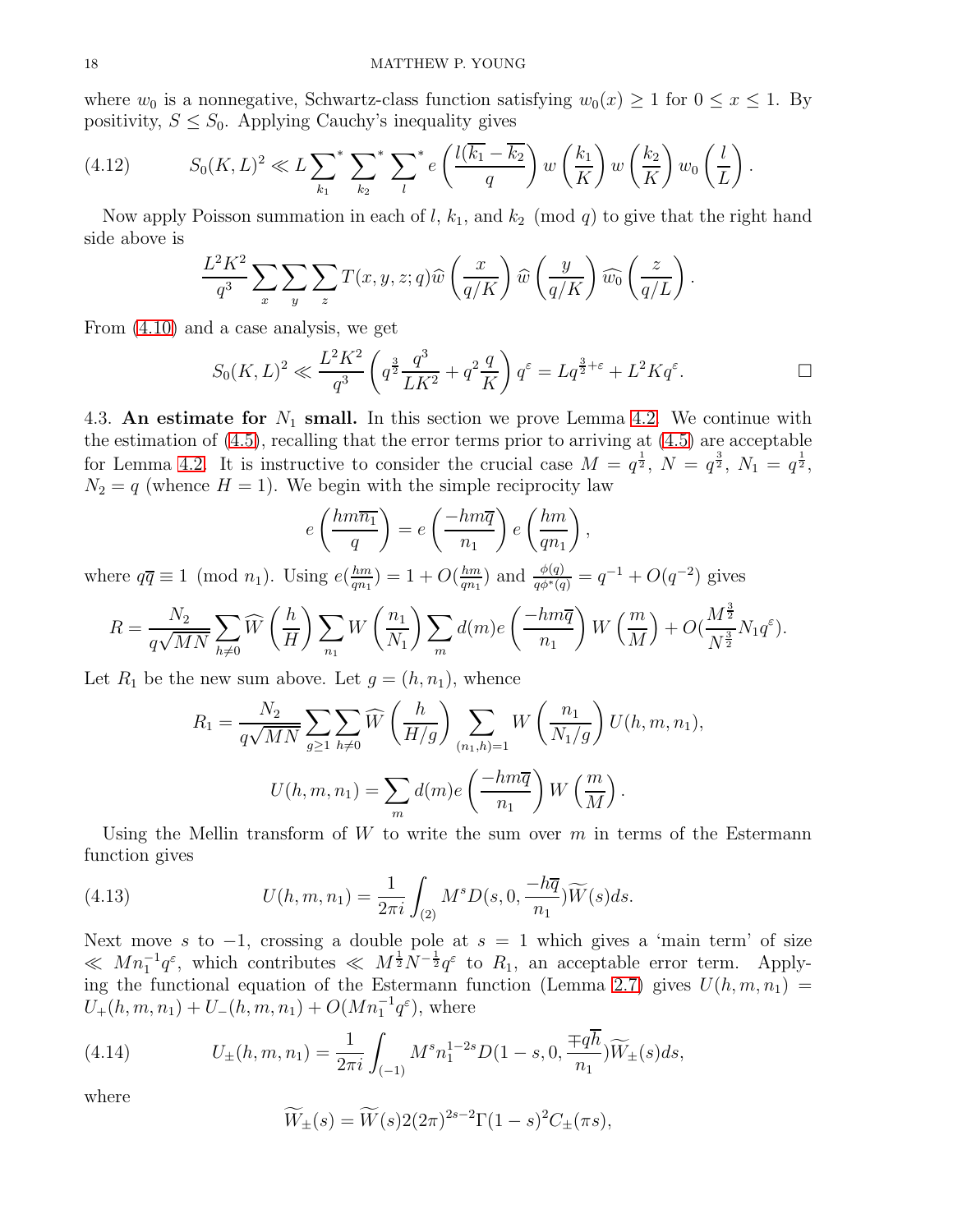and  $C_+ = 1, C_- = -\cos$ . Expanding D into absolutely convergent Dirichlet series and letting  $s \to -s + 1$  gives that

$$
U_{\pm}(h,m,n_1) = \frac{M}{n_1} \sum_{k} d(k) e\left(\frac{\mp kq\overline{h}}{n_1}\right) y_{\pm}\left(\frac{kM}{n_1^2}\right),
$$

where

$$
y_{\pm}(x) = \pm \frac{1}{2\pi i} \int_{(\varepsilon)} x^{-s} \widetilde{W}(1-s) 2(2\pi)^{-s} \Gamma(s)^2 C_{\pm}(\pi s) ds.
$$

Note  $x^j y_{\pm}^{(j)}(x) \ll_A x^{-A}$  for any  $A > 0$  (by taking Re(s) large) and  $y_{\pm}(x) = c_1 \log x + c_2 + c_1 \log x$  $O(x^{1-\varepsilon})$  for x small (by taking  $\text{Re}(s) = -1 + \varepsilon$ ). Also  $y_{\pm}^{(j)}(x) = c_j + O(x^{1-\varepsilon})$  for  $j = 1, 2, ...$ and x small.

Thus  $R_1 = R_+ + R_- + O(M^{\frac{1}{2}}N^{-\frac{1}{2}}q^{\varepsilon})$ , where (4.15)

$$
R_{\pm} = \frac{MN_2}{qN_1\sqrt{MN}} \sum_g g \sum_{h \neq 0} \widehat{W}\left(\frac{hg}{H}\right) \sum_{(n_1,h)=1} W_0\left(\frac{n_1g}{N_1}\right) \sum_k d(k) e\left(\frac{\mp kq\overline{h}}{n_1}\right) y_{\pm}\left(\frac{kM}{n_1^2}\right),
$$

where here  $W_0(x) = x^{-1}W(x)$ . The trivial bound gives

(4.16) 
$$
R_{\pm} \ll \frac{N_1^2}{\sqrt{MN}} q^{\varepsilon}.
$$

It now suffices to show

(4.17) 
$$
R_{\pm} \ll \frac{N_1^2 q^{1/2 + \varepsilon}}{N^{5/6} M^{2/3}},
$$

which we proceed to prove. Let  $V(h, k)$  be given by

<span id="page-18-0"></span>
$$
V(h,k) = \sum_{(n_1,h)=1} e\left(\frac{kq\overline{h}}{n_1}\right) y\left(\frac{kM}{n_1^2}\right) W_0\left(\frac{n_1}{N_1/g}\right).
$$

Our next goal is to use the theory of exponential sums to prove that there is cancellation in the sum over  $n_1$ , and bound the sums over h and k trivially. The presence of  $\overline{h}$  is a bit of a nuisance, so we again use the elementary reciprocity to law to write

$$
e\left(\frac{kq\overline{h}}{n_1}\right) = e\left(\frac{-kq\overline{n_1}}{h}\right)e\left(\frac{kq}{hn_1}\right).
$$

By splitting  $n_1$  into residue classes (mod h), we get

$$
V(h,k) = \sum_{a \pmod{h}}^{*} e\left(\frac{-kq\overline{a}}{h}\right) \sum_{r} e\left(\frac{kq}{h(a+hr)}\right) y\left(\frac{kM}{(a+hr)^2}\right) W\left(\frac{a+hr}{N_1/g}\right).
$$

We may assume  $gh \ll Hq^{\varepsilon} = qN_2^{-1}q^{\varepsilon}$ , which is  $\ll N_1q^{-\varepsilon}$  since our results are trivial if  $N \ll q^{1+\varepsilon}$  (the point is that there is room for summation over r).

By partial summation it suffices to bound

$$
\sum_{\frac{N_1}{gh} < r \le \frac{N_1}{gh} + C} e\left(\frac{kq}{h(a + hr)}\right)
$$

for  $C \ll \frac{N_1}{gh}$ . We apply the convenient bound given by Corollary 8.5 of [\[IK\]](#page-39-10), which we reproduce here (with slight changes in notation).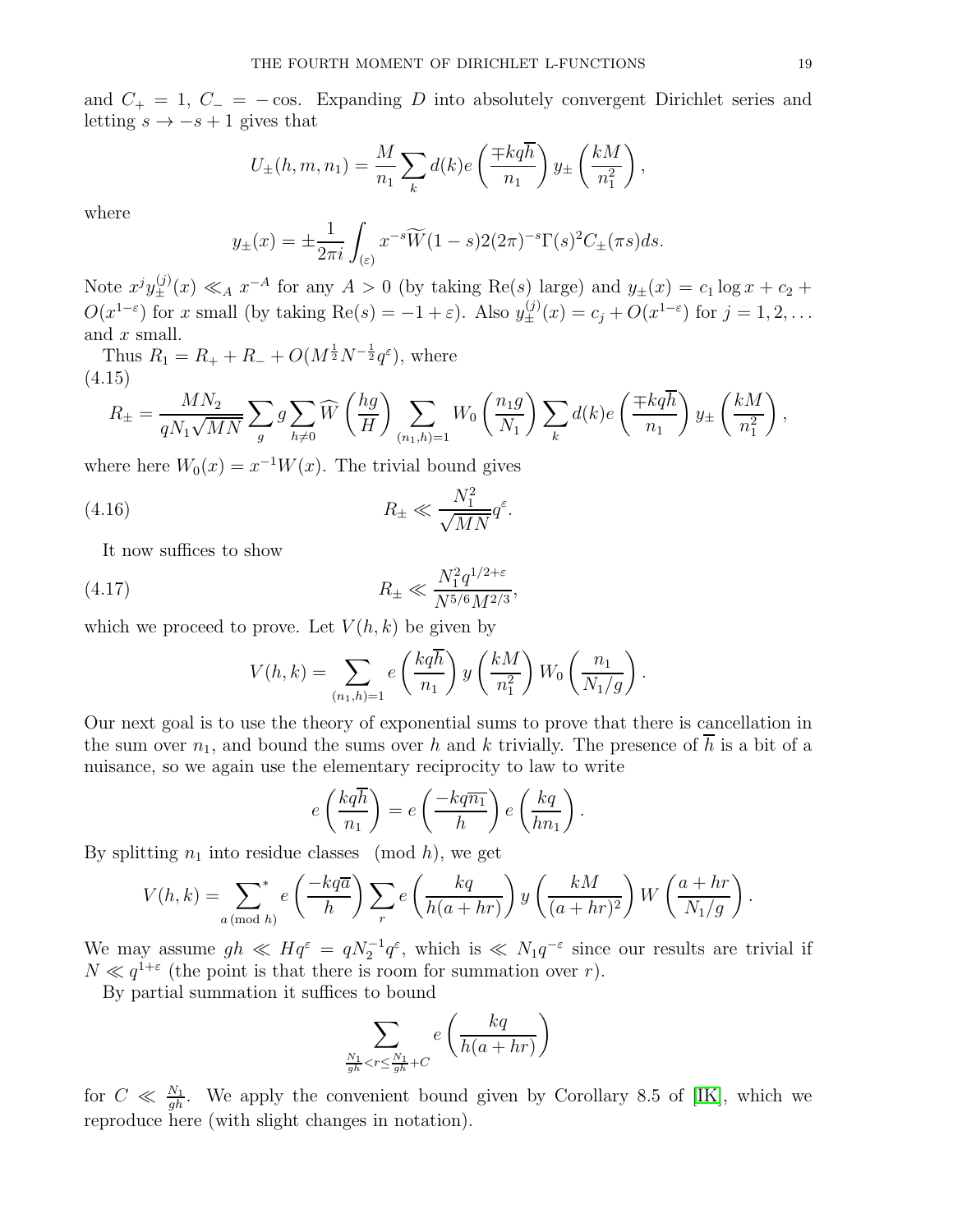Proposition 4.5. *Suppose* f(x) *satisfies*

$$
\frac{F}{A} \le \frac{x^k}{k!} |f^{(k)}(x)| \le F
$$

*for*  $k = 2, 3$  *in the segment*  $[Q, 2Q]$ *. Then for*  $1 \le Q' \le Q \le F$  *we have* 

$$
\sum_{Q < m \le Q'} e(f(m)) \ll AF^{\frac{1}{6}}Q^{\frac{1}{2}}\log 3Q,
$$

*where the implied constant is absolute.*

For our application,

$$
f(x) = \frac{kq}{h(a + hx)}, \quad F \asymp \frac{kqg}{N_1h}, \quad Q = \frac{N_1}{gh},
$$

and A is absolute. Then we get

$$
V(h,k) \ll h \left(\frac{kgq}{N_1h}\right)^{\frac{1}{6}} \left(\frac{N_1}{gh}\right)^{\frac{1}{2}} q^{\varepsilon}.
$$

Using this bound gives

(4.18) 
$$
R_{\pm} \ll \frac{MN_2}{qN_1\sqrt{MN}} \left(\frac{q}{N_2}\right)^2 \frac{N_1^2}{M} \left(\frac{N}{M}\right)^{\frac{1}{6}} \left(\frac{N}{q}\right)^{\frac{1}{2}} q^{\varepsilon},
$$

<span id="page-19-3"></span>which simplifies to give  $(4.17)$ , as desired. This completes the proof of Lemma [4.2.](#page-14-1)

# 5. A binary divisor sum

When M and N are roughly the same size we treat  $B_{M,N}$  as a binary divisor sum. We loosely follow the presentation of Motohashi, Chapter 4 [\[M2\]](#page-39-4). Before beginning the treatment of the divisor sum, we first present some material to which we shall shortly refer.

5.1. Some arithmetical sums. We require the computation of some arithmetical sums.

<span id="page-19-0"></span>**Lemma 5.1.** *Let*  $Re(s - \lambda) > 1$  *and*  $Re(s) > 1$ *. Then if d is either* 1 *or a prime then* 

(5.1) 
$$
\sum_{n\equiv 0 \pmod{d}} \frac{\sigma_{\lambda}(n)}{n^s} = \zeta(s)\zeta(s-\lambda)d^{-s}\sum_{bc=d} \frac{\mu(b)}{b^{s-\lambda}}\sigma_{\lambda}(c).
$$

Actually Lemma [5.1](#page-19-0) holds for general d but we only need it for  $d = 1$  or prime. In this special case the proof is greatly simplified so we omit it.

**Lemma 5.2.** *If*  $Re(\alpha) < 0$  *we have* 

<span id="page-19-1"></span>(5.2) 
$$
\sigma_{\alpha}(n) = \zeta(1-\alpha) \sum_{l} \frac{c_l(n)}{l^{1-\alpha}}.
$$

*Proof.* This follows immediately from using the sum of divisors formula for the Ramanujan sum, that is  $c_l(n) = \sum_{d|(l,n)} d\mu(l/d)$ , and reversing orders of summation.

<span id="page-19-2"></span>**Lemma 5.3.** *Let d be either* 1 *or prime,*  $Re(s) > 1$ *, and*  $Re(λ) > −1$ *. Then* 

(5.3) 
$$
\sum_{l} \frac{1}{l^{2+\lambda}} \sum_{h \pmod{l}}^* \sum_{n \equiv 0 \pmod{d}} \frac{e(\frac{nh}{l})}{n^s} = \frac{\zeta(s)\zeta(1+\lambda+s)}{d^s\zeta(2+\lambda)} \left(1 + \frac{1}{d^{1+\lambda}} - \frac{1}{d^{1+\lambda+s}}\right).
$$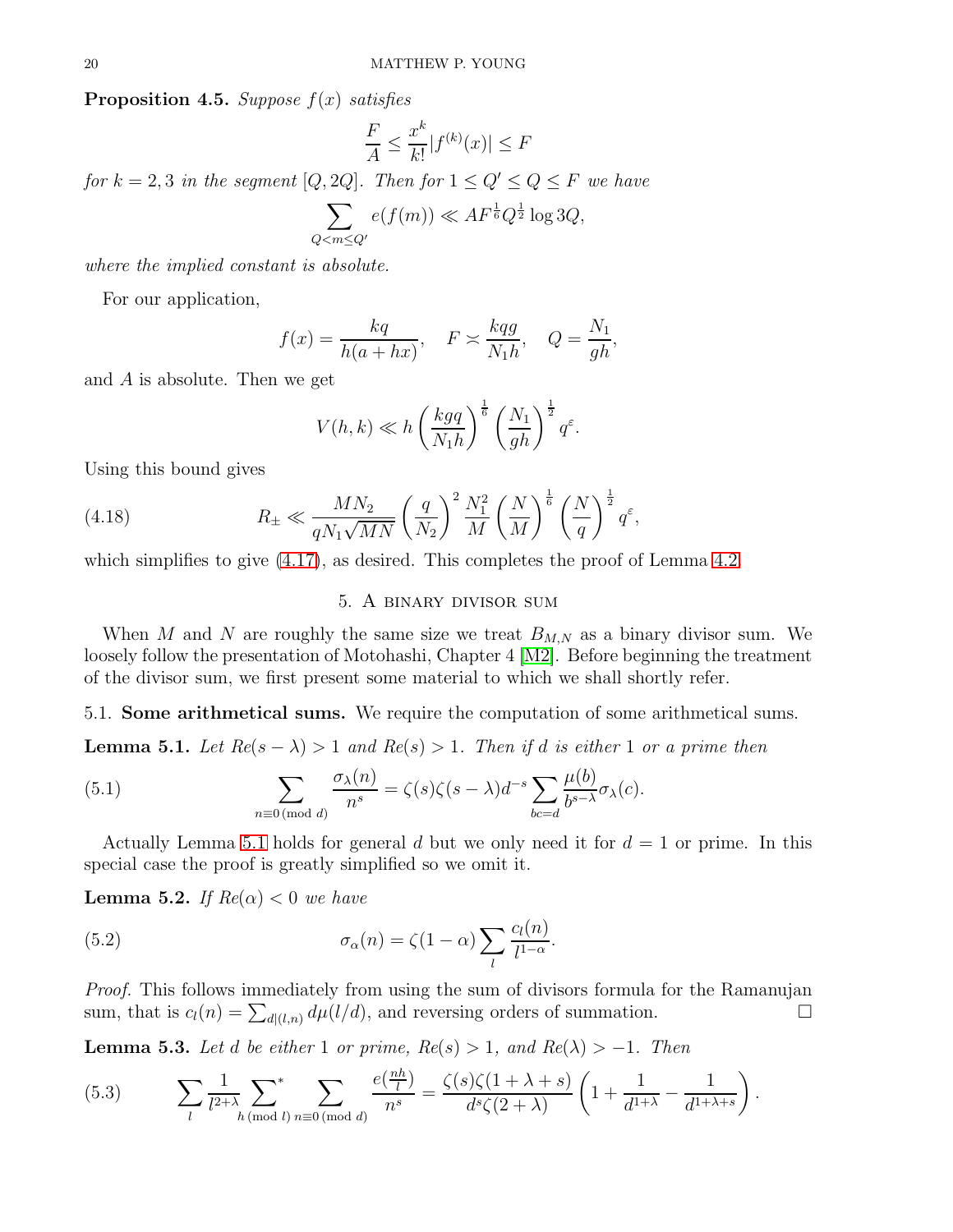*Proof.* Evaluating the sum over h gives that the left hand side above equals

(5.4) 
$$
\sum_{n\equiv 0 \pmod{d}} \sum_{l} \frac{1}{l^{2+\lambda}} \frac{c_l(n)}{n^s}.
$$

Executing the sum over  $l$  using  $(5.2)$  shows it equals

(5.5) 
$$
\frac{1}{\zeta(2+\lambda)}\sum_{n\equiv 0 \pmod{d}}\frac{\sigma_{-1-\lambda}(n)}{n^s}.
$$

Finally using Lemma [5.1](#page-19-0) and the fact that d is either 1 or a prime completes the proof.  $\Box$ 

# 5.2. An approximate functional equation for the divisor function.

<span id="page-20-0"></span>**Lemma 5.4.** *For any positive integer n* and  $\lambda \in \mathbb{C}$ *,* 

(5.6) 
$$
\sigma_{\lambda}(n) = \sum_{l} \frac{c_l(n)}{l^{1-\lambda}} f_{\lambda}(\frac{l}{\sqrt{n}}) + n^{\lambda} \sum_{l} \frac{c_l(n)}{l^{1+\lambda}} f_{-\lambda}(\frac{l}{\sqrt{n}}),
$$

*where*

(5.7) 
$$
f_{\lambda}(x) = \int_{(a)} x^{-w} \zeta(1 - \lambda + w) \frac{G(w)}{w} dw,
$$

 $a > |Re(\lambda)|$ ,  $c_l(n)$  *is the Ramanujan sum, and* G *is as in Definition [2.5.](#page-6-3)* 

Remarks.

- The reason to expand the divisor function into such a series is that the exponential sum formula for the Ramanujan sum  $c_l(n+f)$  will allow for the separation of variables n and f in  $\sigma_{\lambda}(n + f)$ . This is a simple alternative to the delta method [\[DFI\]](#page-38-5).
- Motohashi used the formula [\(5.2\)](#page-19-1) to accomplish the separation of variables. However,  $(5.2)$  does not hold for  $\alpha$  in a neighborhood of the origin.
- An approximate functional equation is essentially equivalent to a functional equation. The sum of divisors function  $\sigma_{\lambda}(n)$  satisfies the functional equation

$$
\sigma_{\lambda}(n) = n^{\lambda} \sigma_{-\lambda}(n).
$$

The function  $n^{-\frac{\lambda}{2}} \sigma_{\lambda}(n)$  is perhaps more natural to study because it is invariant under  $\lambda \leftrightarrow -\lambda$ . Of course, these appear as Fourier coefficients of Eisenstein series [\(2.11\)](#page-8-1).

*Proof.* By a contour shift we have

$$
\int_{(a)} \sigma_{\lambda-w}(n) n^{w/2} \frac{G(w)}{w} dw = \sigma_{\lambda}(n) + \int_{(-a)} \sigma_{\lambda-w}(n) n^{w/2} \frac{G(w)}{w} dw.
$$

An application of the functional equation  $\sigma_{\lambda-w}(n) = n^{\lambda-w}\sigma_{-\lambda+w}(n)$  and the change of variables  $w \rightarrow -w$  gives

$$
\sigma_{\lambda}(n) = \int_{(a)} \sigma_{\lambda-w}(n) n^{w/2} \frac{G(w)}{w} dw + n^{\lambda} \int_{(a)} \sigma_{-\lambda-w}(n) n^{w/2} \frac{G(w)}{w} dw.
$$

Inserting [\(5.2\)](#page-19-1) into the above integral representation and reversing the order of summation and integration completes the proof.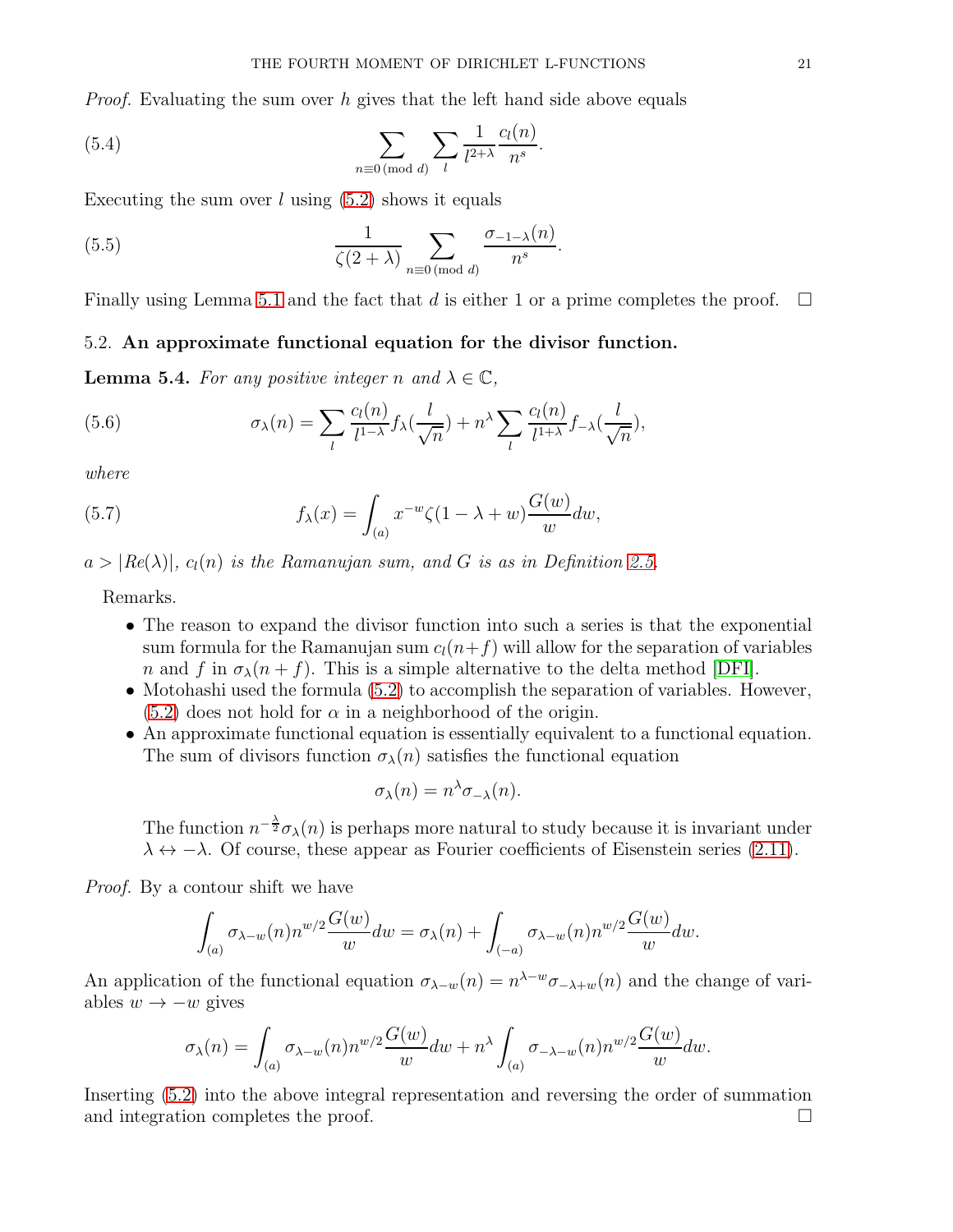5.3. **Separation of variables.** We begin the treatment of  $B_{M,N}$  by solving the congruence  $m \equiv n \pmod{d}$  by letting  $n = m + f$ , where  $d/f$ , and  $f > 0$ . We have

$$
B_{M,N} = \frac{1}{\phi^*(q)} \sum_{d|q} \phi(d) \mu(\frac{q}{d}) \sum_{f \equiv 0 \pmod{d}} \sum_{\substack{f \equiv 0 \pmod{d} \\ m^{\frac{1}{2} + \alpha}(m+f) \geq \pm \gamma}} \phi(d) \mu(\frac{q}{d}) \sum_{f \equiv 0 \pmod{d}} \phi(d) \prod_{f \equiv 0 \pmod{d}} \phi(d) \prod_{f \equiv 0 \pmod{d}} \phi(d) \prod_{f \equiv 0 \pmod{d}} \phi(d) \prod_{f \equiv 0 \pmod{d}} \phi(d) \prod_{f \equiv 0 \pmod{d}} \phi(d) \prod_{f \equiv 0 \pmod{d}} \phi(d) \prod_{f \equiv 0 \pmod{d}} \phi(d) \prod_{f \equiv 0 \pmod{d}} \phi(d) \prod_{f \equiv 0 \pmod{d}} \phi(d) \prod_{f \equiv 0 \pmod{d}} \phi(d) \prod_{f \equiv 0 \pmod{d}} \phi(d) \prod_{f \equiv 0 \pmod{d}} \phi(d) \prod_{f \equiv 0 \pmod{d}} \phi(d) \prod_{f \equiv 0 \pmod{d}} \phi(d) \prod_{f \equiv 0 \pmod{d}} \phi(d) \prod_{f \equiv 0 \pmod{d}} \phi(d) \prod_{f \equiv 0 \pmod{d}} \phi(d) \prod_{f \equiv 0 \pmod{d}} \phi(d) \prod_{f \equiv 0 \pmod{d}} \phi(d) \prod_{f \equiv 0 \pmod{d}} \phi(d) \prod_{f \equiv 0 \pmod{d}} \phi(d) \prod_{f \equiv 0 \pmod{d}} \phi(d) \prod_{f \equiv 0 \pmod{d}} \phi(d) \prod_{f \equiv 0 \pmod{d}} \phi(d) \prod_{f \equiv 0 \pmod{d}} \phi(d) \prod_{f \equiv 0 \pmod{d}} \phi(d) \prod_{f \equiv 0 \pmod{d}} \phi(d) \prod_{f \equiv 0 \pmod{d}} \phi(d) \prod_{f \equiv 0 \pmod{d}} \phi(d) \prod_{f \equiv 0 \pmod{d}} \phi(d) \prod_{f \equiv 0 \pmod{d}} \phi(d) \prod_{f \equiv 0 \pmod{d}} \phi(d) \prod_{f \equiv 0 \pmod{d}} \phi(d) \prod_{f \equiv 0 \pmod{d}} \phi(d) \prod_{f \equiv 0 \pmod{d}} \phi(d) \prod_{f
$$

Our immediate goal is to separate the variables  $n$  and  $f$  both arithmetically and analytically. We use the expansion of  $\sigma_{\gamma-\delta}(n+f)$  into Ramanujan series given by Lemma [5.4](#page-20-0) to arithmetically separate the variables n and f. Let  $C_{M,N}$  be the contribution from the first term of Lemma [5.4](#page-20-0) and  $\widetilde{C}_{M,N}$  be the second term. Then

<span id="page-21-3"></span>(5.8) 
$$
B_{M,N} = C_{M,N} + \widetilde{C}_{M,N}, \quad \widetilde{C}_{M,N}(\alpha, \beta, \gamma, \delta) = C_{M,N}(\alpha, \beta, \delta, \gamma),
$$

where the formula for  $C_{M,N}$  is

<span id="page-21-0"></span>
$$
(5.9) \quad C_{M,N} = \frac{1}{\phi^*(q)} \sum_{d|q} \phi(d)\mu\left(\frac{q}{d}\right) \sum_{l} \frac{1}{l^{1-\gamma+\delta}} \sum_{f \equiv 0 \pmod{d}} \sum_{\substack{d \equiv 0 \pmod{d} \\ d \equiv 0 \pmod{d}}} \sum_{m^{\frac{1}{2}+\alpha}(m+f)^{\frac{1}{2}+\gamma}} \frac{1}{l^{1-\gamma+\delta}} \sum_{f \equiv 0 \pmod{d}} \left(\frac{m(m+f)}{q^2}\right) W\left(\frac{m}{M}, \frac{m+f}{N}\right) f_{\gamma-\delta}\left(\frac{l}{\sqrt{m+f}}\right)
$$

The function  $f_{\gamma-\delta}$  should not be confused with the variable of summation f; at any rate, this alphabetical accident shall clear up shortly. Before stating our preferred formula for  $C_{M,N}$ we set some notation. Define the Mellin pair

$$
\begin{cases}\n\widetilde{W}(u_1, u_2) = \int_0^\infty \int_0^\infty W(x, y) x^{u_1} y^{u_2} \frac{dxdy}{xy},\\ \nW(x, y) = \left(\frac{1}{2\pi i}\right)^2 \int_{(c_{u_2})} \int_{(c_{u_1})} \widetilde{W}(u_1, u_2) x^{-u_1} y^{-u_2} du_1 du_2.\n\end{cases}
$$

We generally use the notation  $\int_{(c_s)}$  to denote the vertical line of integration with  $\text{Re}(s) = c_s$ , and similarly for other subscripts. Let

<span id="page-21-2"></span>(5.10) 
$$
H_1(s, u_1, u_2, w) = \frac{G(s)G(w)}{sw}g(s)\widetilde{W}(u_1, u_2)\zeta(1 - \gamma + \delta + w),
$$

(5.11) 
$$
H(s, u_1, u_2, v, w) = \frac{\Gamma(v)\Gamma(\frac{1}{2} + \gamma + s + u_2 - v - \frac{w}{2})}{\Gamma(\frac{1}{2} + \gamma + s + u_2 - \frac{w}{2})}H_1(s, u_1, u_2, w).
$$

We claim both  $H_1$  and H have rapid decay as any of the variables get large in the imaginary direction. This is easy to see for  $H_1$ . For H we note that a crude use of Stirling's approximation shows that (for  $b$  and  $v$  in some fixed vertical strip)

<span id="page-21-1"></span>(5.12) 
$$
\frac{\Gamma(v)\Gamma(b-v)}{\Gamma(b)} \ll (1+|v|)^{-A}(1+|b|)^{2A},
$$

where  $\vec{A}$  is any sufficiently large (depending on the fixed vertical strip) positive number, and for b and v avoiding the poles of the gamma function. For example, if  $|v| \le 2|b|$  then the ratio of gammas has exponential decay in  $v$ , uniformly in  $b$ . In the opposite case just use the fact that it is bounded by a polynomial in v and b and multiply and divide by  $(1+|v|)^{-A}$ . The rapid decay of  $H_1$  in all variables overcomes this potential growth in b to show H has rapid decay in all variables.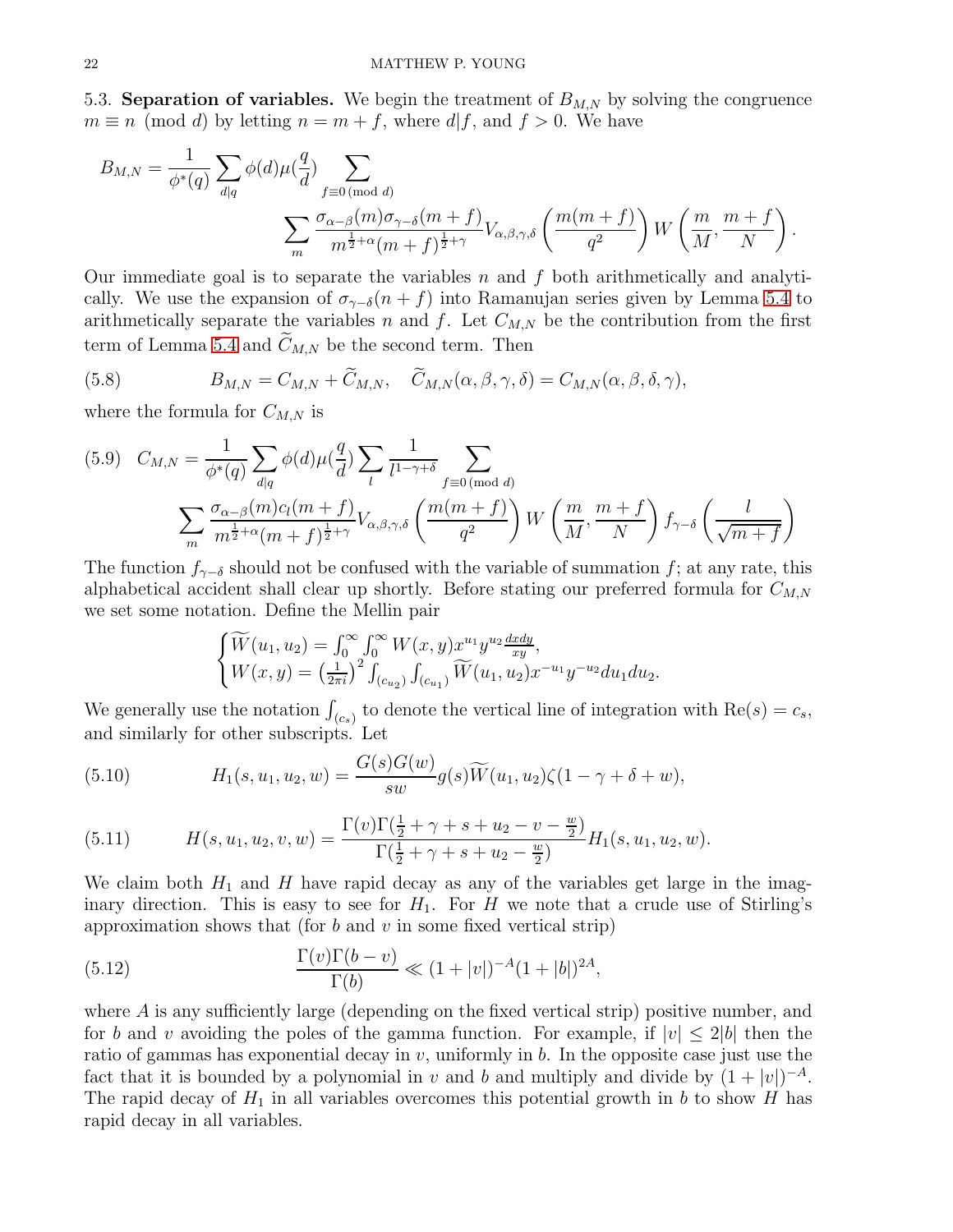<span id="page-22-2"></span>**Lemma 5.5.** *With*  $c_s = 2$ ,  $c_v = c_w = \varepsilon$ , and  $c_{u_1} = c_{u_2} = 0$ , we have

<span id="page-22-3"></span>
$$
(5.13) \quad C_{M,N} = \frac{1}{\phi^*(q)} \sum_{d|q} \phi(d) \mu(\frac{q}{d}) \sum_{l} \frac{1}{l^{1-\gamma+\delta}} \sum_{h \pmod{l}} \sum_{f \equiv 0 \pmod{d}} \frac{e(\frac{hf}{l})}{f^{\frac{1}{2}+\gamma}} \left(\frac{1}{2\pi i}\right)^5 \int_{(c_s)} \int_{(c_w)} \phi(d) \mu(\frac{g}{d}) \sum_{d|q} \frac{1}{f^{\frac{1}{2}+\gamma}} \sum_{h \pmod{l}} \sum_{f \equiv 0 \pmod{d}} \frac{e(\frac{hf}{l})}{f^{\frac{1}{2}+\gamma}} \left(\frac{1}{2\pi i}\right)^5 \int_{(c_w)} \int_{(c_w)} \phi(d) \mu(\frac{g}{d}) \sum_{d|q} \frac{1}{f^{\frac{1}{2}+\gamma}} \sum_{l \pmod{l}} \frac{e(\frac{hf}{l})}{h} \left(\frac{1}{2\pi i}\right)^5 \int_{(c_w)} \phi(d) \mu(\frac{g}{d}) \sum_{d|q} \frac{1}{h} \sum_{h \pmod{l}} \phi(d) \mu(\frac{g}{d}) \sum_{l \pmod{l}} \frac{1}{h} \sum_{h \pmod{l}} \frac{e(\frac{hf}{l})}{h} \left(\frac{1}{2\pi i}\right)^5 \int_{(c_w)} \phi(d) \mu(\frac{g}{d}) \sum_{d|q} \frac{1}{h} \sum_{h \pmod{l}} \phi(d) \mu(\frac{g}{d}) \sum_{h \pmod{l}} \frac{1}{h} \sum_{h \pmod{l}} \frac{e(\frac{hf}{l})}{h} \left(\frac{1}{2\pi i}\right)^5 \int_{(c_w)} \phi(d) \mu(\frac{g}{l}) \sum_{h \pmod{l}} \frac{1}{h} \sum_{h \pmod{l}} \phi(d) \mu(\frac{g}{l}) \sum_{h \pmod{l}} \frac{1}{h} \sum_{h \pmod{l}} \frac{e(\frac{hf}{l})}{h} \left(\frac{1}{2\pi i}\right)^5 \int_{(c_w)} \phi(d) \mu(\frac{g}{l}) \sum_{h \pmod{l}} \frac{1}{h} \sum_{h \pmod{l}} \phi(d) \mu(\frac{g}{l}) \sum_{h \pmod{l}} \frac{1}{h} \sum_{h \pmod{l}} \frac{1}{h} \sum_{h \pmod{l}} \frac
$$

*Proof.* Inserting the exponential sum formula for  $c_l(m + f)$  into [\(5.9\)](#page-21-0) gives

$$
C_{M,N} = \frac{1}{\phi^*(q)} \sum_{d|q} \phi(d) \mu(\frac{q}{d}) \sum_{l} \frac{1}{l^{1-\gamma+\delta}} \sum_{h \pmod{l}} \sum_{f \equiv 0 \pmod{d}} e\left(\frac{hf}{l}\right)
$$

$$
\sum_{m} \frac{\sigma_{\alpha-\beta}(m)e\left(\frac{mh}{l}\right)}{m^{\frac{1}{2}+\alpha}(m+f)^{\frac{1}{2}+\gamma}} V_{\alpha,\beta,\gamma,\delta} \left(\frac{m(m+f)}{q^2}\right) W\left(\frac{m}{M}, \frac{m+f}{N}\right) f_{\gamma-\delta} \left(\frac{l}{\sqrt{m+f}}\right).
$$

Next we separate the variables m and f analytically by taking Mellin transforms. We have

<span id="page-22-0"></span>
$$
(5.14) \frac{1}{(m+f)^{\frac{1}{2}+\gamma}}V\left(\frac{m(m+f)}{q^2}\right)f_{\gamma-\delta}\left(\frac{l}{\sqrt{m+f}}\right)W\left(\frac{m}{M},\frac{m+f}{N}\right)
$$
  

$$
=\left(\frac{1}{2\pi i}\right)^4\int_{(c_s)}\int_{(c_w)}\int_{(c_{u_1})}\int_{(c_{u_2})}\frac{q^{2s}M^{u_1}N^{u_2}H_1(s,u_1,u_2,w)}{l^{w}m^{s+u_1}(m+f)^{\frac{1}{2}+\gamma+s+u_2-\frac{w}{2}}}du_2du_1dwds.
$$

To separate m and f in  $(m+f)^{-\frac{1}{2}-\gamma-s-u_2+\frac{w}{2}}$  we use the following formula (17.43.21 of [\[GR\]](#page-39-15)):

(5.15) 
$$
(1+x)^{-b} = \frac{1}{2\pi i} \int_{(c_v)} \frac{\Gamma(v)\Gamma(b-v)}{\Gamma(b)} x^{-v} dv,
$$

valid for  $0 < c_v < \text{Re}(b)$ . Recall [\(5.12\)](#page-21-1) for the convergence.

<span id="page-22-1"></span>Thus [\(5.14\)](#page-22-0) equals

$$
(5.16) \qquad \left(\frac{1}{2\pi i}\right)^5 \int_{(c_s)} \int_{(c_w)} \int_{(c_{u_2})} \int_{(c_{u_1})} \int_{(c_v)} \frac{q^{2s} M^{u_1} N^{u_2} H(s, u_1, u_2, v, w)}{f^{\frac{1}{2} + \gamma + s + u_2 - v - \frac{w}{2}} l^w m^{s + u_1 + v}} dv du_1 du_2 dw ds.
$$

Inserting  $(5.16)$  into  $C_{M,N}$ , we obtain

<span id="page-22-4"></span>
$$
(5.17) \quad C_{M,N} = \frac{1}{\phi^*(q)} \sum_{d|q} \phi(d) \mu(\frac{q}{d}) \sum_{l} \frac{1}{l^{1-\gamma+\delta}} \sum_{h \pmod{l}} \sum_{f \equiv 0 \pmod{d}} \frac{e(\frac{hf}{l})}{f^{\frac{1}{2}+\gamma}} \sum_{m} \frac{\sigma_{\alpha-\beta}(m)e(\frac{mh}{l})}{m^{\frac{1}{2}+\alpha}}
$$

$$
\left(\frac{1}{2\pi i}\right)^5 \int_{(c_s)} \int_{(c_w)} \int_{(c_{u_2})} \int_{(c_{u_1})} \int_{(c_v)} \frac{q^{2s}M^{u_1}N^{u_2}H(s, u_1, u_2, v, w)}{f^{s+u_2-v-\frac{w}{2}}l^{w}m^{s+u_1+v}} dv du_1 du_2 dw ds.
$$

The sum over m converges absolutely on the contours of integration as stated in Lemma [5.5.](#page-22-2) Writing this sum over m in terms of the Estermann D-function finishes the proof.  $\Box$ 

Our goal is to develop the asymptotics of  $C_{M,N}$  by moving the lines of integration past the poles of the D-function (which will contribute the main terms) and to analyze the remainder term using estimates for sums of Kloosterman sums using the Kuznetsov formula.

To begin, we move the s-line of integration to  $c_s = \varepsilon$ , passing the two poles of D at  $\frac{1}{2} + s + u_1 + v = 1 - \alpha$  and  $\frac{1}{2} + s + u_1 + v = 1 - \beta$ . Let  $E_{M,N}(\alpha, \beta, \gamma, \delta)$  be the integral on the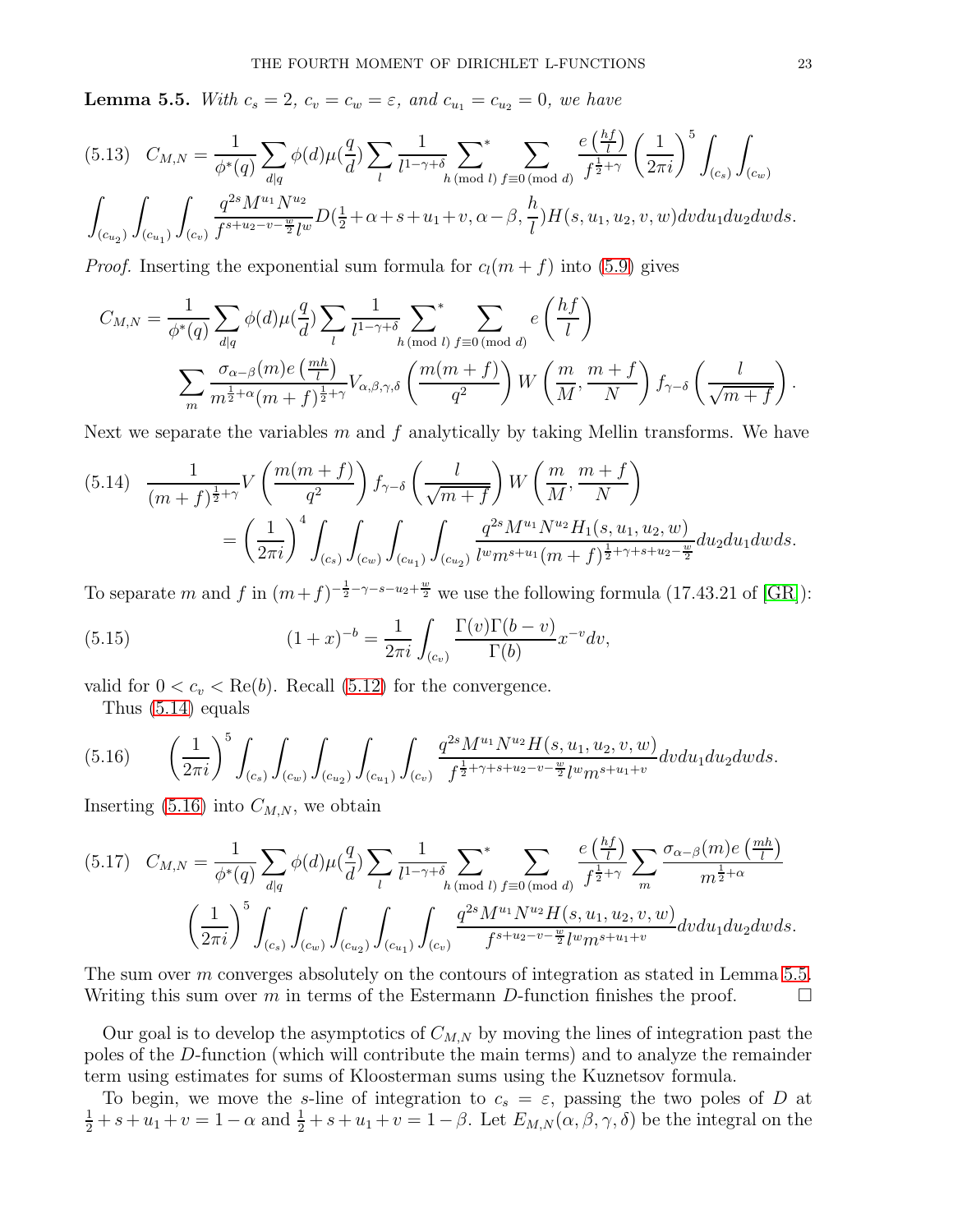new line of integration, and let  $P_{M,N} = P_{M,N}(\alpha, \beta, \gamma, \delta)$  be the contribution of the former pole; by symmetry considerations, the latter pole is  $P_{M,N}(\beta,\alpha,\gamma,\delta)$ . Thus we have

<span id="page-23-3"></span>(5.18) 
$$
C_{M,N}(\alpha,\beta,\gamma,\delta) = P_{M,N}(\alpha,\beta,\gamma,\delta) + P_{M,N}(\beta,\alpha,\gamma,\delta) + E_{M,N}(\alpha,\beta,\gamma,\delta).
$$

<span id="page-23-0"></span>We bound  $E_{M,N}$  in Section [9,](#page-31-1) proving Theorem [3.3,](#page-12-3) and continue with our calculation of  $P_{M,N}$  in Section [6.](#page-23-0)

# 6. The main terms

The partition of unity is an obstruction in the computation of these main terms. It turns out to be easier to sum over  $M$  and  $N$  before doing finer analysis of the main terms.

<span id="page-23-1"></span>**Lemma 6.1.** *For*  $N \gg M$ *, we have* 

(6.1) 
$$
P_{M,N} \ll N^{-\frac{1}{2}} M^{\frac{1}{2}} q^{\varepsilon}.
$$

We prove Lemma [6.1](#page-23-1) in Section [6.2.](#page-25-1)

6.1. Recomposition. Define  $P := \sum_{M,N} P_{M,N}$ .

<span id="page-23-2"></span>Lemma 6.2. *We have*

<span id="page-23-4"></span>
$$
(6.2) \quad P(\alpha, \beta, \gamma, \delta) = \zeta (1 - \alpha + \beta) \left(\frac{1}{2\pi i}\right)^2 \int_{(\varepsilon)} \int_{(\frac{1}{2} - 2\varepsilon)} q^{-\alpha - \gamma + \frac{w}{2}} \frac{G(v)G(w)g(v)}{vw}
$$

$$
\frac{\Gamma(\frac{1}{2} - \alpha - v)\Gamma(\alpha + \gamma + 2v - \frac{w}{2})}{\Gamma(\frac{1}{2} + \gamma + v - \frac{w}{2})} \zeta(1 - \gamma + \delta + w) \frac{\zeta(\alpha + \gamma + 2v - \frac{w}{2})\zeta(1 + \beta + \delta + 2v + \frac{w}{2})}{\zeta(2 - \alpha + \beta - \gamma + \delta + w)} dv dw
$$

$$
+ O(q^{-1 + \varepsilon}).
$$

The four main terms from  $B'_{\mathcal{O}}$  are obtained by taking the main terms of  $B_{\mathcal{O}}$  and switching  $\alpha$  and  $\gamma$ , and  $\beta$  and δ. One term is

<span id="page-23-5"></span>(6.3) 
$$
\zeta(1-\gamma+\delta)\left(\frac{1}{2\pi i}\right)^2 \int_{(\varepsilon)} \int_{(\frac{1}{2}-2\varepsilon)} q^{-\alpha-\gamma+\frac{w}{2}} \frac{G(v)G(w)g(v)}{vw} \zeta(1-\alpha+\beta+w)
$$

$$
\frac{\Gamma(\frac{1}{2}-\gamma-v)\Gamma(\alpha+\gamma+2v-\frac{w}{2})}{\Gamma(\frac{1}{2}+\alpha+v-\frac{w}{2})} \frac{\zeta(\alpha+\gamma+2v-\frac{w}{2})\zeta(1+\beta+\delta+2v+\frac{w}{2})}{\zeta(2-\alpha+\beta-\gamma+\delta+w)} dvdw,
$$

and similar formulas hold for the other terms.

*Proof.* We first show how to evaluate the sum over M and N. As a warmup problem, we show that for a 'nice' function  $F$ ,

$$
\sum_{M,N} \left(\frac{1}{2\pi i}\right)^2 \int_{(c_{u_2})} \int_{(c_{u_1})} F(u_1, u_2) \widetilde{W}_{M,N}(u_1, u_2) du_1 du_2 = F(0,0),
$$

For a proof, let  $f$  be the inverse Mellin transform of  $F$  and begin with the Mellin convolution formula to write the left hand side above as

$$
\sum_{M,N} \int_0^\infty \int_0^\infty f(x,y) W_{M,N}(x^{-1}, y^{-1}) \frac{dx}{x} \frac{dy}{y} = \int_0^\infty \int_0^\infty f(x,y) \frac{dx}{x} \frac{dy}{y} = F(0,0).
$$

The point is that on the level of the Mellin transform, we divide out by  $\widetilde{W}(0,0)$  and evaluate everything at  $u_1 = u_2 = 0$ .

The computation of  $P$  is of this form but with the extra step of computing the residue of the Estermann function at  $\frac{1}{2} + s + v = 1 - \alpha$ . We make a brief diversion to justify this step.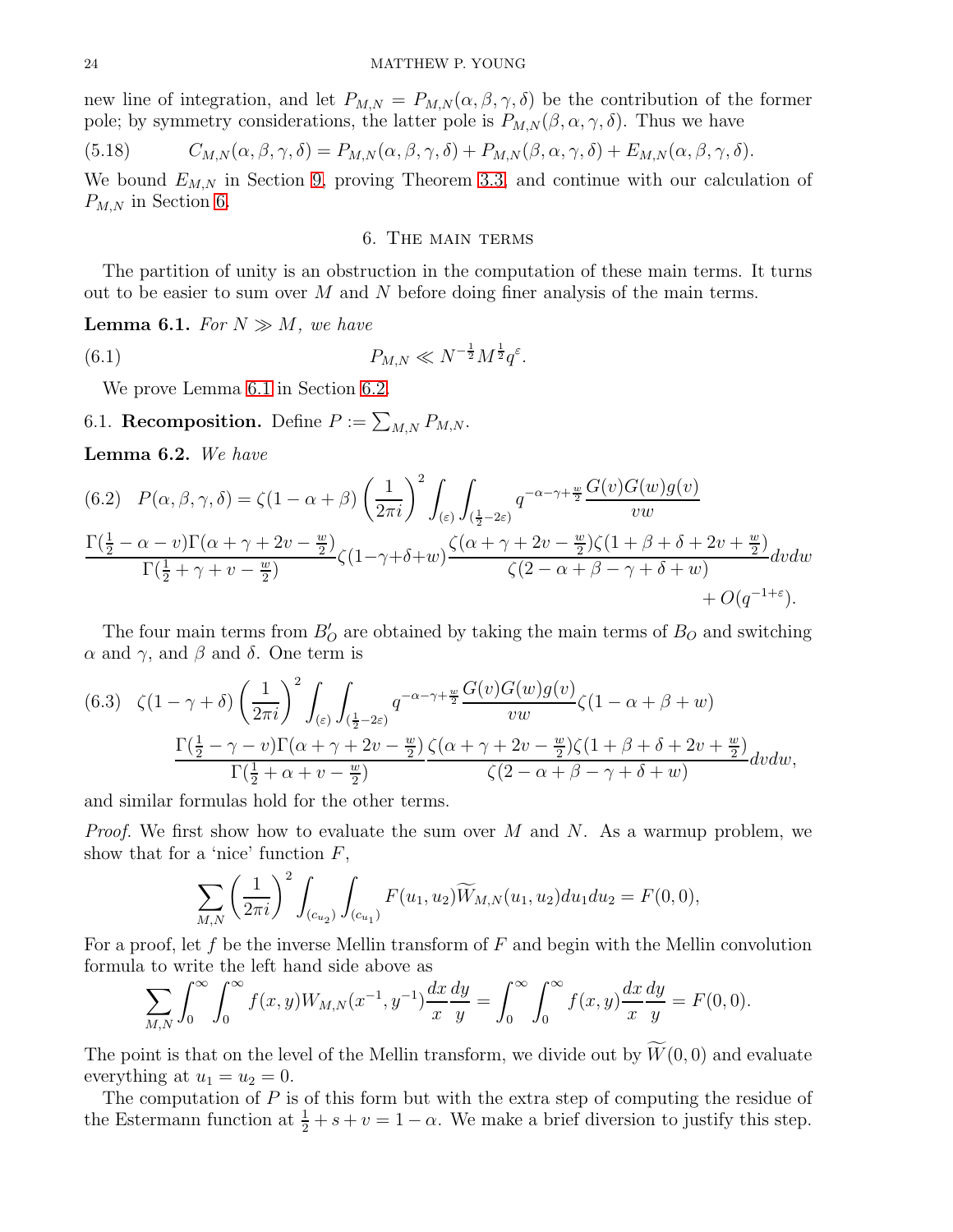Note that  $P_{M,N}$  is the difference of two integrals of the form [\(5.13\)](#page-22-3) with the only difference between the two being the placement of the line of integration  $c_s$ . Applying the changes of variable  $s \to s - u_1$  and  $w \to w - 2u_1 + 2u_2$  transforms [\(5.13\)](#page-22-3) into

<span id="page-24-0"></span>
$$
(6.4) \frac{1}{\phi^*(q)} \sum_{d|q} \phi(d)\mu(\frac{q}{d}) \sum_{l} \frac{1}{l^{1-\gamma+\delta}} \sum_{h \pmod{l}} \sum_{f \equiv 0 \pmod{d}} \frac{e(\frac{hf}{l})}{f^{\frac{1}{2}+\gamma}} \left(\frac{1}{2\pi i}\right)^5 \int_{(c_s)} \int_{(c_w)} \int_{(c_{u_2})} \phi(d\mu(\frac{q}{d}) \sum_{l} \frac{1}{l^{1-\gamma+\delta}} \sum_{h \pmod{l}} \sum_{f \equiv 0 \pmod{d}} \frac{e(\frac{hf}{l})}{f^{\frac{1}{2}+\gamma}} \left(\frac{1}{2\pi i}\right)^5 \int_{(c_s)} \int_{(c_w)} \int_{(c_{u_2})} \phi(d\mu(\frac{q}{d}) \sum_{l} \frac{1}{l^{1-\gamma+\delta}} \sum_{l} \sum_{h \pmod{l}} \frac{e(\frac{hf}{l})}{h^{1-\gamma+\delta}} \left(\frac{1}{2\pi i}\right)^5 \int_{(c_s)} \int_{(c_w)} \int_{(c_{u_2})} \phi(d\mu(\frac{q}{d}) \sum_{l} \frac{1}{l^{1-\gamma+\delta}} \sum_{h \pmod{l}} \sum_{f \equiv 0 \pmod{d}} \frac{e(\frac{hf}{l})}{f^{\frac{1}{2}+\gamma}} \left(\frac{1}{2\pi i}\right)^5 \int_{(c_s)} \int_{(c_w)} \int_{(c_{u_2})} \phi(d\mu(\frac{q}{d}) \sum_{l} \frac{1}{l^{1-\gamma+\delta}} \sum_{h \pmod{l}} \sum_{f \equiv 0 \pmod{l}} \frac{e(\frac{hf}{l})}{f^{\frac{1}{2}+\gamma}} \left(\frac{1}{2\pi i}\right)^5 \int_{(c_s)} \int_{(c_w)} \int_{(c_{u_2})} \phi(d\mu(\frac{q}{d}) \sum_{l} \frac{1}{l^{1-\gamma+\delta}} \sum_{l} \sum_{h \pmod{l}} \frac{e(\frac{hf}{l})}{h^{1-\gamma+\delta}} \left(\frac{1}{2\pi i}\right)^5 \int_{(c_s)} \int_{(c_w)} \phi(d\mu(\frac{q}{d}) \sum_{l} \frac{1}{l^{1-\gamma+\delta}} \sum_{l} \phi(d\mu(\frac{q}{d}) \sum_{l} \frac{1}{l^{1-\gamma+\delta}} \sum_{h} \phi(d
$$

where

$$
H_2(s, u_1, u_2, v, w) = \frac{\Gamma(v)\Gamma(\frac{1}{2} + \gamma + s - v - \frac{w}{2})}{\Gamma(\frac{1}{2} + \gamma + s - \frac{w}{2})} \frac{G(s - u_1)G(w - 2u_1 + 2u_2)}{(s - u_1)(w - 2u_1 + 2u_2)}
$$

$$
g(s - u_1)\widetilde{W}(u_1, u_2)\zeta(1 - \gamma + \delta + w - 2u_1 + 2u_2).
$$

Hence after summing over  $M$  and  $N$  in [\(6.4\)](#page-24-0) we get

<span id="page-24-1"></span>(6.5) 
$$
\frac{1}{\phi^*(q)} \sum_{d|q} \phi(d) \mu(\frac{q}{d}) \sum_{l} \frac{1}{l^{1-\gamma+\delta}} \sum_{h \pmod{l}} \sum_{f \equiv 0 \pmod{d}} \frac{e(\frac{hf}{l})}{f^{\frac{1}{2}+\gamma}}
$$

$$
\left(\frac{1}{2\pi i}\right)^3 \int_{(c_s)} \int_{(c_w)} \int_{(c_v)} \frac{q^{2s}}{f^{s-v-\frac{w}{2}}l^w} D(\frac{1}{2}+\alpha+s+v, \alpha-\beta, \frac{h}{l}) H_3(s, v, w) dv dw ds,
$$

where  $H_3$  is the following function with rapid decay in all variables (recall  $(5.12)$ ):

(6.6) 
$$
H_3(s, v, w) = \frac{\Gamma(v)\Gamma(\frac{1}{2} + \gamma + s - v - \frac{w}{2})}{\Gamma(\frac{1}{2} + \gamma + s - \frac{w}{2})} \frac{G(s)G(w)}{sw} g(s)\zeta(1 - \gamma + \delta + w).
$$

Thus  $P(\alpha, \beta, \gamma, \delta)$  is the residue of the integrand in [\(6.5\)](#page-24-1) at  $s + v = \frac{1}{2} - \alpha$ .

Using Lemma [2.7,](#page-9-0) we find that the residue of the Estermann function at this point is  $l^{-1+\alpha-\beta}\zeta(1-\alpha+\beta)$ , and hence

$$
P = \frac{\zeta(1-\alpha+\beta)}{\phi^*(q)} \sum_{d|q} \phi(d)\mu(q/d) \sum_{l} \frac{1}{l^{2-\alpha+\beta-\gamma+\delta}} \sum_{h \pmod{l}} \sum_{f \equiv 0 \pmod{d}}^* e\left(\frac{hf}{l}\right)
$$

$$
\left(\frac{1}{2\pi i}\right)^2 \int_{(c_w)} \int_{(c_w)} \frac{q^{1-2\alpha-2v}}{f^{1-\alpha+\gamma-2v-\frac{w}{2}}l^w} H_3(\frac{1}{2}-\alpha-v,v,w) dv dw.
$$

Apply the change of variables  $v \to \frac{1}{2} - \alpha - v$  to get

<span id="page-24-2"></span>(6.7) 
$$
P = \frac{\zeta(1-\alpha+\beta)}{\phi^*(q)} \sum_{d|q} \phi(d)\mu(q/d) \sum_{l} \frac{1}{l^{2-\alpha+\beta-\gamma+\delta}} \sum_{h \pmod{l}} \sum_{f \equiv 0 \pmod{d}} e\left(\frac{hf}{l}\right)
$$

$$
\left(\frac{1}{2\pi i}\right)^2 \int_{(c_w)} \int_{(c_w)} \frac{q^{2v}}{f^{\alpha+\gamma+2v-\frac{w}{2}}l^w} H_3(v, \frac{1}{2}-\alpha-v, w) dv dw.
$$

Note that the ratio of gamma functions in  $H_3$  above is

$$
\frac{\Gamma(\frac{1}{2}-\alpha-v)\Gamma(\alpha+\gamma+2v-\frac{w}{2})}{\Gamma(\frac{1}{2}+\gamma+v-\frac{w}{2})}.
$$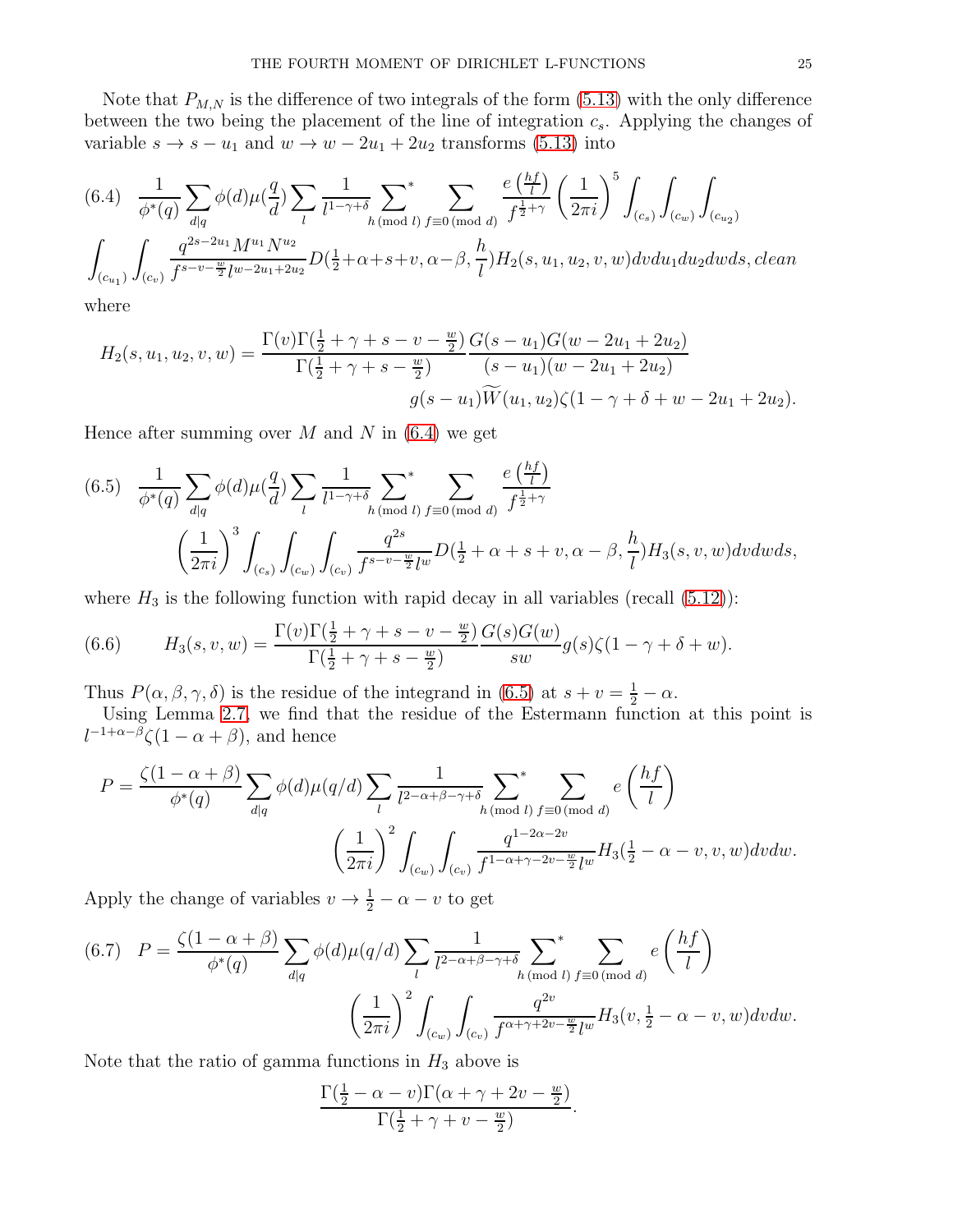Since  $G(\frac{1}{2} - \alpha) = 0$  (recall Definition [2.5\)](#page-6-3), we may move  $c_v$  to 1 without encountering any poles. The summation over  $f$  converges absolutely, and we may execute the summations over  $f, h$ , and  $l$  using Lemma [5.3](#page-19-2) to obtain that

$$
(6.8) \quad P = \frac{\zeta(1-\alpha+\beta)}{\phi^*(q)} \sum_{d|q} \phi(d)\mu(q/d) \left(\frac{1}{2\pi i}\right)^2 \int_{(c_w)} \int_{(c_v)} q^{2v} H_3(v, \frac{1}{2}-\alpha-v, w)
$$

$$
\frac{\zeta(\alpha+\gamma+2v-\frac{w}{2})\zeta(1+\beta+\delta+2v+\frac{w}{2})}{d^{\alpha+\gamma+2v-\frac{w}{2}}\zeta(2-\alpha+\beta-\gamma+\delta+w)} \left(1+d^{-1+\alpha-\beta+\gamma-\delta-w} - d^{-1-\beta-\delta-2v-\frac{w}{2}}\right) dv dw.
$$

Now we move the v-line of integration back to  $c_v = \varepsilon$ . The pole at  $\alpha + \gamma + 2v - \frac{w}{2} = 1$  gives

(6.9) 
$$
\frac{\zeta(1-\alpha+\beta)}{\phi^*(q)} \sum_{d|q} \frac{\phi(d)}{d} \mu(q/d) \frac{1}{2\pi i} \int_{(\varepsilon)} q^{-\alpha-\gamma+1+\frac{w}{2}}
$$

$$
(1+d^{-1+\alpha-\beta+\gamma-\delta-w} - d^{-2+\alpha-\beta+\gamma-\delta-w}) H_3(\frac{1}{2}(1-\alpha-\gamma+\frac{w}{2}),\frac{1}{2}(-\alpha+\gamma-\frac{w}{2}),w) dw,
$$

which is seen to be  $O(q^{-1+\epsilon})$  due to cancellation in the arithmetical sum over d. Using trivial estimations shows that

$$
P = \zeta(1 - \alpha + \beta) \left(\frac{1}{2\pi i}\right)^2 \int_{(c_w)} \int_{(c_v)} q^{-\alpha - \gamma + \frac{w}{2}}
$$
  

$$
\frac{\zeta(\alpha + \gamma + 2v - \frac{w}{2})\zeta(1 + \beta + \delta + 2v + \frac{w}{2})}{\zeta(2 - \alpha + \beta - \gamma + \delta + w)} H_3(v, \frac{1}{2} - \alpha - v, w) + O(q^{-1+\epsilon}).
$$

Observe that

$$
H_3(v, \frac{1}{2}-\alpha-v, w) = \frac{G(v)G(w)}{vw}g(v)\zeta(1-\gamma+\delta+w)\frac{\Gamma(\frac{1}{2}-\alpha-v)\Gamma(\alpha+\gamma+2v-\frac{w}{2})}{\Gamma(\frac{1}{2}+\gamma+v-\frac{w}{2})},
$$

<span id="page-25-1"></span>which completes the proof.  $\Box$ 

6.2. An upper bound for  $P_{M,N}$ . In this section we prove Lemma [6.1.](#page-23-1) A minor variation of some calculations in the proof of Lemma [6.2](#page-23-2) reduces the problem of bounding  $P_{M,N}$  to bounding

$$
\zeta(1-\alpha+\beta)\left(\frac{1}{2\pi i}\right)^{4}\int_{(c_{w})}\int_{(c_{v})}\int_{(c_{u_{1}})}\int_{(c_{u_{2}})}q^{-\alpha-\gamma-u_{1}-u_{2}+\frac{w}{2}}M^{u_{1}}N^{u_{2}}\widetilde{W}(u_{1},u_{2})
$$

$$
\frac{\zeta(\alpha+\gamma+u_{1}+u_{2}+2v-\frac{w}{2})\zeta(1+\beta+\delta+u_{1}+u_{2}+2v+\frac{w}{2})}{\zeta(2-\alpha+\beta-\gamma+\delta+w)}\frac{G(v)G(w)}{vw}g(v)
$$

$$
\frac{\Gamma(\frac{1}{2}-\alpha-u_{1}-v)\Gamma(\alpha+\gamma+u_{1}+u_{2}+2v-\frac{w}{2})}{\Gamma(\frac{1}{2}+\gamma+v+u_{2}-\frac{w}{2})}\zeta(1-\gamma+\delta+w)du_{2}du_{1}dvdw,
$$

<span id="page-25-0"></span>where  $c_{u_1} = c_{u_2} = 0$ , and  $c_v = c_w = \varepsilon$ . Then move  $c_{u_1}$  to  $\frac{1}{2} - 2\varepsilon$  followed by  $c_{u_2} \to -\frac{1}{2}$ , and bound the integrand trivially with absolute values to finish the proof.

# 7. The dual off-diagonal terms

To properly manipulate the main terms obtained in Section [6,](#page-23-0) it is necessary to combine them with the corresponding main terms of  $A_{\overline{O}}$ . The computation is similar to that of  $B_O$ but there are some differences.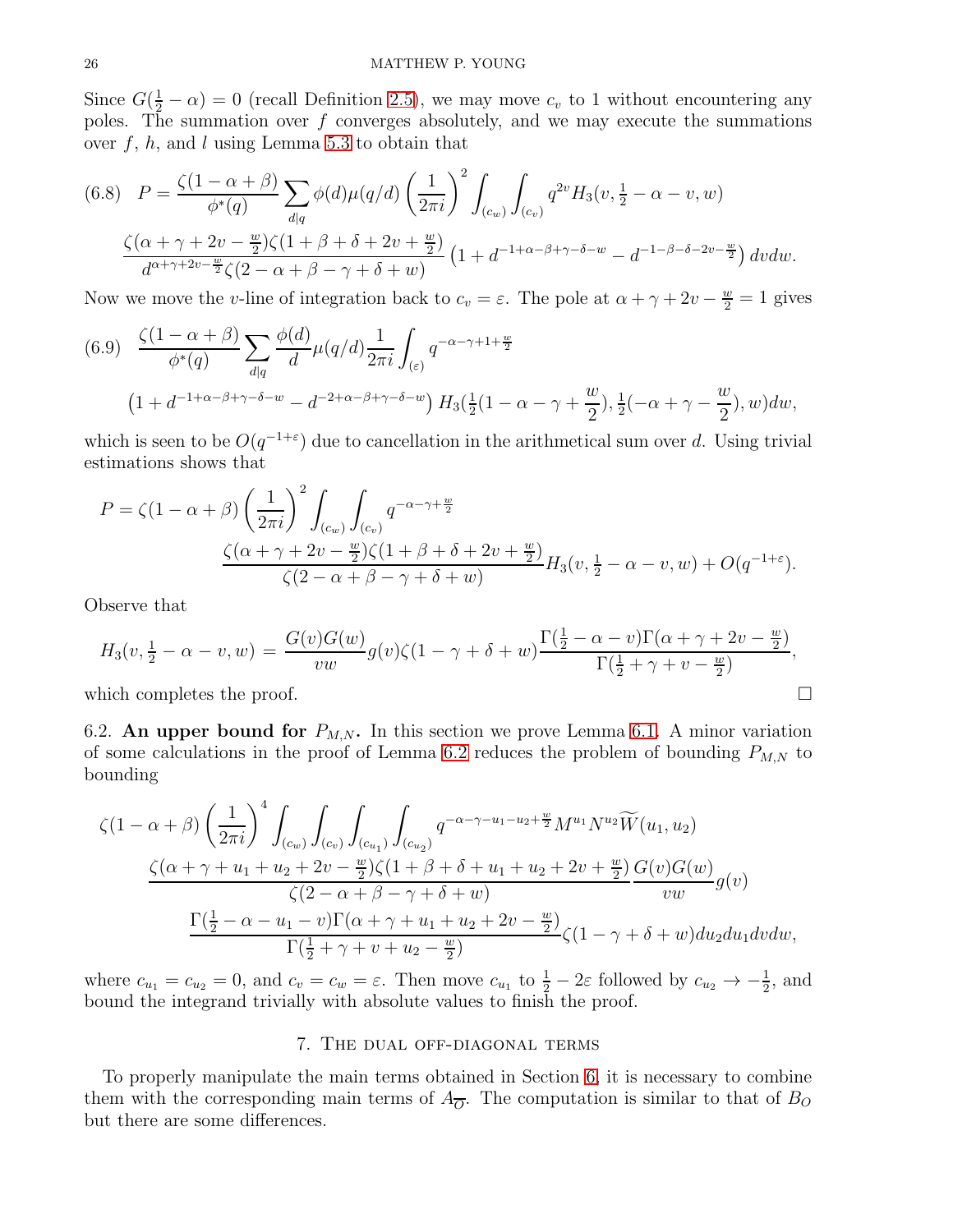As before, we require different methods of estimation depending on how close  $m$  and  $n$  are. We apply the same partition of unity as before and write  $A_{\overline{O}} = \sum_{M,N} A_{M,N}$  accordingly. Clearly  $A_{M,N}$  satisfies the bound [\(3.15\)](#page-12-0).

7.1. **Separation of variables.** We follow the methods of Section [5.](#page-19-3) Write  $f = m + n$  so

$$
A_{M,N} = \frac{1}{\phi^*(q)} \sum_{d|q} \phi(d) \mu(q/d) \sum_{f \equiv 0 \pmod{d}} \sum_{\substack{d \equiv 0 \pmod{d} \\ m^{\frac{1}{2} + \alpha} (f - m)^{\frac{1}{2} + \gamma}}} \phi(d) \mu(q/d) \sum_{f \equiv 0 \pmod{d}} \phi(d) \prod_{f \equiv 0 \pmod{d}} \phi(d) \prod_{f \equiv 0 \pmod{d}} \phi(d) \prod_{f \equiv 0 \pmod{d}} \phi(d) \prod_{f \equiv 0 \pmod{d}} \phi(d) \prod_{f \equiv 0 \pmod{d}} \phi(d) \prod_{f \equiv 0 \pmod{d}} \phi(d) \prod_{f \equiv 0 \pmod{d}} \phi(d) \prod_{f \equiv 0 \pmod{d}} \phi(d) \prod_{f \equiv 0 \pmod{d}} \phi(d) \prod_{f \equiv 0 \pmod{d}} \phi(d) \prod_{f \equiv 0 \pmod{d}} \phi(d) \prod_{f \equiv 0 \pmod{d}} \phi(d) \prod_{f \equiv 0 \pmod{d}} \phi(d) \prod_{f \equiv 0 \pmod{d}} \phi(d) \prod_{f \equiv 0 \pmod{d}} \phi(d) \prod_{f \equiv 0 \pmod{d}} \phi(d) \prod_{f \equiv 0 \pmod{d}} \phi(d) \prod_{f \equiv 0 \pmod{d}} \phi(d) \prod_{f \equiv 0 \pmod{d}} \phi(d) \prod_{f \equiv 0 \pmod{d}} \phi(d) \prod_{f \equiv 0 \pmod{d}} \phi(d) \prod_{f \equiv 0 \pmod{d}} \phi(d) \prod_{f \equiv 0 \pmod{d}} \phi(d) \prod_{f \equiv 0 \pmod{d}} \phi(d) \prod_{f \equiv 0 \pmod{d}} \phi(d) \prod_{f \equiv 0 \pmod{d}} \phi(d) \prod_{f \equiv 0 \pmod{d}} \phi(d) \prod_{f \equiv 0 \pmod{d}} \phi(d) \prod_{f \equiv 0 \pmod{d}} \phi(d) \prod_{f \equiv 0 \pmod{d}} \phi(d) \prod_{f \equiv 0 \pmod{d}} \phi(d) \prod_{f \equiv 0 \pmod{d}} \phi(d) \prod_{f \equiv 0 \pmod{d}} \phi(d) \prod_{f \equiv 0 \pmod{d}} \phi(d) \prod_{f \equiv 0 \pmod{d}} \phi(d) \prod_{f \equiv
$$

We use the expansion of  $\sigma_{\gamma-\delta}(f-m)$  into Ramanujan series (Lemma [5.4\)](#page-20-0) to separate the variables. Write  $A_{M,N} = C_{\overline{M,N}} + C_{\overline{M,N}}$  to correspond to the first and second parts of the approximate functional equation. Then

$$
C_{\overline{M,N}} = \frac{1}{\phi^*(q)} \sum_{d|q} \phi(d) \mu(\frac{q}{d}) \sum_{l} \frac{1}{l^{1-\gamma+\delta}} \sum_{h \pmod{l}} \sum_{f \ge 0}^* e\left(\frac{-hf}{l}\right)
$$

$$
\sum_{0 < m < f} \frac{\sigma_{\alpha-\beta}(m)e\left(\frac{hm}{l}\right)}{m^{\frac{1}{2}+\alpha}(f-m)^{\frac{1}{2}+\gamma}} V\left(\frac{m(f-m)}{q^2}\right) W\left(\frac{m}{M}, \frac{f-m}{N}\right).
$$

Using the same methods as in the computation of  $C_{M,N}$ , we obtain

$$
C_{\overline{M,N}} = \frac{1}{\phi^*(q)} \sum_{d|q} \phi(d) \mu(\frac{q}{d}) \sum_{l} \frac{1}{l^{1-\gamma+\delta}} \sum_{h \pmod{l}} \sum_{f \equiv 0 \pmod{d}} \sum_{m} \frac{\sigma_{\alpha-\beta}(m) e\left(\frac{mh}{l}\right) e\left(\frac{-hf}{l}\right)}{m^{\frac{1}{2}+\alpha}}
$$

$$
\left(\frac{1}{2\pi i}\right)^4 \int_{(c_w)} \int_{(c_{u_1})} \int_{(c_{u_2})} \int_{(c_{u_2})} \frac{q^{2s} M^{u_1} N^{u_2} H_1(s, u_1, u_2, w)}{l^{w} m^{s+u_1} (f-m)^{\frac{1}{2}+\gamma+s+u_2-\frac{w}{2}}} ds du_1 du_2 dw,
$$

where  $H_1$  is given by  $(5.10)$ .

To separate the variables m and f in  $(f - m)^{-1/2 - \gamma - s - u_2 + \frac{w}{2}}$  we use the following formula:

$$
\frac{1}{2\pi i} \int_{(c_v)} \frac{\Gamma(v)\Gamma(1-b)}{\Gamma(1-b+v)} x^{-v} dv = \begin{cases} (1-x)^{-b}, & 0 < x < 1 \\ 0, & 1 < x. \end{cases}
$$

valid for  $0 < c_v$ , Re(b)  $< 1$ , from 17.43.22 of [\[GR\]](#page-39-15). The integration converges absolutely provided  $\text{Re}(b) < 0$  using Stirling's approximation, namely

$$
\frac{\Gamma(v)\Gamma(1-b)}{\Gamma(1-b+v)} \ll (1+|\text{Im}(v)|)^{\text{Re}(b)-1},
$$

where the implied constant depends polynomially on b (the dependence on b could be explicitly stated but it turns out not to be relevant in this work). Thus we have

$$
C_{\overline{M,N}} = \frac{1}{\phi^*(q)} \sum_{d|q} \phi(d) \mu(\frac{q}{d}) \sum_{l} \frac{1}{l^{1-\gamma+\delta}} \sum_{h \pmod{l}} \sum_{f \equiv 0 \pmod{d}} \frac{e\left(\frac{-hf}{l}\right)}{f^{\frac{1}{2}+\gamma}} \sum_{m} \frac{\sigma_{\alpha-\beta}(m)e\left(\frac{mh}{l}\right)}{m^{\frac{1}{2}+\alpha}}
$$

$$
\left(\frac{1}{2\pi i}\right)^5 \int_{(c_s)} \int_{(c_w)} \int_{(c_{u_2})} \int_{(c_{u_1})} \int_{(c_v)} \frac{q^{2s}M^{u_1}N^{u_2}\overline{H}(s, u_1, u_2, v, w)}{f^{s+u_2-v-\frac{w}{2}}l^{w}m^{s+u_1+v}} dv du_1 du_2 dw ds,
$$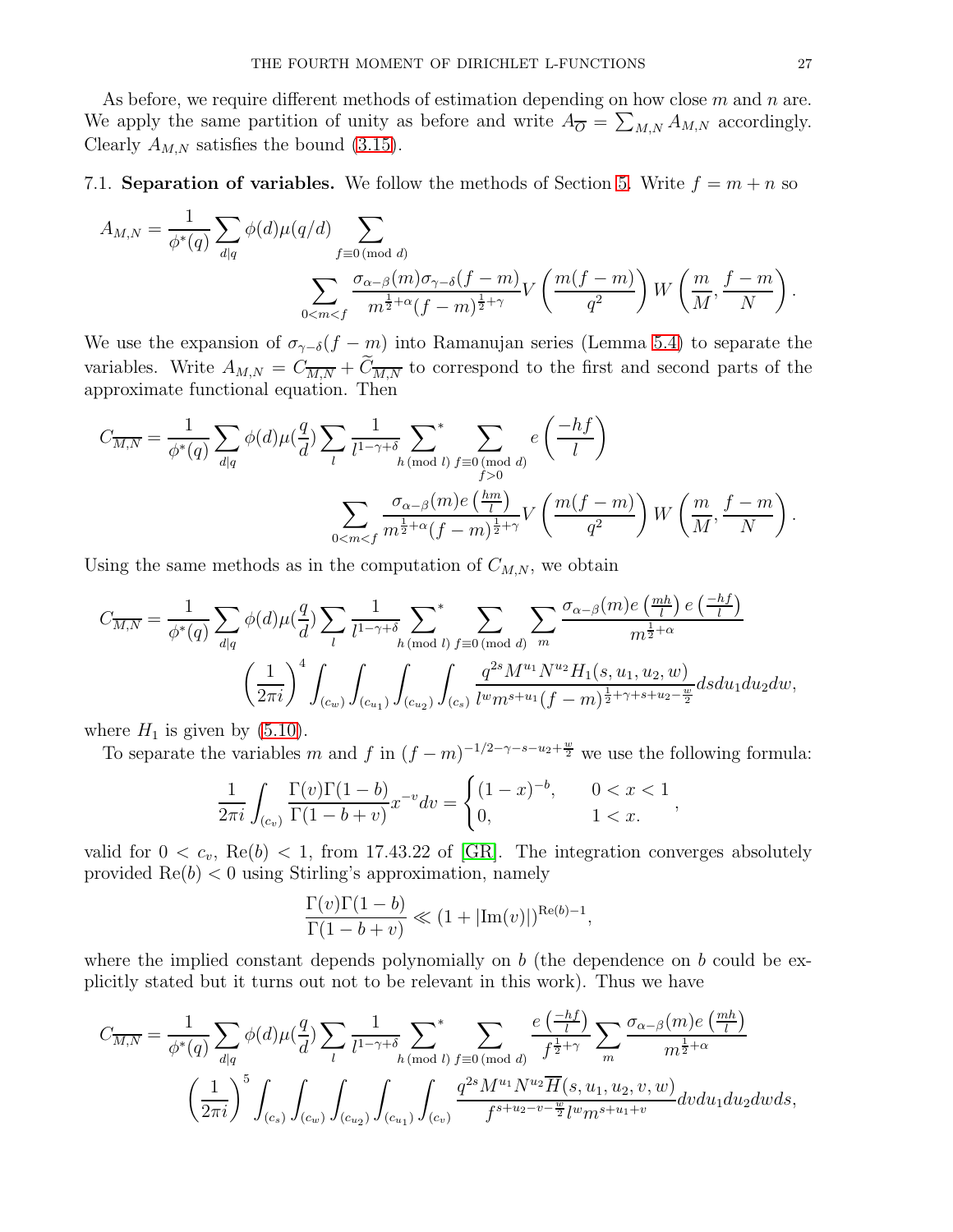where

$$
\overline{H}(s, u_1, u_2, v, w) = \frac{\Gamma(v)\Gamma(\frac{1}{2} - \gamma - s - u_2 + \frac{w}{2})}{\Gamma(\frac{1}{2} - \gamma - s - u_2 + v + \frac{w}{2})}H_1(s, u_1, u_2, w).
$$

Note that this expression is identical to [\(5.17\)](#page-22-4) except that the ratio of gamma factors arising from the separation of variables is different. We essentially follow the same outline used to compute  $C_{M,N}$  but some arguments must be altered due to changes in location of the poles of these gamma functions. We initially take  $c_s = \frac{1}{2}$  $\frac{1}{2}$ ,  $c_{u_1} = c_{u_2} = 0$ ,  $c_v = \varepsilon$ , and  $c_w = 2 + \varepsilon$  so that all the integrals and the sum over  $m$  converge absolutely. Then we write the sum over m in terms of the Estermann D-function and move  $c_s$  to  $\varepsilon$ , thereby crossing the two poles of D. Let  $E_{\overline{M,N}}$  be the integral along the new line of integration, and  $P_{\overline{M,N}}(\alpha,\beta,\gamma,\delta)$  be the contribution of the pole at  $\frac{1}{2} + s + u_1 + v = 1$ . We compute  $E_{\overline{M,N}}$  in Section [9](#page-31-1) and proceed with the computation of the main terms.

7.2. The main terms. The same argument used in the proof of Lemma [6.2](#page-23-2) shows how we may execute the summation over  $M$  and  $N$ . Furthermore, with the same method of proof as Lemma [6.1](#page-23-1) we have

(7.1) 
$$
P_{\overline{M,N}} \ll M^{\frac{1}{2}} N^{-\frac{1}{2}} q^{\varepsilon}.
$$

Let  $\overline{P}(\alpha,\beta,\gamma,\delta) := \sum_{M,N} P_{\overline{M,N}}(\alpha,\beta,\gamma,\delta)$ . The analog of Lemma [6.2](#page-23-2) is

Lemma 7.1. *We have*

<span id="page-27-0"></span>
$$
(7.2) \quad \overline{P}(\alpha,\beta,\gamma,\delta) = \zeta(1-\alpha+\beta)\left(\frac{1}{2\pi i}\right)^2 \int_{(\varepsilon)} \int_{(\varepsilon)} q^{-\alpha-\gamma+\frac{w}{2}} \frac{G(v)G(w)g(v)}{vw} \zeta(1-\gamma+\delta+w)
$$

$$
\frac{\Gamma(\frac{1}{2}-\alpha-v)\Gamma(\frac{1}{2}-\gamma-v+\frac{w}{2})}{\Gamma(1-\alpha-\gamma-2v+\frac{w}{2})} \frac{\zeta(\alpha+\gamma+2v-\frac{w}{2})\zeta(1+\beta+\delta+2v+\frac{w}{2})}{\zeta(2-\alpha+\beta-\gamma+\delta+w)} dvdw + O(q^{-1+\varepsilon}).
$$

Note that the pole of  $\zeta(\alpha + \gamma + 2v - \frac{w}{2})$  $\frac{w}{2}$ ) is cancelled by one of the gamma factors. *Proof.* To begin,  $\overline{P}$  is given by the residue of the following integral at  $s + v = \frac{1}{2} - \alpha$ :

$$
\frac{1}{\phi^*(q)} \sum_{d|q} \phi(d) \mu(\frac{q}{d}) \sum_l \frac{1}{l^{1-\gamma+\delta}} \sum_{h \pmod{l}} \sum_{f \equiv 0 \pmod{d}} \frac{e\left(\frac{-hf}{l}\right)}{f^{\frac{1}{2}+\gamma}}
$$

$$
\left(\frac{1}{2\pi i}\right)^3 \int_{(c_s)} \int_{(c_w)} \int_{(c_v)} \frac{q^{2s}}{f^{s-v-\frac{w}{2}}l^w} D(\frac{1}{2}+\alpha+s+v, \alpha-\beta, \frac{h}{l}) \overline{H}_3(s, v, w) dv dw ds,
$$

where

$$
\overline{H}_3(s,v,w) = \frac{\Gamma(v)\Gamma(\frac{1}{2}-\gamma-s+\frac{w}{2})}{\Gamma(\frac{1}{2}-\gamma-s+v+\frac{w}{2})}\frac{G(s)G(w)}{sw}g(s)\zeta(1-\gamma+\delta+w).
$$

Now we compute  $\overline{P}(\alpha,\beta,\gamma,\delta)$ . Computing the residue and changing variables  $v \to \frac{1}{2} - \alpha - v$ gives the following analog of [\(6.7\)](#page-24-2)

$$
\overline{P} = \frac{\zeta(1-\alpha+\beta)}{\phi^*(q)} \sum_{d|q} \phi(d) \mu(q/d) \sum_l \frac{1}{l^{2-\alpha+\beta-\gamma+\delta}} \sum_{h \pmod{l}} \sum_{f \equiv 0 \pmod{d}}^* e\left(\frac{-hf}{l}\right)
$$

$$
\left(\frac{1}{2\pi i}\right)^2 \int_{(c_w)} \int_{(c_v)} \frac{q^{2v}}{f^{\alpha+\gamma+2v-\frac{w}{2}}l^w} \overline{H}_3(v, \frac{1}{2}-\alpha-v, w) dv dw,
$$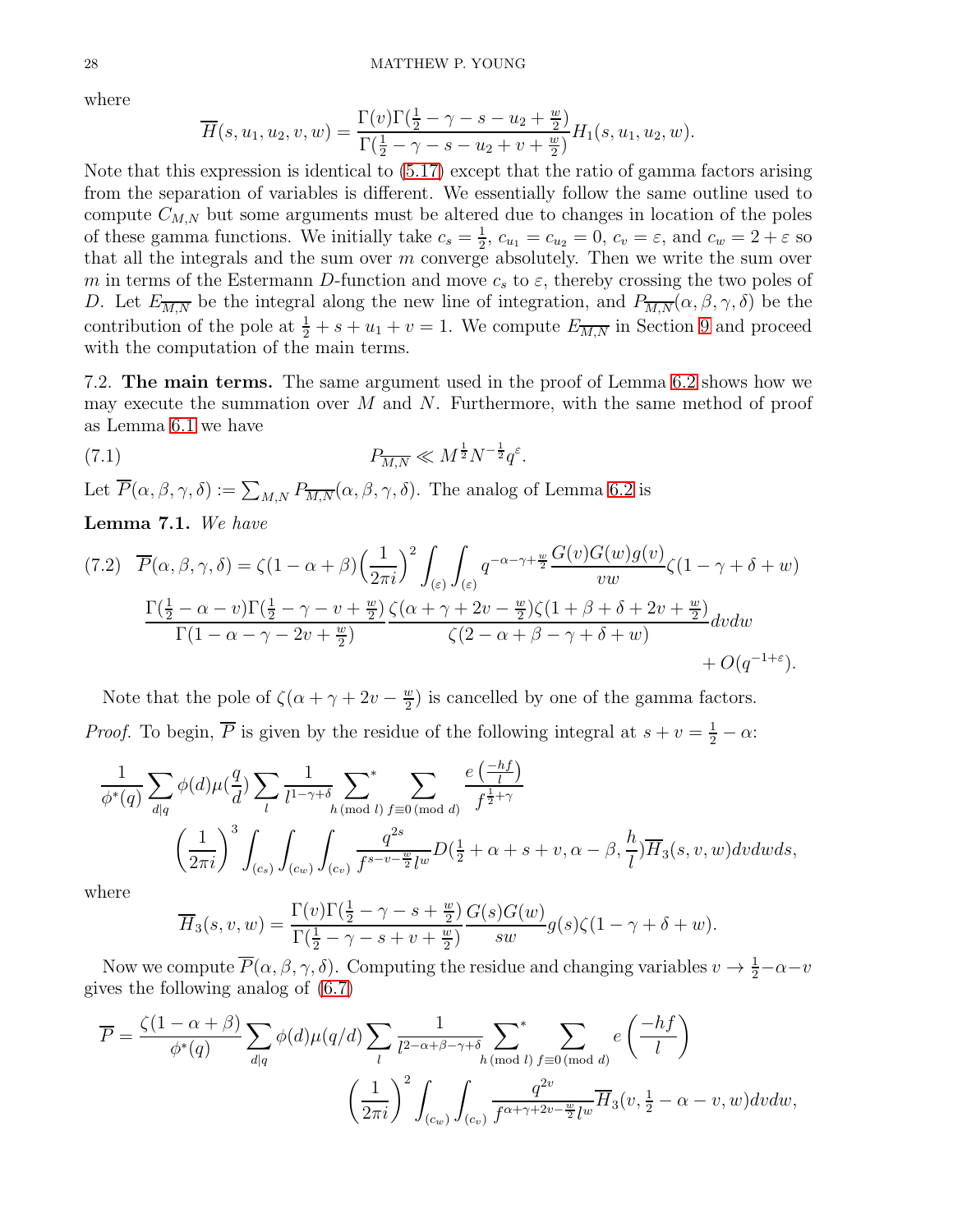where note the ratio of gamma factors in  $\overline{H}_3$  is

$$
\frac{\Gamma(\frac{1}{2}-\alpha-v)\Gamma(\frac{1}{2}-\gamma-v+\frac{w}{2})}{\Gamma(1-\alpha-\gamma-2v+\frac{w}{2})}.
$$

Now we take  $c_w = 3\varepsilon$  and move  $c_v$  to  $\frac{1}{2} + \varepsilon$ . The pole of  $\Gamma(\frac{1}{2} - \alpha - v)$  is cancelled by a zero of  $G$ , and the sum over  $f$  converges absolutely, so we may borrow the same computations used in the proof of Lemma [6.2](#page-23-2) to get  $(7.2)$ .

# 8. Assembling the main terms

<span id="page-28-0"></span>We now begin to assemble the various main terms to form a nicer expression. We briefly recall how the main terms decompose. Recall  $(3.1)$ ,  $(3.2)$ , and  $(3.4)$ . In general,  $(3.2)$  shows how to derive results for the "second part" of the approximate functional equation. Recall the combinatorial dissection [\(3.11\)](#page-11-2), as well as the computation of  $A<sub>D</sub>$  from Lemma [3.1.](#page-11-3) Then we wrote  $B_O = \sum_{M,N} B_{M,N}$  and recall [\(5.8\)](#page-21-3), [\(5.18\)](#page-23-3), and Lemma [6.2.](#page-23-2) This gives  $B_O$ as the sum of four main terms, and we similarly express  $B'_{O}(\alpha, \beta, \gamma, \delta) = B_{O}(\gamma, \delta, \alpha, \beta)$ . The computations are similar for the dual terms as in Section [7.](#page-25-0)

8.1. Combining  $A_O$  and  $A_{\overline{O}}$ . To begin, let  $Q = Q(\alpha, \beta, \gamma, \delta)$  be the sum of [\(6.2\)](#page-23-4), [\(6.3\)](#page-23-5), and [\(7.2\)](#page-27-0). From the above discussion, the total contribution of main terms from  $B_O$ ,  $B'_O$ , and  $A_{\overline{O}}$  is then

<span id="page-28-2"></span>(8.1) 
$$
Q(\alpha, \beta, \gamma, \delta) + Q(\beta, \alpha, \gamma, \delta) + Q(\alpha, \beta, \delta, \gamma) + Q(\beta, \alpha, \delta, \gamma).
$$

This grouping of the main terms is suggested by unpublished work of Hughes on the Riemann zeta function [\[H\]](#page-39-16).

<span id="page-28-1"></span>Lemma 8.1. *We have*

<span id="page-28-3"></span>
$$
(8.2) \quad Q(\alpha, \beta, \gamma, \delta) = \left[ \frac{\zeta(1 - \alpha + \beta)\zeta(1 - \gamma + \delta)}{\zeta(2 - \alpha + \beta - \gamma + \delta)} \left(\frac{q}{\pi}\right)^{-\alpha - \gamma} \frac{1}{2\pi i} \int_{\left(\frac{1}{4}\right)} \frac{G(s)}{s} \pi^{2s} g_{\alpha, \beta, \gamma, \delta}(s) \right]
$$

$$
\zeta(1 - \alpha - \gamma - 2s)\zeta(1 + \beta + \delta + 2s) \frac{\Gamma\left(\frac{1}{2} - \alpha - s\right)}{\Gamma\left(\frac{1}{2} + \alpha + s\right)} \frac{\Gamma\left(\frac{1}{2} - \gamma - s\right)}{\Gamma\left(\frac{1}{2} + \gamma + s\right)} ds + O(q^{-1/3 + \varepsilon}).
$$

*Proof.* By its definition,

$$
(8.3) \quad Q = \left(\frac{1}{2\pi i}\right)^2 \int_{(\frac{1}{4})} \int_{(\varepsilon)} q^{-\alpha - \gamma + \frac{w}{2}} \frac{G(v)G(w)g(v)}{vw} R(v, w)
$$

$$
\frac{\zeta(\alpha + \gamma + 2v - \frac{w}{2})\zeta(1 + \beta + \delta + 2v + \frac{w}{2})}{\zeta(2 - \alpha + \beta - \gamma + \delta + w)} dw dv,
$$

where

$$
R(v, w) = \zeta (1 - \alpha + \beta) \zeta (1 - \gamma + \delta + w) \frac{\Gamma(\frac{1}{2} - \alpha - v) \Gamma(\alpha + \gamma + 2v - \frac{w}{2})}{\Gamma(\frac{1}{2} + \gamma + v - \frac{w}{2})}
$$
  
+ 
$$
\zeta (1 - \alpha + \beta + w) \zeta (1 - \gamma + \delta) \frac{\Gamma(\frac{1}{2} - \gamma - v) \Gamma(\alpha + \gamma + 2v - \frac{w}{2})}{\Gamma(\frac{1}{2} + \alpha + v - \frac{w}{2})}
$$
  
+ 
$$
\zeta (1 - \alpha + \beta) \zeta (1 - \gamma + \delta + w) \frac{\Gamma(\frac{1}{2} - \alpha - v) \Gamma(\frac{1}{2} - \gamma - v + \frac{w}{2})}{\Gamma(1 - \alpha - \gamma - 2v + \frac{w}{2})}.
$$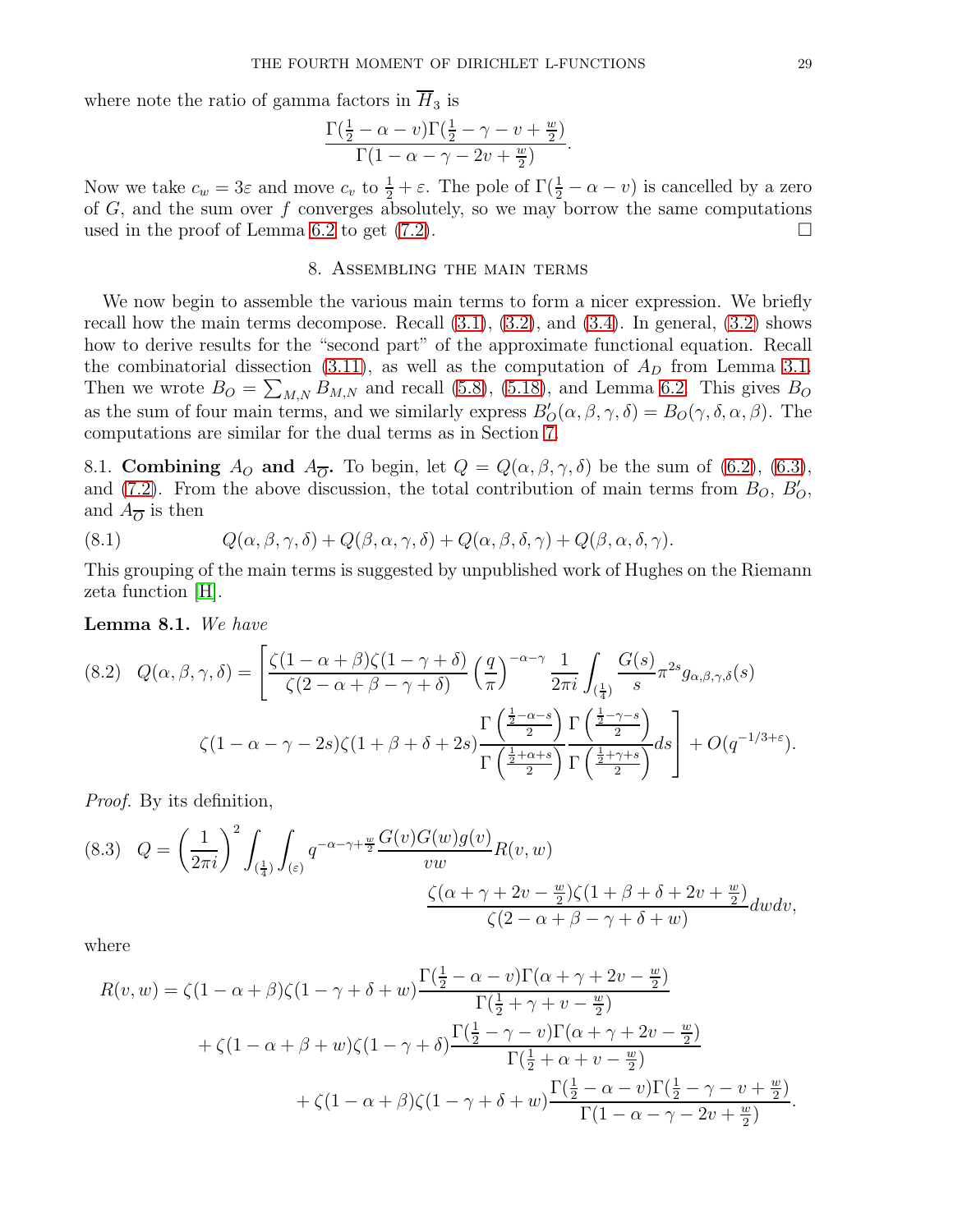We moved the line of integration  $c_v$  to  $\frac{1}{4}$  without encountering any poles. Now move the line of integration over w to  $-1 + \varepsilon$ , crossing poles at  $w = 0$ , and  $\frac{w}{2} = -\frac{1}{2} + \gamma + v$  only (recall Definition [2.5\)](#page-6-3). The contribution from the pole at  $w = -1 + 2\gamma + 2v$  is

$$
(8.4) \quad \frac{\phi(q)}{\phi^*(q)} \frac{1}{2\pi i} \int_{(\frac{1}{4})} q^{-\frac{1}{2}-\alpha+\upsilon} \frac{G(\upsilon)G(-1+2\gamma+2\upsilon)g(\upsilon)}{\upsilon(-1+2\gamma+2\upsilon)} \zeta(1-\alpha+\beta)\zeta(\gamma+\delta+2\upsilon)
$$

$$
\prod_{p|q} \left(1-p^{-\frac{1}{2}+\alpha+\upsilon}\right) \frac{\zeta(\frac{1}{2}+\alpha+\upsilon)\zeta(\frac{1}{2}+\beta+\gamma+\delta+3\upsilon)}{\zeta(1-\alpha+\beta+\gamma+\delta+2\upsilon)} d\upsilon d\upsilon.
$$

It is clear that this integral is bounded by  $O(q^{-1/3+\epsilon})$ , as can be seen by moving v to  $\varepsilon$  and capturing the pole at  $3v \approx \frac{1}{2}$  $\frac{1}{2}$ .

The pole at  $w = 0$  gives

$$
\frac{1}{2\pi i} \int_{(\frac{1}{4})} q^{-\alpha-\gamma} \frac{G(v)g(v)}{v} R(v,0) \frac{\zeta(\alpha+\gamma+2v)\zeta(1+\beta+\delta+2v)}{\zeta(2-\alpha+\beta-\gamma+\delta)} dv.
$$

Now apply the functional equation to  $\zeta(\alpha + \gamma + 2v)$  to express this as

$$
\frac{1}{2\pi i} \int_{(\frac{1}{4})} \left(\frac{q}{\pi}\right)^{-\alpha-\gamma} \frac{G(v)g(v)R(v,0)}{\pi^{\frac{1}{2}-2v}v} \frac{\Gamma(\frac{1-\alpha-\gamma-2v}{2})}{\Gamma(\frac{\alpha+\gamma+2v}{2})} \frac{\zeta(1-\alpha-\gamma-2v)\zeta(1+\beta+\delta+2v)}{\zeta(2-\alpha+\beta-\gamma+\delta)} dv.
$$

Note

$$
R(v,0) = \zeta(1-\alpha+\beta)\zeta(1-\gamma+\delta)\Gamma_{\alpha,\gamma}(v),
$$

where

<span id="page-29-3"></span>
$$
(8.5) \Gamma_{\alpha,\gamma}(v) = \frac{\Gamma(\frac{1}{2}-\alpha-v)\Gamma(\alpha+\gamma+2v)}{\Gamma(\frac{1}{2}+\gamma+v)} + \frac{\Gamma(\frac{1}{2}-\gamma-v)\Gamma(\alpha+\gamma+2v)}{\Gamma(\frac{1}{2}+\alpha+v)} + \frac{\Gamma(\frac{1}{2}-\alpha-v)\Gamma(\frac{1}{2}-\gamma-v)}{\Gamma(1-\alpha-\gamma-2v)}.
$$

To finish the proof of Lemma [8.1](#page-28-1) we use the crucial identity

(8.6) 
$$
\Gamma_{\alpha,\gamma}(v) = \pi^{\frac{1}{2}} \frac{\Gamma\left(\frac{\alpha+\gamma+2v}{2}\right)}{\Gamma\left(\frac{1-\alpha-\gamma-2v}{2}\right)} \frac{\Gamma\left(\frac{\frac{1}{2}-\alpha-v}{2}\right)}{\Gamma\left(\frac{\frac{1}{2}+\alpha+v}{2}\right)} \frac{\Gamma\left(\frac{\frac{1}{2}-\gamma-v}{2}\right)}{\Gamma\left(\frac{\frac{1}{2}+\gamma+v}{2}\right)},
$$

which is deduced from the following Lemma with  $a = \frac{1}{2} - \alpha - v$  and  $b = \frac{1}{2} - \gamma - v$ .  $\Box$ **Lemma 8.2.** *For any*  $a, b \in \mathbb{C}$ ,  $a, b, a + b \notin \mathbb{Z}$ ,

<span id="page-29-1"></span><span id="page-29-0"></span>
$$
(8.7) \qquad \frac{\Gamma(a)\Gamma(1-a-b)}{\Gamma(1-b)} + \frac{\Gamma(b)\Gamma(1-a-b)}{\Gamma(1-a)} + \frac{\Gamma(a)\Gamma(b)}{\Gamma(a+b)} = \pi^{\frac{1}{2}} \frac{\Gamma(\frac{1-a-b}{2})}{\Gamma(\frac{a+b}{2})} \frac{\Gamma(\frac{a}{2})}{\Gamma(\frac{1-a}{2})} \frac{\Gamma(\frac{b}{2})}{\Gamma(\frac{1-b}{2})}.
$$

*Proof of Lemma [8.2.](#page-29-0)* Using

<span id="page-29-2"></span>
$$
\frac{\Gamma(\frac{s}{2})}{\Gamma(\frac{1-s}{2})} = \pi^{-\frac{1}{2}} 2^{1-s} \cos(\frac{\pi s}{2}) \Gamma(s),
$$

the right hand side of [\(8.7\)](#page-29-1) equals

(8.8) 
$$
2 \frac{\cos(\frac{\pi a}{2}) \cos(\frac{\pi b}{2}) \Gamma(a) \Gamma(b)}{\cos(\frac{\pi(a+b)}{2}) \Gamma(a+b)}.
$$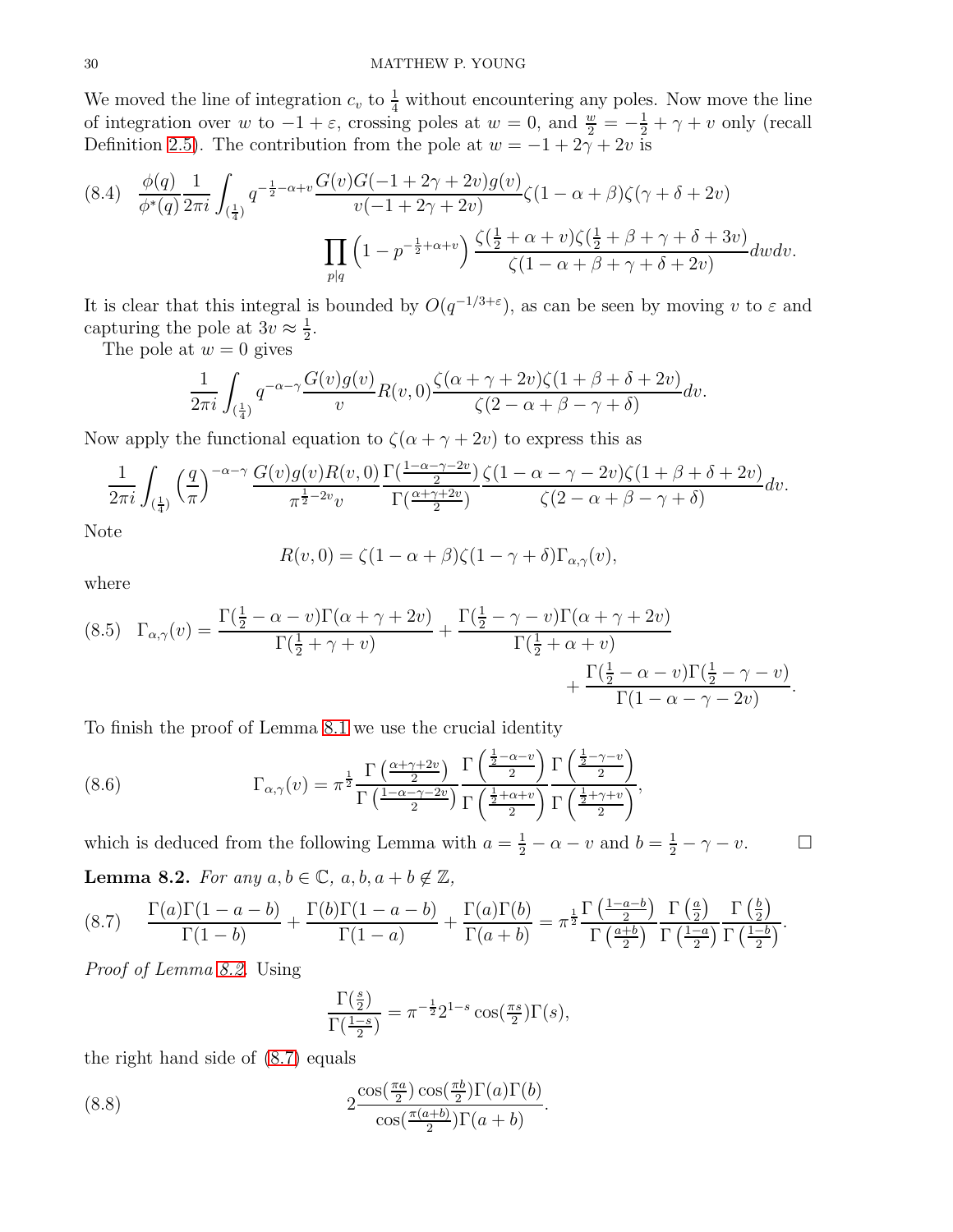Using a series of standard gamma function and trigonometric identities, the left hand side is

$$
\frac{\Gamma(a)\Gamma(b)}{\Gamma(a+b)} \left( \frac{\Gamma(a+b)\Gamma(1-a-b)}{\Gamma(b)\Gamma(1-b)} + \frac{\Gamma(a+b)\Gamma(1-a-b)}{\Gamma(a)\Gamma(1-a)} + 1 \right)
$$

$$
= \frac{\Gamma(a)\Gamma(b)}{\Gamma(a+b)} \left( \frac{\sin(\pi a) + \sin(\pi b) + \sin(\pi(a+b))}{\sin(\pi(a+b))} \right)
$$

$$
= 2\frac{\Gamma(a)\Gamma(b)}{\Gamma(a+b)} \frac{\sin(\frac{\pi}{2}(a+b))\cos(\frac{\pi}{2}(a-b)) + \sin(\frac{\pi}{2}(a+b))\cos(\frac{\pi}{2}(a+b))}{\sin(\pi(a+b))}
$$

$$
= 4\frac{\Gamma(a)\Gamma(b)}{\Gamma(a+b)} \frac{\sin(\frac{\pi}{2}(a+b))\cos(\frac{\pi a}{2})\cos(\frac{\pi b}{2})}{\sin(\pi(a+b))},
$$

which simplifies to give  $(8.8)$  from the sine double angle formula.

8.2. Combining Q and  $Q_$ . In this section we calculate the terms corresponding to Q that create the main terms of  $M_{-1}$ . Recall that these are obtained from Q by switching the signs of  $\alpha, \beta, \gamma, \delta$  and multiplying by  $X_{\alpha,\beta,\gamma,\delta}$ . We combine  $Q(\alpha,\beta,\gamma,\delta)$  and  $Q_-(\beta,\alpha,\delta,\gamma)$ .

<span id="page-30-0"></span>Lemma 8.3. *We have*

<span id="page-30-1"></span>(8.9) 
$$
Q(\alpha, \beta, \gamma, \delta) + Q_{-}(\beta, \alpha, \delta, \gamma) = U(\alpha, \beta, \gamma, \delta) + O(q^{-1/3 + \varepsilon}),
$$

*where*

(8.10) 
$$
U(\alpha, \beta, \gamma, \delta) = X_{\alpha, \gamma} \frac{\zeta(1 - \alpha + \beta)\zeta(1 - \alpha - \gamma)\zeta(1 + \beta + \delta)\zeta(1 - \gamma + \delta)}{\zeta(2 - \alpha + \beta - \gamma + \delta)}.
$$

Note that  $U(\alpha, \beta, \gamma, \delta)$  is one of the middle four terms in Conjecture [2.1.](#page-5-1) Hence, adding [\(8.9\)](#page-30-1) according to [\(8.1\)](#page-28-2) to the contribution of the diagonal terms given by Lemma [3.1](#page-11-3) will form the quantity on the right hand side of Conjecture [2.1.](#page-5-1)

*Proof.* It is a matter of bookkeeping to modify [\(8.2\)](#page-28-3) to see

<span id="page-30-2"></span>
$$
(8.11) \quad Q_{-}(\beta, \alpha, \delta, \gamma) = X_{\alpha, \beta, \gamma, \delta} \frac{\zeta(1 - \alpha + \beta)\zeta(1 - \gamma + \delta)}{\zeta(2 - \alpha + \beta - \gamma + \delta)} \left(\frac{q}{\pi}\right)^{\beta + \delta} \frac{1}{2\pi i} \int_{\left(\frac{1}{4}\right)} \frac{G(s)}{s} \pi^{2s}
$$

$$
\zeta(1 - \alpha - \gamma + 2s)\zeta(1 + \beta + \delta - 2s) \frac{\Gamma\left(\frac{1}{2} + \beta - s\right)}{\Gamma\left(\frac{1}{2} - \beta + s\right)} \frac{\Gamma\left(\frac{1}{2} - \delta + s\right)}{\Gamma\left(\frac{1}{2} - \beta + s\right)} g_{-\alpha, -\beta, -\gamma, -\delta}(s) ds + O(q^{-1/3 + \varepsilon}).
$$

Let I be the main term in  $(8.2)$ , and I<sub>-</sub> be the main term in  $(8.11)$ . We work with I by moving the line of integration to  $-\frac{1}{4}$  $\frac{1}{4}$ , passing a pole at  $s = 0$  giving a residue which we easily compute to be  $U(\alpha,\beta,\gamma,\delta)$ . Write  $I = U(\alpha,\beta,\gamma,\delta) + I'$ , where I' is the new integral. We now show  $I' = -I_$ , which will complete the proof.

Apply the change of variables  $s \to -s$  to give

$$
I' = -\frac{\zeta(1-\alpha+\beta)\zeta(1-\gamma+\delta)}{\zeta(2-\alpha+\beta-\gamma+\delta)} \left(\frac{q}{\pi}\right)^{-\alpha-\gamma}
$$
  

$$
\frac{1}{2\pi i} \int_{(\frac{1}{4})} \zeta(1-\alpha-\gamma+2s)\zeta(1+\beta+\delta-2s) \frac{\Gamma\left(\frac{\frac{1}{2}-\alpha+s}{2}\right)}{\Gamma\left(\frac{\frac{1}{2}+\alpha-s}{2}\right)} \frac{\Gamma\left(\frac{\frac{1}{2}-\gamma+s}{2}\right)}{\Gamma\left(\frac{\frac{1}{2}+\gamma-s}{2}\right)} \frac{G(s)}{s} \pi^{-2s} g_{\alpha,\beta,\gamma,\delta}(-s) ds.
$$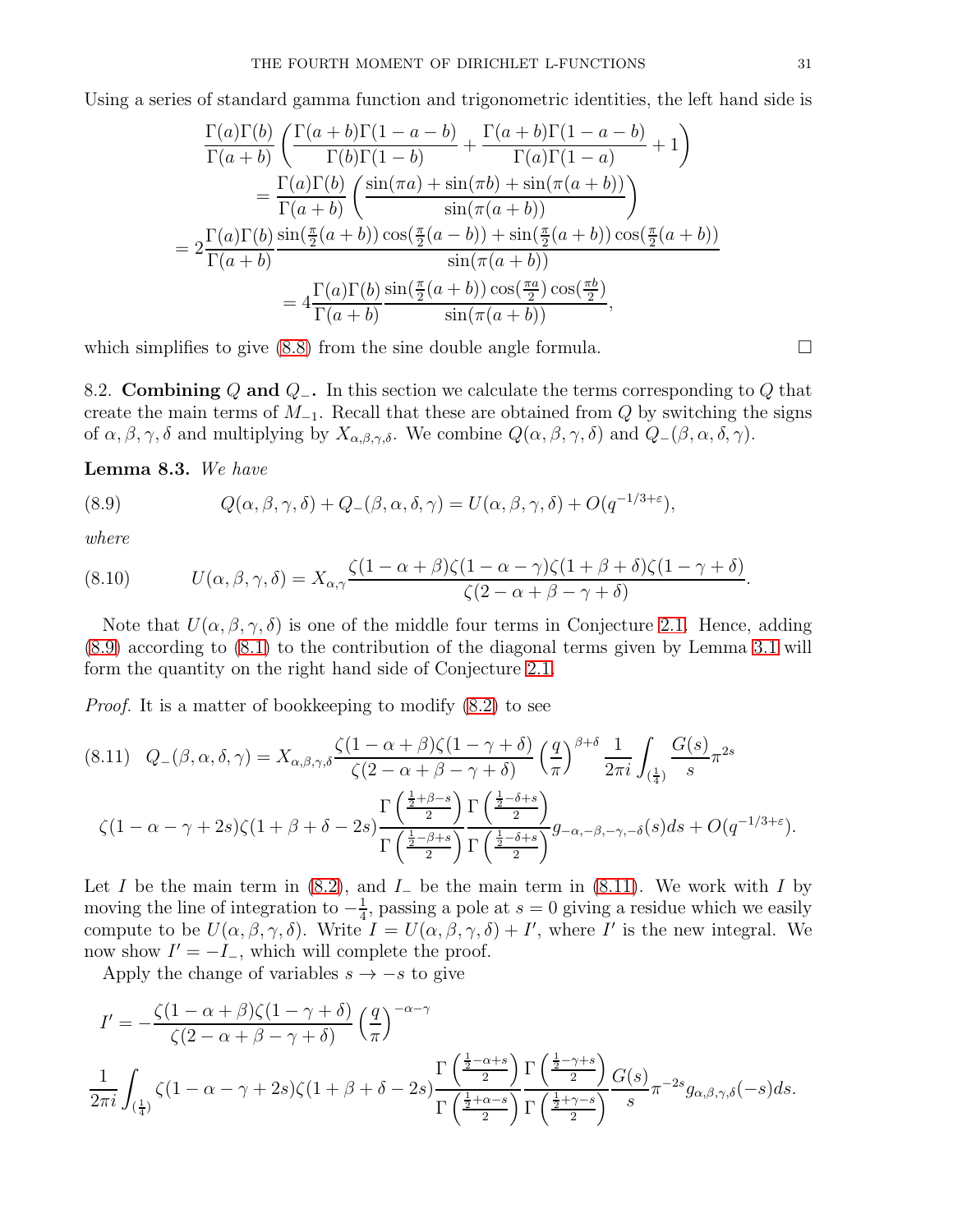Now we claim that

$$
\begin{split}\n&\left(\frac{q}{\pi}\right)^{-\alpha-\gamma}\frac{\Gamma\left(\frac{\frac{1}{2}-\alpha+s}{2}\right)}{\Gamma\left(\frac{\frac{1}{2}+\alpha-s}{2}\right)}\frac{\Gamma\left(\frac{1}{2}-\gamma+s}{2}\right)}\pi^{-2s}g_{\alpha,\beta,\gamma,\delta}(-s) \\
&=X_{\alpha,\beta,\gamma,\delta}\left(\frac{q}{\pi}\right)^{\beta+\delta}\frac{\Gamma\left(\frac{\frac{1}{2}+\beta-s}{2}\right)}{\Gamma\left(\frac{\frac{1}{2}-\beta+s}{2}\right)}\frac{\Gamma\left(\frac{\frac{1}{2}+\delta+s}{2}\right)}{\Gamma\left(\frac{\frac{1}{2}-\delta+s}{2}\right)}\pi^{2s}g_{-\alpha,-\beta,-\gamma,-\delta}(s),\n\end{split}
$$

which implies  $I' = -I_$ . Each of these terms is a product of terms each depending on exactly one of  $\alpha$ ,  $\beta$ ,  $\gamma$ , or  $\delta$ , as well as a certain power of  $\pi$  not depending on the shifts, so it suffices to check this identity at each such factor. The cases  $\alpha$  and  $\gamma$  are the same and so are  $\beta$  and δ. The case of α follows from

$$
\left(\frac{q}{\pi}\right)^{-\alpha} \frac{\Gamma\left(\frac{\frac{1}{2}-\alpha+s}{2}\right)}{\Gamma\left(\frac{\frac{1}{2}+\alpha-s}{2}\right)} \frac{\Gamma\left(\frac{\frac{1}{2}+\alpha-s}{2}\right)}{\Gamma\left(\frac{\frac{1}{2}+\alpha}{2}\right)} = X\left(\frac{1}{2}+\alpha\right) \frac{\Gamma\left(\frac{\frac{1}{2}-\alpha+s}{2}\right)}{\Gamma\left(\frac{\frac{1}{2}-\alpha}{2}\right)},
$$

and the analogous formula for  $\beta$  is

$$
\frac{\Gamma\left(\frac{\frac{1}{2}+\beta-s}{2}\right)}{\Gamma\left(\frac{\frac{1}{2}+\beta}{2}\right)} = X\left(\frac{1}{2}+\beta\right) \left(\frac{q}{\pi}\right)^{\beta} \frac{\Gamma\left(\frac{\frac{1}{2}+\beta-s}{2}\right)}{\Gamma\left(\frac{\frac{1}{2}-\beta+s}{2}\right)} \frac{\Gamma\left(\frac{\frac{1}{2}-\beta+s}{2}\right)}{\Gamma\left(\frac{\frac{1}{2}-\beta}{2}\right)}.
$$

<span id="page-31-0"></span>We also check that the power of  $\pi$  is the same on both sides.

8.3. A note on odd characters. In this work we concentrate almost exclusively on the even characters in the proof of Theorem [1.1.](#page-1-3) The contribution of the odd characters carries through in the same way with slight changes. The only differences between the odd and even characters is that the X factors are different, and for the odd characters, the 'dual' terms are subtracted rather than added. The estimations of the error terms carry through as before; the only differences arise in the calculation of the main terms. Some thought shows that the evaluation of the main terms for the odd characters diverges from that of the even characters starting with the analog of [\(8.5\)](#page-29-3); for the odd character case the third term is subtracted rather than added. The only essential difference is the use of the following gamma identity instead of Lemma [8.2.](#page-29-0)

**Lemma 8.4.** *For any*  $a, b \in \mathbb{C}$ ,  $a, b, a + b \notin \mathbb{Z}$ ,

$$
(8.12) \quad \frac{\Gamma(a)\Gamma(1-a-b)}{\Gamma(1-b)} + \frac{\Gamma(b)\Gamma(1-a-b)}{\Gamma(1-a)} - \frac{\Gamma(a)\Gamma(b)}{\Gamma(a+b)} = \pi^{\frac{1}{2}} \frac{\Gamma(\frac{1-a-b}{2})}{\Gamma(\frac{a+b}{2})} \frac{\Gamma(\frac{1+a}{2})}{\Gamma(\frac{2-a}{2})} \frac{\Gamma(\frac{1+b}{2})}{\Gamma(\frac{2-b}{2})}.
$$

<span id="page-31-1"></span>The proof is similar to that of Lemma [8.2](#page-29-0) so we omit the details.

# 9. Treating the error terms

In this section we prove Theorem [3.3.](#page-12-3) Since the forthcoming estimations become techncial, it may be helpful to know that the quality of the error term in Theorem [3.3](#page-12-3) can be predicted by careful scrutiny of the formulas in Theorems 3 and 4 of [\[M1\]](#page-39-2).

In order to clean the upcoming formulas, we set all the shift parameters  $\alpha, \beta$ , etc., equal to 0. All the arguments can easily be generalized to handle sufficiently small non-zero values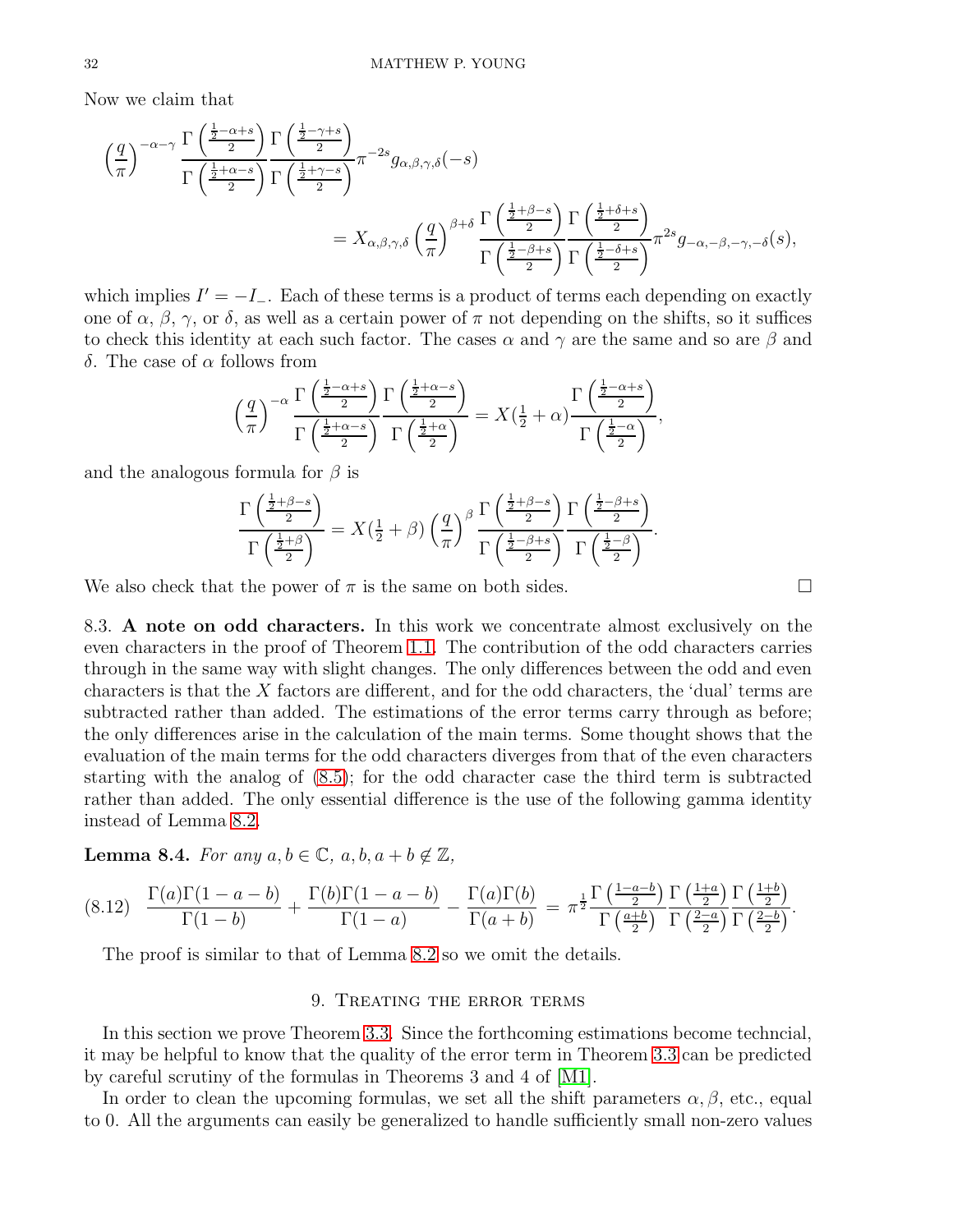without degrading the results. Recall that  $E_{M,N}$  is given by the right hand side of [\(5.13\)](#page-22-3) with contours of integration defined by

<span id="page-32-0"></span>(9.1) 
$$
c_s = c_w = c_v = \varepsilon, \quad c_{u_1} = c_{u_2} = 0.
$$

<span id="page-32-1"></span>9.1. Reduction to Kloosterman sums. Apply the functional equation  $(2.16)$  to D to obtain  $E_{M,N} = E_+ + E_-,$  where

$$
(9.2) \quad E_{\pm} = \frac{1}{\phi^*(q)} \sum_{d|q} \phi(d) \mu(\frac{q}{d}) \sum_{l} \frac{1}{l} \sum_{h \pmod{l}} \sum_{f \equiv 0 \pmod{d}} \frac{e(\frac{hf}{l})}{f^{\frac{1}{2}}} \n\left(\frac{1}{2\pi i}\right)^5 \int_{(c_s)} \int_{(c_w)} \int_{(c_{u_2})} \int_{(c_{u_1})} \int_{(c_v)} \frac{q^{2s} M^{u_1} N^{u_2}}{f^{s+u_2-v-\frac{w}{2}} l^{2s+2u_1+2v+w}} \nD(\frac{1}{2} - s - u_1 - v, 0, \frac{\pm \overline{h}}{l}) H_{\pm}(s, u_1, u_2, v, w) dv du_1 du_2 dw ds,
$$

and where

<span id="page-32-3"></span>
$$
(9.3) \qquad H_{\pm}(s, u_1, u_2, v, w) = 2(2\pi)^{-1+2s+2u_1+2v} \Gamma(\frac{1}{2} - s - u_1 - v)^2 H(s, u_1, u_2, v, w) S_{\pm},
$$

with

(9.4) 
$$
S_+ = 1, \quad S_- = \sin(\pi(s + u_1 + v)).
$$

Here  $H_{\pm}$  has rapid decay in all variables since H does and since the exponential decay of the gamma factors cancels the exponential growth of  $S_-\$ .

Now move  $c_{u_1}$  to  $-1$  and expand D into absolutely convergent Dirichlet series and execute the sum over  $h$  in terms of Kloosterman sums to get

<span id="page-32-2"></span>
$$
(9.5) \quad E_{\pm} = \frac{1}{\phi^*(q)} \sum_{d|q} \phi(d) \mu(\frac{q}{d}) \sum_{l} \frac{1}{l} \sum_{f \equiv 0 \pmod{d}} \sum_{m} \frac{S(m, \pm f; l)}{f^{\frac{1}{2}} m^{\frac{1}{2}}} \left(\frac{1}{2\pi i}\right)^5 \int_{(c_s)} \int_{(c_w)} \int_{(c_{w_1})} \int_{(c_{u_2})} \int_{(c_{u_1})} \int_{(c_v)} \frac{q^{2s} M^{u_1} N^{u_2} m^{s+u_1+v}}{f^{s+u_2-v-\frac{w}{2}} l^{2s+2u_1+2v+w}} H_{\pm}(s, u_1, u_2, v, w) dv du_1 du_2 dw ds.
$$

As an aside, we mention that using only the Weil bound for Kloosterman sums, we obtain the bound

$$
E_{M,N} \ll q^{-1+\varepsilon} M^{-\frac{1}{2}} N^{\frac{5}{4}},
$$

which can be seen easily by taking

$$
c_s = \varepsilon
$$
,  $c_v = \varepsilon$ ,  $c_{u_1} = -\frac{1}{2} - 3\varepsilon$ ,  $c_{u_2} = \frac{5}{4} + 3\varepsilon$ ,  $c_w = \frac{3}{2} + 3\varepsilon$ .

Using  $MN \ll q^{2+\varepsilon}$  shows

$$
E_{M,N} \ll M^{-1} N^{\frac{3}{4}} q^{\varepsilon},
$$

which is nontrivial only for  $N \ll q^{\frac{8}{7}-\epsilon}$ ,  $M \gg q^{\frac{6}{7}+\epsilon}$ . This is insufficient to combine with Theorem [3.2](#page-12-2) to cover all ranges; for example,  $M = q^{2/3}$ ,  $N = q^{4/3}$  would not be covered.

To do better we shall obtain additional savings coming from cancellation in the sum of Kloosterman sums by the use of the Kuznetsov formula.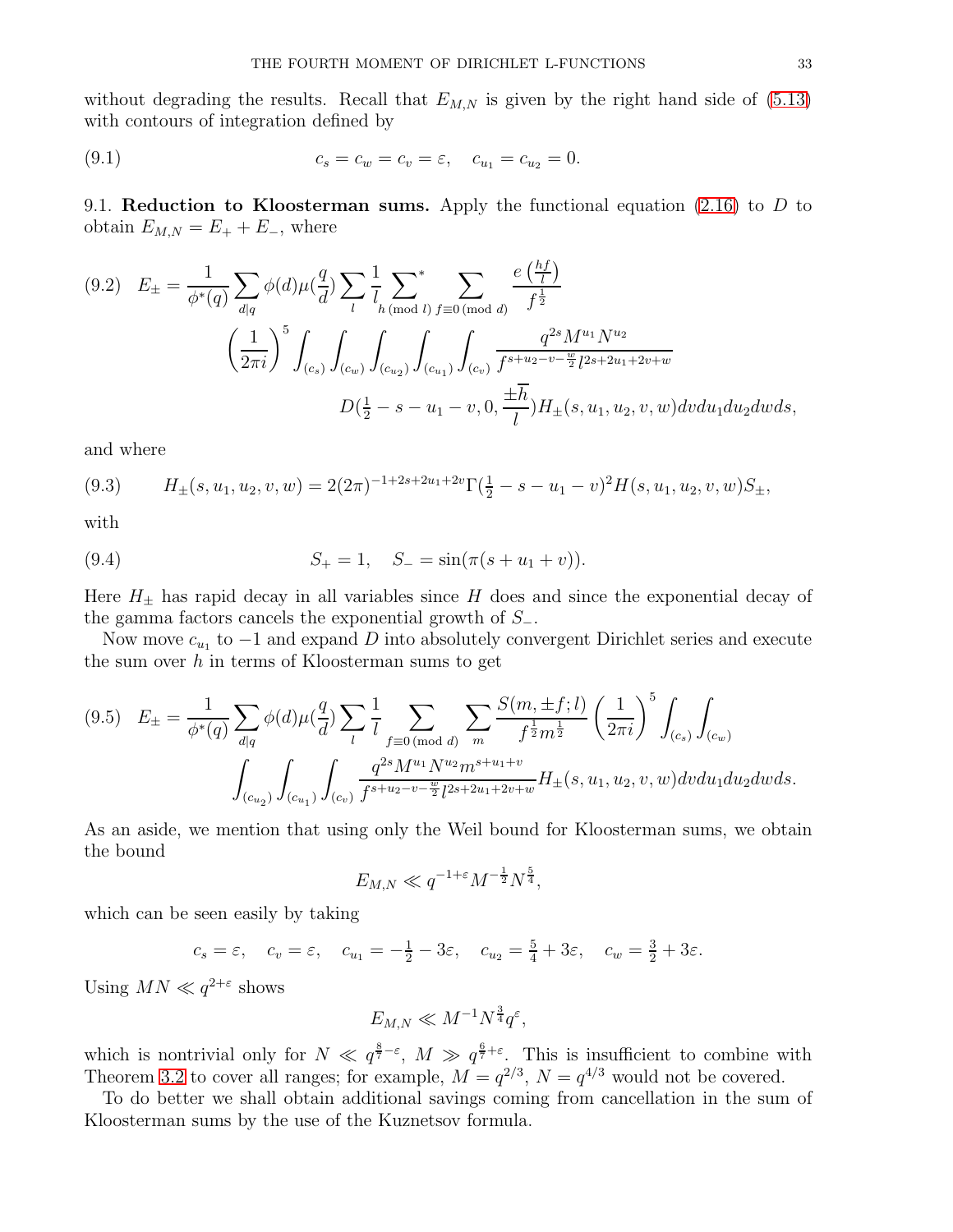#### 9.2. Preparation for application of Kuznetsov. Let

$$
r_{\pm}(x) = \left(\frac{1}{2\pi i}\right)^5 \int_{(c_s)} \int_{(c_w)} \int_{(c_{u_2})} \int_{(c_{u_1})} \int_{(c_v)} \frac{q^{2s} M^{u_1} N^{u_2}}{f^{2s+u_1+u_2} m^{\frac{w}{2}}} \left(\frac{x}{4\pi}\right)^{2s+2u_1+2v+w} \nH_{\pm}(s, u_1, u_2, v, w) dv du_1 du_2 dw ds,
$$

with contours of integration given by  $(9.1)$ . Then

$$
E_{\pm} = \frac{1}{\phi^*(q)} \sum_{d|q} \phi(d) \mu(\frac{q}{d}) \sum_{f \equiv 0 \pmod{d}} \sum_{m} \frac{d(m)}{f^{\frac{1}{2}} m^{\frac{1}{2}}} \sum_{l} \frac{S(m, \pm f; l)}{l} r_{\pm} \left( \frac{4 \pi \sqrt{m f}}{l} \right)
$$

.

By taking  $c_s = \frac{1}{2} - 2\varepsilon$ , we get  $r_{\pm}(x) \ll x^{1-\varepsilon}$ . By taking  $c_{u_1} = -A$  with A large, we see that  $r^{(j)}(x) \ll_{j,B} (1+x)^{-B}$  for  $j=0,1,2,...$  and any  $B>0$ . These conditions are sufficient for the application of the Kuznetsov formula, Theorem [2.6.](#page-9-2)

The next step is to apply the Kuznetsov formula to the sum over l. We write  $E_{\pm}$  =  $E_{m\pm}+E_{c\pm}+E_{h\pm}$  to correspond to the Maass forms, the Eisenstein series, and the holomorphic forms (of course  $E_{h-} = 0$ ). We show how to estimate  $E_{m\pm}$  and  $E_{c\pm}$ , since  $E_{h+}$  is smaller and easier to handle (for example, see Section 5 of [\[M1\]](#page-39-2)).

9.3. Integral transforms. At this point we manipulate the various integral transforms of  $r_{\pm}$  that we require for the application of the Kuznetsov formula. We require  $M_{r_{+}}(t)$ ,  $K_{r_{-}}(t)$ , and  $N_{r_{+}}(k)$ , in the notation of [\[IK\]](#page-39-10), Theorems 16.5 and 16.6. We have

$$
M_{r+}(t) = \left(\frac{1}{2\pi i}\right)^5 \int_{(c_s)} \int_{(c_w)} \int_{(c_{u_2})} \int_{(c_{u_1})} \int_{(c_v)} \frac{q^{2s} M^{u_1} N^{u_2} H_+(s, u_1, u_2, v, w)}{(4\pi)^{2s+2u_1+2v+w} f^{2s+u_1+u_2} m^{\frac{w}{2}}} \frac{\pi i}{\sinh 2\pi t} \int_0^\infty \left(J_{2it}(x) - J_{-2it}(x)\right) x^{2s+2u_1+2v+w} \frac{dx}{x} dv du_1 du_2 dw ds.
$$

Now use the formula

$$
\int_0^\infty J_\nu(x) x^s \frac{dx}{x} = 2^{s-1} \frac{\Gamma(\frac{s+\nu}{2})}{\Gamma(\frac{\nu-s+2}{2})},
$$

valid for  $\frac{3}{2}$  > Re(s) > -Re( $\nu$ ) (see 6.561.14) of [\[GR\]](#page-39-15)) to see that

$$
\int_0^\infty (J_{2it}(x) - J_{-2it}(x))x^{\lambda}\frac{dx}{x} = 2^{\lambda - 1}\left(\frac{\Gamma(\frac{\lambda}{2} + it)}{\Gamma(1 - \frac{\lambda}{2} + it))} - \frac{\Gamma(\frac{\lambda}{2} - it)}{\Gamma(1 - \frac{\lambda}{2} - it)}\right).
$$

We simplify this expression using

#### Lemma 9.1.

(9.6) 
$$
\frac{\Gamma(a+ir)}{\Gamma(1-a+ir)} - \frac{\Gamma(a-ir)}{\Gamma(1-a-ir)} = -\frac{2i}{\pi} \sinh(\pi r) \cos(\pi a) \Gamma(a+ir) \Gamma(a-ir).
$$

We omit the proof since it is easy and standard. Thus

$$
\frac{\pi i 2^{\lambda-1}}{\sinh 2\pi t} \left( \frac{\Gamma(\frac{\lambda}{2} + it)}{\Gamma(1 - \frac{\lambda}{2} + it)} - \frac{\Gamma(\frac{\lambda}{2} - it)}{\Gamma(1 - \frac{\lambda}{2} - it)} \right) = \frac{2^{\lambda-1}}{\cosh \pi t} \cos(\frac{\pi \lambda}{2}) \Gamma(\frac{\lambda}{2} + it) \Gamma(\frac{\lambda}{2} - it).
$$

Hence

$$
M_{r+}(t) = \left(\frac{1}{2\pi i}\right)^5 \int \ldots \int \frac{q^{2s} M^{u_1} N^{u_2}}{f^{2s+u_1+u_2} m^{\frac{w}{2}}} \frac{\widehat{H}_+(s, u_1, u_2, v, w; t)}{\cosh(\pi t)} dv du_1 du_2 dw ds,
$$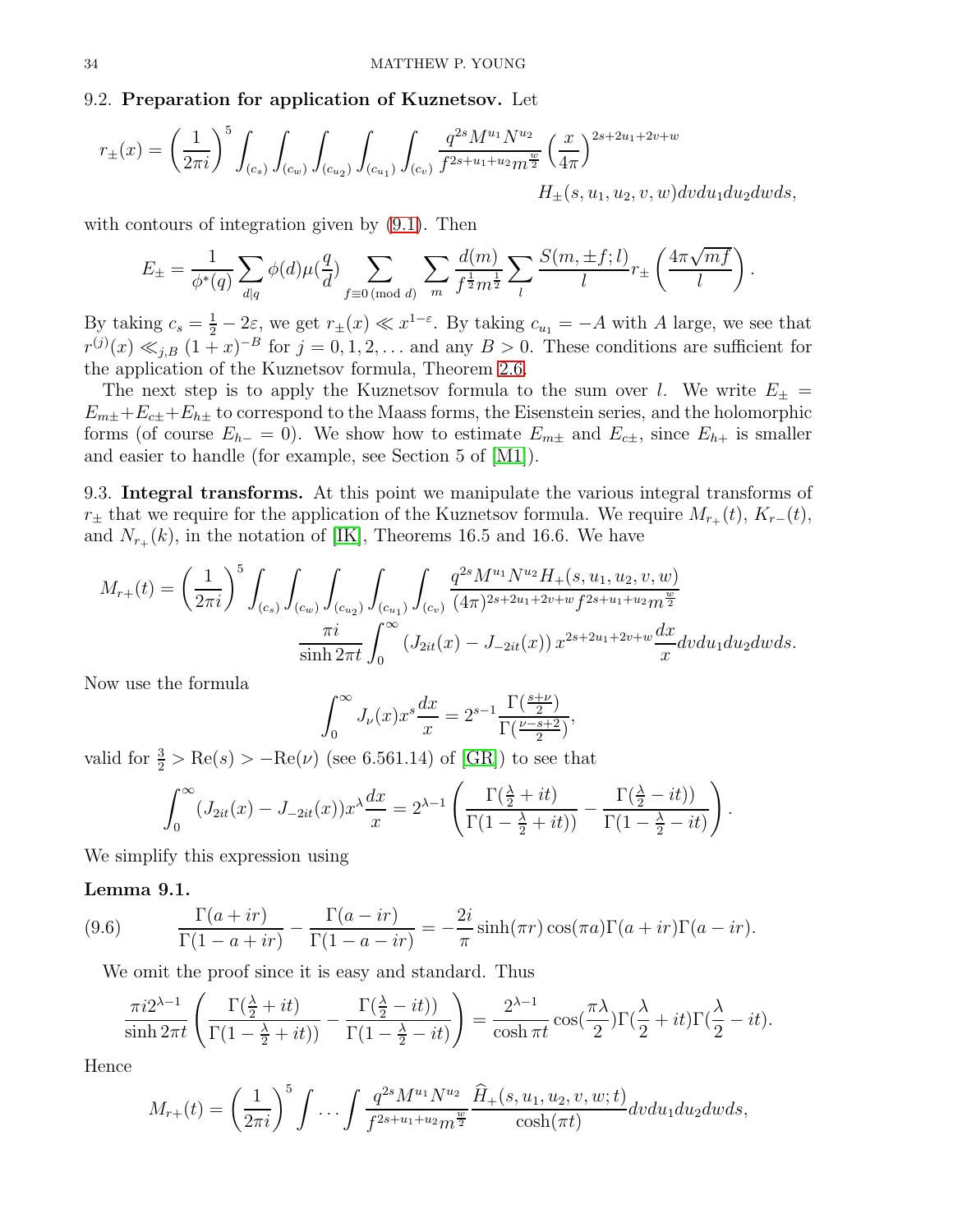where

$$
\hat{H}_{+}(s, u_{1}, u_{2}, v, w; t) = \cos(\pi(s + u_{1} + v + \frac{w}{2}))\Gamma(s + u_{1} + v + \frac{w}{2} + it)\Gamma(s + u_{1} + v + \frac{w}{2} - it)
$$

$$
\Gamma(\frac{1}{2} - s - u_{1} - v)^{2}\frac{\Gamma(v)\Gamma(\frac{1}{2} + s + u_{2} - v - \frac{w}{2})}{\Gamma(\frac{1}{2} + s + u_{2} - \frac{w}{2})}\frac{G(s)G(w)}{sw}g(s)\widetilde{W}(u_{1}, u_{2})\zeta(1 + w)c^{*},
$$

and where  $c^*$  is meant to account for bounded factors like powers of 2,  $\pi$ , etc. that do not have any effect on the convergence of the integrals.

Similarly, we compute

$$
K_{r-}(t) = \left(\frac{1}{2\pi i}\right)^5 \int_{(c_s)} \int_{(c_w)} \int_{(c_{u_2})} \int_{(c_{u_1})} \int_{(c_v)} \frac{q^{2s} M^{u_1} N^{u_2} H_{-}(s, u_1, u_2, v, w)}{(4\pi)^{2s+2u_1+2v+w} f^{2s+u_1+u_2} m^{\frac{w}{2}}} 2 \int_0^\infty K_{2it}(x) x^{2s+2u_1+2v+w} \frac{dx}{x} dv du_1 du_2 dw ds.
$$

This time we use the formula (see 6.561.16 of [\[GR\]](#page-39-15))

$$
2\int_0^\infty K_{2it}(x)x^s\frac{dx}{x} = 2^{s-1}\Gamma\left(\frac{s+2it}{2}\right)\Gamma\left(\frac{s-2it}{2}\right),
$$

valid for  $\text{Re}(s) > |\text{Re}(2it)| = 0$ . Hence

<span id="page-34-0"></span>(9.7) 
$$
K_{r-}(t) = \left(\frac{1}{2\pi i}\right)^5 \int \ldots \int \frac{q^{2s} M^{u_1} N^{u_2}}{f^{2s+u_1+u_2} m^{\frac{w}{2}}} \widehat{H}_-(s, u_1, u_2, v, w; t) dv du_1 du_2 dw ds,
$$

where

$$
\widehat{H}_{-}(s, u, v, w; t) = \Gamma(s+u_1+v+\frac{w}{2}+it)\Gamma(s+u_1+v+\frac{w}{2}-it)\Gamma(\frac{1}{2}-s-u_1-v)^2\sin(\pi(s+u_1+v))
$$

$$
\frac{\Gamma(v)\Gamma(\frac{1}{2}+s+u_2-v-\frac{w}{2})}{\Gamma(\frac{1}{2}+s+u_2-\frac{w}{2})}\frac{G(s)G(w)}{sw}g(s)\widetilde{W}(u_1, u_2)\zeta(1+w)c^*.
$$

9.4. Maass forms. This section is devoted to proving

Proposition 9.2. *We have*

(9.8) 
$$
E_{m\pm} \ll q^{-\frac{1}{2}+\theta+\varepsilon} \left(\frac{N}{M}\right)^{\frac{1}{2}},
$$

We treat the opposite sign case  $E_{m-}$  only since the case of  $E_{m+}$  is similar, and easier. *Proof.* We have

$$
E_{m-} = \frac{1}{\phi^*(q)} \sum_{d|q} \phi(d) \mu(\frac{q}{d}) \sum_{f \equiv 0 \pmod{d}} \sum_m \frac{d(m)}{m^{\frac{1}{2}} f^{\frac{1}{2}} } \sum_j \rho_j(m) \overline{\rho_j(-f)} K_{r-}(\kappa_j),
$$

which upon using [\(9.7\)](#page-34-0) is

<span id="page-34-1"></span>
$$
(9.9) \quad E_{m-} = \frac{1}{\phi^*(q)} \sum_{d|q} \phi(d) \mu(\frac{q}{d}) \sum_{f \equiv 0 \pmod{d}} \sum_{m} \frac{d(m)}{m^{\frac{1}{2}} f^{\frac{1}{2}}} \sum_{j} \frac{|\rho_j(1)|^2 \lambda_j(m) \lambda_j(f)}{\cosh \pi \kappa_j} \left(\frac{1}{2\pi i}\right)^5 \int \dots \int \frac{q^{2s} M^{u_1} N^{u_2}}{f^{2s+u_1+u_2} m^{\frac{w}{2}}} \widehat{H}_-(s, u_1, u_2, v, w; \kappa_j) \cosh(\pi \kappa_j) dv du_1 du_2 dw ds.
$$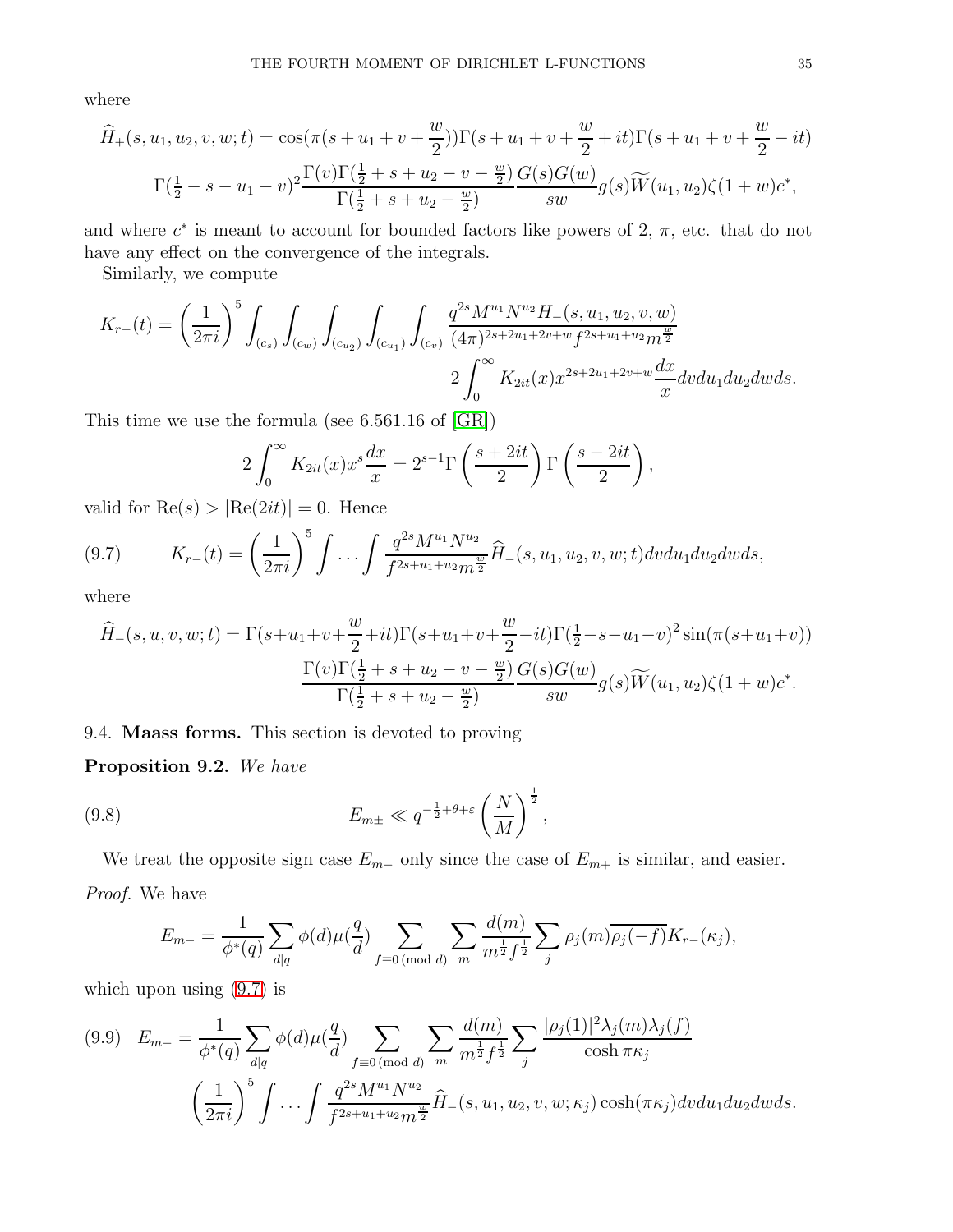Let  $E_K$  be the same expression as [\(9.9\)](#page-34-1) but with the spectral parameter  $\kappa_j$  restricted to the dyadic segment  $K \leq \kappa_j < 2K$ . Taking  $c_s = \frac{3}{8}$  $\frac{3}{8}$  and  $c_w = \frac{3}{2}$  means the sums over m and f converge absolutely. Now we use the following variation on [\(3.5\)](#page-10-4)

$$
\sum_{n} \frac{\sigma_{\lambda}(n)\lambda_{j}(n)}{n^{s}} = \frac{L_{j}(s)L_{j}(s-\lambda)}{\zeta(2s-\lambda)}
$$

and

$$
\sum_{f \equiv 0 \pmod{q}} \frac{\lambda_j(f)}{f^s} = q^{-s} \Big( \sum_{(f,q)=1} \frac{\lambda_j(f)}{f^s} \Big) \Big( \sum_{n \ge 0} \frac{\lambda_j(q^{n+1})}{q^{ns}} \Big) \n= q^{-s} L_{j,q}(s) \sum_{n \ge 0} \frac{\lambda_j(q) \lambda_j(q^n) - \lambda_j(q^{n-1})}{q^{ns}} = q^{-s} L_j(s) \left( \lambda_j(q) - q^{-s} \right),
$$

to obtain

$$
E_K = \frac{1}{\phi^*(q)} \sum_{d|q} \frac{\phi(d)}{d^{\frac{1}{2}}} \mu(\frac{q}{d}) \sum_{K \le \kappa_j < 2K} \frac{|\rho_j(1)|^2}{\cosh \pi \kappa_j} \left(\frac{1}{2\pi i}\right)^5 \int_{(c_s)} \int_{(c_w)} \int_{(c_{w_2})} \int_{(c_{u_1})} \int_{(c_v)} \frac{q^{2s} M^{u_1} N^{u_2}}{d^{2s+u_1+u_2}} L_j(\frac{1}{2} + \frac{w}{2})^2 L_j(\frac{1}{2} + 2s + u_1 + u_2) \left(\lambda_j(d) - \frac{\delta_{d,q}}{d^{\frac{1}{2}+2s+u_1+u_2}}\right) \frac{\hat{H}_-(s, u_1, u_2, v, w; \kappa_j) \cosh(\pi \kappa_j)}{\zeta(1+w)} dv du_1 du_2 dw ds.
$$

To estimate this term we initially move the lines of integration so that

<span id="page-35-1"></span>(9.10) 
$$
c_s = c_v = c_w = \varepsilon, \quad c_{u_1} = c, \quad c_{u_2} = -c + \varepsilon,
$$

where  $3\epsilon < c < \frac{1}{2} - 3\epsilon$ , passing no poles in this process by close examination of the form of  $\widehat{H}_-$ . Due to the rapid decay of  $\widehat{H}_-$ , we may truncate the integrals so that Im(s), Im $(u_1)$ ,  $\text{Im}(u_2)$ ,  $\text{Im}(v)$ ,  $\text{Im}(w) \ll (qK)^{\varepsilon}$  with a negligible error (say, size  $\ll (qK)^{-1000}$ ). The issue at hand is the dependence on K. Using Stirling's approximation, we see that

<span id="page-35-2"></span>(9.11) 
$$
\cosh(\pi \kappa_j)\Gamma(s+u_1+v+\frac{w}{2}+i\kappa_j)\Gamma(s+u_1+v+\frac{w}{2}-i\kappa_j) \ll q^{\varepsilon}K^{-1+2c}.
$$

Then we have

<span id="page-35-0"></span>
$$
(9.12) \ E_K \ll q^{-\frac{1}{2}} (qK)^{\varepsilon} K^{-1+2c} \left(\frac{N}{M}\right)^{-c} \max_{s_1, s_2} \Big| \sum_{K \le \kappa_j < 2K} \frac{|\rho_j(1)|^2}{\cosh \pi \kappa_j} \lambda_j(q) L_j(\frac{1}{2} + s_1) L_j(\frac{1}{2} + s_2)^2 \Big|,
$$

where the maximum over  $s_1$  and  $s_2$  is over the rectangles  $0 \leq \text{Re}(s_i) \leq \varepsilon$  and  $|\text{Im}(s_i)| \ll$  $(qK)^{\varepsilon}, i = 1, 2.$ 

The spectral sum may be estimated using  $\lambda_j(q) \ll q^{\theta+\varepsilon}$  and the fourth moment bound

(9.13) 
$$
\sum_{K \le \kappa_j \le 2K} \frac{|\rho_j(1)|^2}{\cosh \pi \kappa_j} |L_j(\frac{1}{2} + s)|^4 \ll K^{2+\varepsilon},
$$

for  $\text{Im}(s) \ll K^{\varepsilon}$ ,  $\text{Re}(s) \geq 0$ , which follows from the large sieve inequality for Maass forms [\[Iw2\]](#page-39-13). For a proof, see Theorem 3.4 in Motohashi's book [\[M2\]](#page-39-4) (actually Motohashi had  $s = 0$ ) but this is a minor change).

First suppose that  $K \gg M^{-\frac{1}{2}}N^{\frac{1}{2}}q^{\varepsilon}$ . Observation of the location of poles  $\widehat{H}_-$  shows that we can take  $c = A$  large without crossing any poles. For such K we thus obtain

.

(9.14) 
$$
E_K \ll (qK)^{-1000}
$$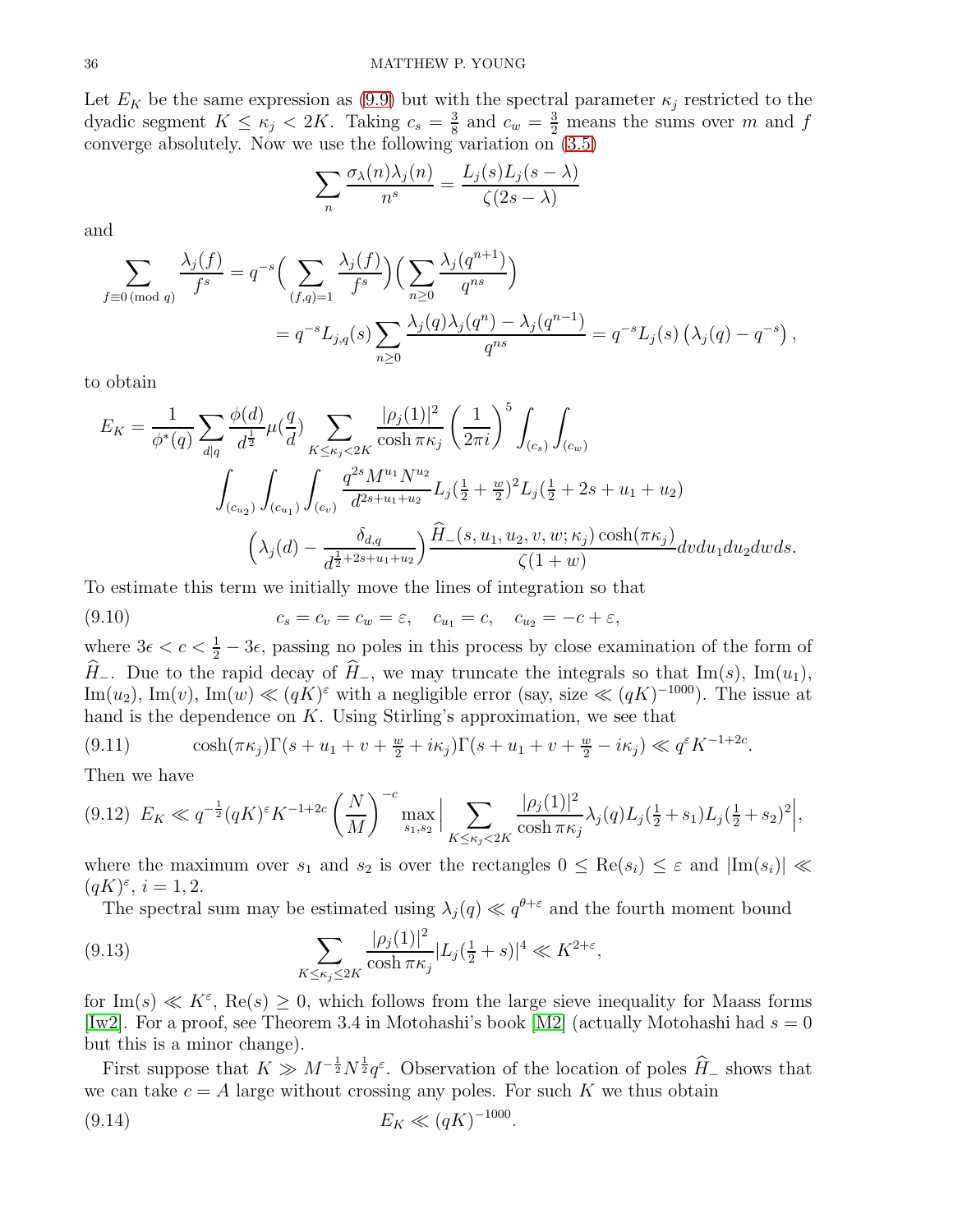For the complementary range, taking  $c = \frac{1}{2} - 3\varepsilon$  completes the proof with the bound

$$
(9.15) \t\t E_K \ll q^{-\frac{1}{2}+\theta} K^2 \left(\frac{N}{M}\right)^{-\frac{1}{2}} (qK)^{\varepsilon} \ll q^{-\frac{1}{2}+\theta+\varepsilon} \left(\frac{N}{M}\right)^{\frac{1}{2}}.
$$

The estimate of  $E_{m+}$  is even easier than that for  $E_{m-}$  because  $cosh(\pi t)M_{r+}(t)$  has exponential decay as  $t \to \infty$ .

#### 9.5. The continuous spectrum. In this section we prove

#### Proposition 9.3. *We have*

(9.16) 
$$
E_{c\pm} \ll q^{-\frac{1}{2}+\varepsilon} \left(\frac{N}{M}\right)^{\frac{1}{4}}.
$$

The exponent  $\frac{1}{4}$  depends on an estimate for the 6th moment of the Riemann zeta function. As in the previous section, we only show the full details for  $E_{c-}$  since  $E_{c+}$  is similar and even easier to handle.

*Proof.* Our starting point is

$$
E_{c-} = \frac{1}{\phi^*(q)} \sum_{d|q} \phi(d) \mu(\frac{q}{d}) \sum_{f \equiv 0 \pmod{d}} \sum_{m} \frac{d(m)}{m^{\frac{1}{2}} f^{\frac{1}{2}}} \frac{1}{\pi} \int_{-\infty}^{\infty} \frac{\sigma_{2it}(m) \sigma_{2it}(f)}{(m f)^{it} |\zeta(1+2it)|^2} \cosh(\pi t) K_{r-}(t) dt,
$$

which after using [\(9.7\)](#page-34-0) becomes

$$
E_{c-} = \frac{1}{\phi^*(q)} \sum_{d|q} \phi(d) \mu(\frac{q}{d}) \sum_{f \equiv 0 \pmod{d}} \sum_{m} \frac{d(m)}{m^{\frac{1}{2}} f^{\frac{1}{2}}} \frac{1}{\pi} \int_{-\infty}^{\infty} \frac{\sigma_{2it}(m) \sigma_{2it}(f)}{(m f)^{it} |\zeta(1+2it)|^2} \left(\frac{1}{2\pi i}\right)^5 \int \dots \int \frac{q^{2s} M^{u_1} N^{u_2}}{f^{2s+u_1+u_2} m^{\frac{w}{2}}} \hat{H}_-(s, u_1, u_2, v, w; t) \cosh(\pi t) dv du_1 du_2 dw ds dt.
$$

Now move  $c_s$  to  $\frac{1}{2}$  and  $c_w$  to  $1+\varepsilon$  and execute the summations over m and f in terms of a product of zeta functions to get

$$
E_{c-} = \frac{1}{\phi^*(q)} \sum_{d|q} \frac{\phi(d)}{d^{\frac{1}{2}}}\mu(\frac{q}{d})\frac{1}{\pi} \int_{-\infty}^{\infty} \left(\frac{1}{2\pi i}\right)^5 \int_{(c_s)} \int_{(c_w)} \int_{(c_{u_2})} \int_{(c_{u_1})} \int_{(c_v)} \int_{(c_v)} \frac{1}{\phi^*(d_v)} d\phi \, dv \, dv \, d\phi
$$
\n
$$
\frac{q^{2s}M^{u_1}N^{u_2}}{d^{2s+u_1+u_2}} \widehat{H}_-(s, u_1, u_2, v, w; t) \cosh(\pi t) \frac{Z(s, u_1, u_2, w, t)}{|\zeta(1+2it)|^2} dv du_1 du_2 dw ds dt,
$$

where

$$
Z(s, u_1, u_2, w, t) = \zeta(\frac{1}{2} + \frac{w}{2} + it)^2 \zeta(\frac{1}{2} + \frac{w}{2} - it)^2
$$
  

$$
\zeta(\frac{1}{2} + 2s + u_1 + u_2 + it) \zeta(\frac{1}{2} + 2s + u_1 + u_2 - it) A_d(s, u_1, u_2, w),
$$

where  $A_d(s, u_1, u_2, w)$  is bounded by  $d^{\varepsilon}$  and holomorphic for  $\text{Re}(s)$ ,  $\text{Re}(u_1)$ ,  $\text{Re}(u_2)$ ,  $\text{Re}(w)$  $-\varepsilon$  (use Lemma [5.1](#page-19-0) to get an exact expression). As in the previous section, take the contours according to [\(9.10\)](#page-35-1) where  $3\varepsilon < c < \frac{1}{2} - 3\varepsilon$  is at our disposal. Although we crossed various poles of the zeta function, since they are all at height  $t$  (roughly speaking), the decay of the test functions shows that these terms have rapid decay in t-aspect, and it is not difficult to bound the contribution of these terms by  $O(q^{-1000})$ .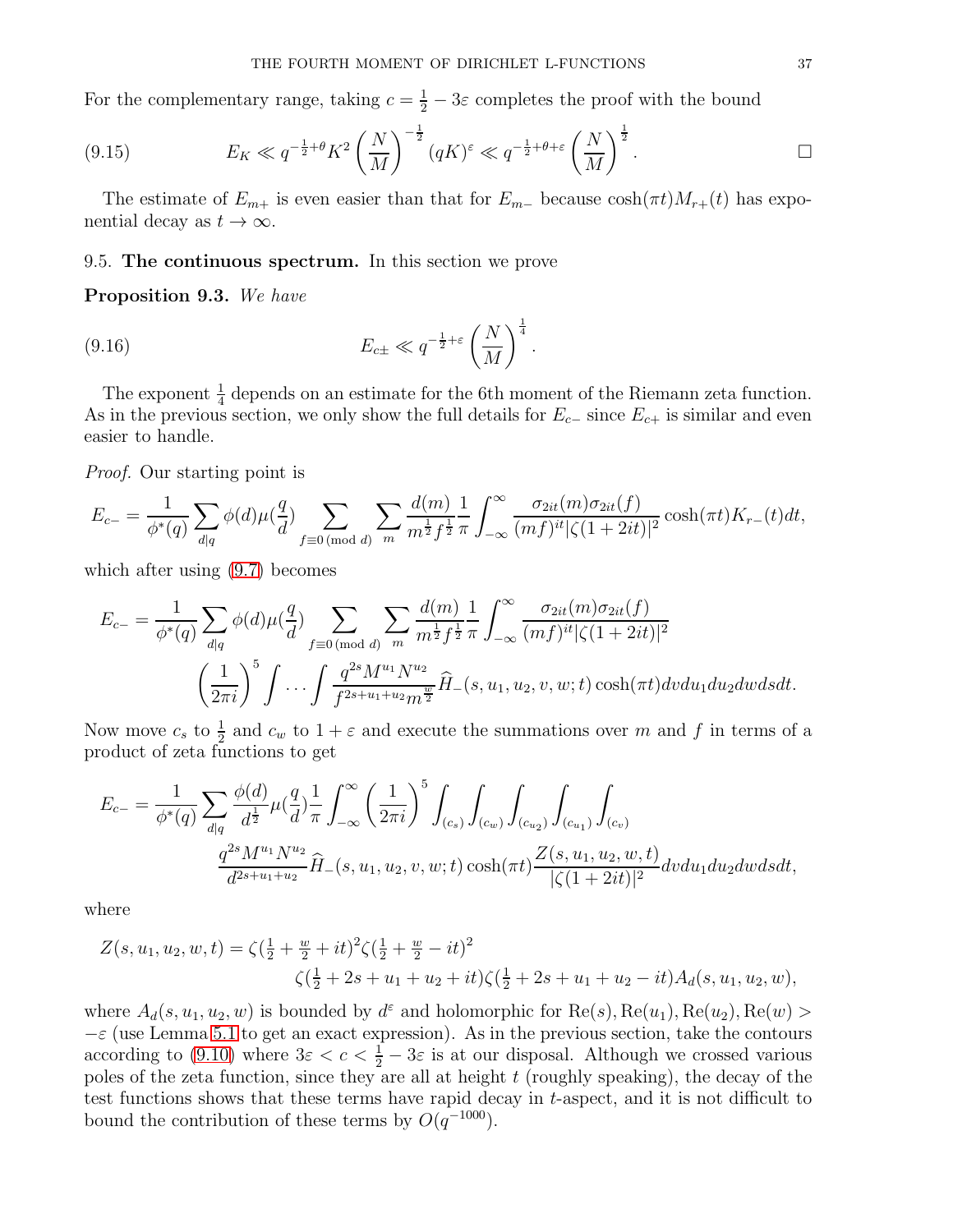Again, we may truncate all the integrals except the one over t at height  $(qt)^{\epsilon}$  with negligible error. The crucial issue is convergence in  $t$ -aspect. Suppose we have a bound on the 6th moment of the Riemann zeta function of the form

(9.17) 
$$
\frac{1}{T} \int_{T}^{2T} |\zeta(\frac{1}{2} + it)|^6 dt \ll T^{\theta' + \varepsilon}.
$$

The currently best-known result has  $\theta' = 1/4$  using Hölder's inequality with

$$
\int_T^{2T} |\zeta(\tfrac{1}{2} + it)|^4 dt \ll T^{1+\varepsilon}, \quad \int_T^{2T} |\zeta(\tfrac{1}{2} + it)|^{12} dt \ll T^{2+\varepsilon},
$$

This bound on the 12th moment was proved by Heath-Brown [\[H-B3\]](#page-39-17).

Using [\(9.11\)](#page-35-2) shows that  $c = -\theta' - \varepsilon$  is sufficient for convergence in t-aspect, and gives the desired bound. If  $\theta' = 0$  (a standard conjecture) it would give the bound  $E_{c\pm} \ll q^{-\frac{1}{2} + \varepsilon}$ .  $\Box$ 

9.6. The dual terms. In this section we sketch how to treat  $E_{\overline{M,N}}$ . The basic outline is the same as for  $E_{M,N}$  but some convergence issues are slightly more delicate and the arguments must be modified in some places.

Using the same computations as in Section [9.1,](#page-32-1) we get that the analog of  $(9.5)$  is

$$
\overline{E}_{\pm} = \frac{1}{\phi^*(q)} \sum_{d|q} \phi(d) \mu(\frac{q}{d}) \sum_{l} \frac{1}{l} \sum_{f \equiv 0 \pmod{d}} \sum_{m} \frac{S(m, \mp f; l)}{f^{\frac{1}{2}} m^{\frac{1}{2}}} \n\left(\frac{1}{2\pi i}\right)^5 \int_{(c_s)} \int_{(c_w)} \int_{(c_{u_2})} \int_{(c_{u_1})} \int_{(c_v)} \frac{q^{2s} M^{u_1} N^{u_2} m^{s+u_1+v}}{f^{s+u_2-v-\frac{w}{2}} l^{2s+2u_1+2v+w}} \n\overline{H}_{\pm}(s, u_1, u_2, v, w) dv du_1 du_2 dw ds,
$$

where  $\overline{H}_{\pm}$  is given by an expression identical to [\(9.3\)](#page-32-3) except H is replaced by  $\overline{H}$ . More explicitly, the ratio of gamma factors

<span id="page-37-0"></span>(9.18) 
$$
\frac{\Gamma(v)\Gamma(\frac{1}{2} + s + u_2 - v - \frac{w}{2})}{\Gamma(\frac{1}{2} + s + u_2 - \frac{w}{2})}
$$

appearing in the definition of  $H_{\pm}$  is replaced by

<span id="page-37-1"></span>(9.19) 
$$
\frac{\Gamma(v)\Gamma(\frac{1}{2} - s - u_2 + \frac{w}{2})}{\Gamma(\frac{1}{2} - s - u_2 + v + \frac{w}{2})}.
$$

Furthermore, the term  $S(m, f; l)$  is matched with  $S_-\$  and  $S(m, -f; l)$  is matched with  $S_+\$ . The primary difference between [\(9.18\)](#page-37-0) and [\(9.19\)](#page-37-1) is that the former expression has exponential decay in v-aspect, and the latter has at best polynomial decay.

Because the opposite sign case is matched with  $S_{+}$ , the convergence in v-aspect is assured by the presence of the factor  $\Gamma(\frac{1}{2} - s - u_1 - v)^2$ , and the same methods as before work to give the bound [\(3.16\)](#page-12-4).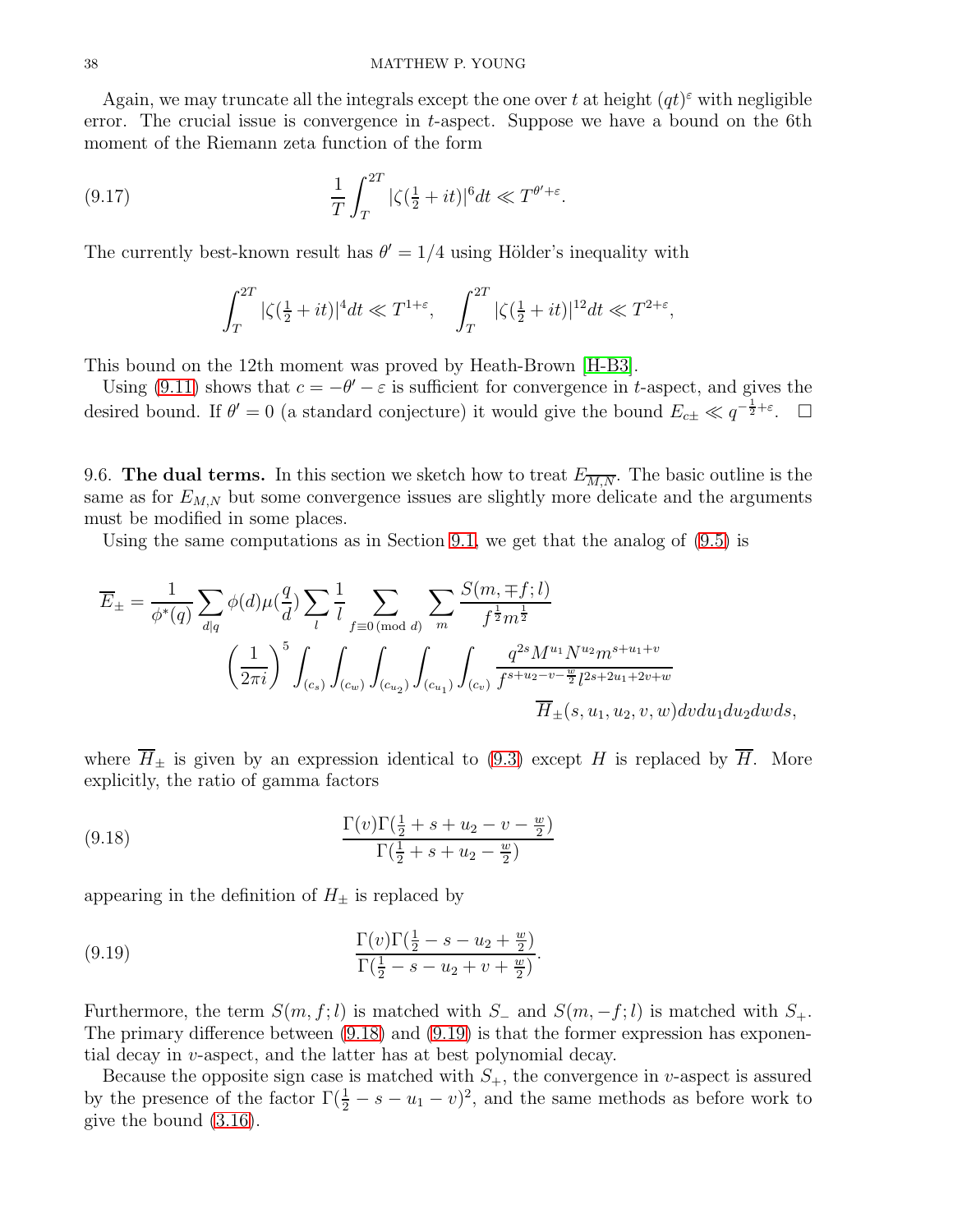The same sign case reduces to

$$
\frac{1}{\phi^*(q)} \sum_{d|q} \frac{\phi(d)}{d^{\frac{1}{2}}} \mu(\frac{q}{d}) \sum_{K \le \kappa_j < 2K} \frac{|\rho_j(1)|^2}{\cosh \pi \kappa_j} \\
\left(\frac{1}{2\pi i}\right)^5 \int_{(c_s)} \int_{(c_w)} \int_{(c_{w_2})} \int_{(c_{u_1})} \int_{(c_v)} \frac{q^{2s} M^{u_1} N^{u_2}}{d^{2s+u_1+u_2}} L_j(\frac{1}{2} + \frac{w}{2})^2 L_j(\frac{1}{2} + 2s + u_1 + u_2) \\
(\lambda_j(d) - \frac{\delta_{d,q}}{d^{\frac{1}{2} + 2s + u_1 + u_2}}) \frac{\widehat{H}_{-}(s, u_1, u_2, v, w; \kappa_j) \cosh(\pi \kappa_j)}{\zeta(1+w)} dv du_1 du_2 dw ds,
$$

where

$$
\widehat{\overline{H}}_{-}(s, u, v, w; t) = \cos(\pi(s + u_1 + v + \frac{w}{2}))\Gamma(s + u_1 + v + \frac{w}{2} + it)\Gamma(s + u_1 + v + \frac{w}{2} - it)
$$
  

$$
\sin(\pi(s + u_1 + v))\Gamma(\frac{1}{2} - s - u_1 - v)^2 \frac{\Gamma(v)\Gamma(\frac{1}{2} - s - u_2 + \frac{w}{2})}{\Gamma(\frac{1}{2} - s - u_2 + v + \frac{w}{2})} \frac{G(s)G(w)}{sw} g(s)\widetilde{W}(u_1, u_2)\zeta(1+w)c^*.
$$

Again, we truncate the integrals over  $s, u_1, u_2, w$  at imaginary part  $\ll (qK)^{\varepsilon}$ . The convergence in v-aspect can be detected via Stirling's approximation, which gives

$$
\cos(\pi(s+u_1+v+\frac{w}{2}))\Gamma(s+u_1+v+\frac{w}{2}+it)\Gamma(s+u_1+v+\frac{w}{2}-it)
$$
  

$$
\sin(\pi(s+u_1+v))\Gamma(\frac{1}{2}-s-u_1-v)^2\frac{\Gamma(v)\Gamma(\frac{1}{2}-s-u_2+\frac{w}{2})}{\Gamma(\frac{1}{2}-s-u_2+v+\frac{w}{2})}
$$
  

$$
\ll (qK)^{\varepsilon}e^{\pi|v|}e^{-\frac{\pi}{2}|v-t|}e^{-\frac{\pi}{2}|v+t|}(1+|v|)^{-\frac{3}{2}+c_{u_2}}.
$$

A careful but elementary estimation gives the bound

$$
\int_0^\infty e^{\pi y} e^{-\frac{\pi}{2}|y-t|} e^{-\frac{\pi}{2}|y+t|} (1+y)^{-\frac{3}{2}+c_{u_2}} dy \ll (1+t)^{-\frac{3}{2}+c_{u_2}}.
$$

Thus we may take  $c_{u_2} = -\frac{1}{2} - 3\varepsilon$  and  $c_{u_1} = \frac{1}{2} - 3\varepsilon$  to get  $E_{\overline{M},N} \ll q^{-\frac{1}{2} + \theta + \varepsilon} M^{\frac{1}{2}} N^{-\frac{1}{2}}.$ 

Notice this is better than (3.16). Actually, this phenomenon holds true for 
$$
E_{m+}
$$
 also: for  
this term, the convergence in  $\kappa_j$  aspect holds even when all the lines of integration are at  $\varepsilon$ ,  
say, and the loss of  $(N/M)^{\frac{1}{2}}$  does not appear in the bound.

The treatment of the continuous spectrum follows similar lines.

#### **REFERENCES**

- <span id="page-38-0"></span>[CFKRS] J. B. Conrey, D. W. Farmer, J. P. Keating, M. O. Rubinstein, N. C. Snaith, Integral moments of L-functions. Proc. London Math. Soc. (3) 91 (2005), no. 1, 33–104. Proc. London Math. Soc. (3) 91 (2005), no. 1, 33–104.
- <span id="page-38-3"></span>[D] P. Deligne, La conjecture de Weil. I., Inst. Hautes Etudes Sci. Publ. Math. No. 43 (1974), 273–307. ´
- <span id="page-38-4"></span>[DI] J.-M. Deshouillers and H. Iwaniec, Kloosterman sums and Fourier coefficients of cusp forms. Invent. Math. 70 (1982/83), no. 2, 219–288.
- <span id="page-38-5"></span>[DFI] W. Duke, J. Friedlander, and H. Iwaniec, Bounds for automorphic L-functions. Invent. Math. 112 (1993), no. 1, 1–8.
- <span id="page-38-1"></span>[F] E. Fouvry, Sur le problme des diviseurs de Titchmarsh. J. Reine Angew. Math. 357 (1985), 51–76.
- <span id="page-38-2"></span>[FoI] E. Fouvry and H. Iwaniec, The divisor function over arithmetic progressions. With an appendix by Nicholas Katz. Acta Arith. 61 (1992), no. 3, 271–287.